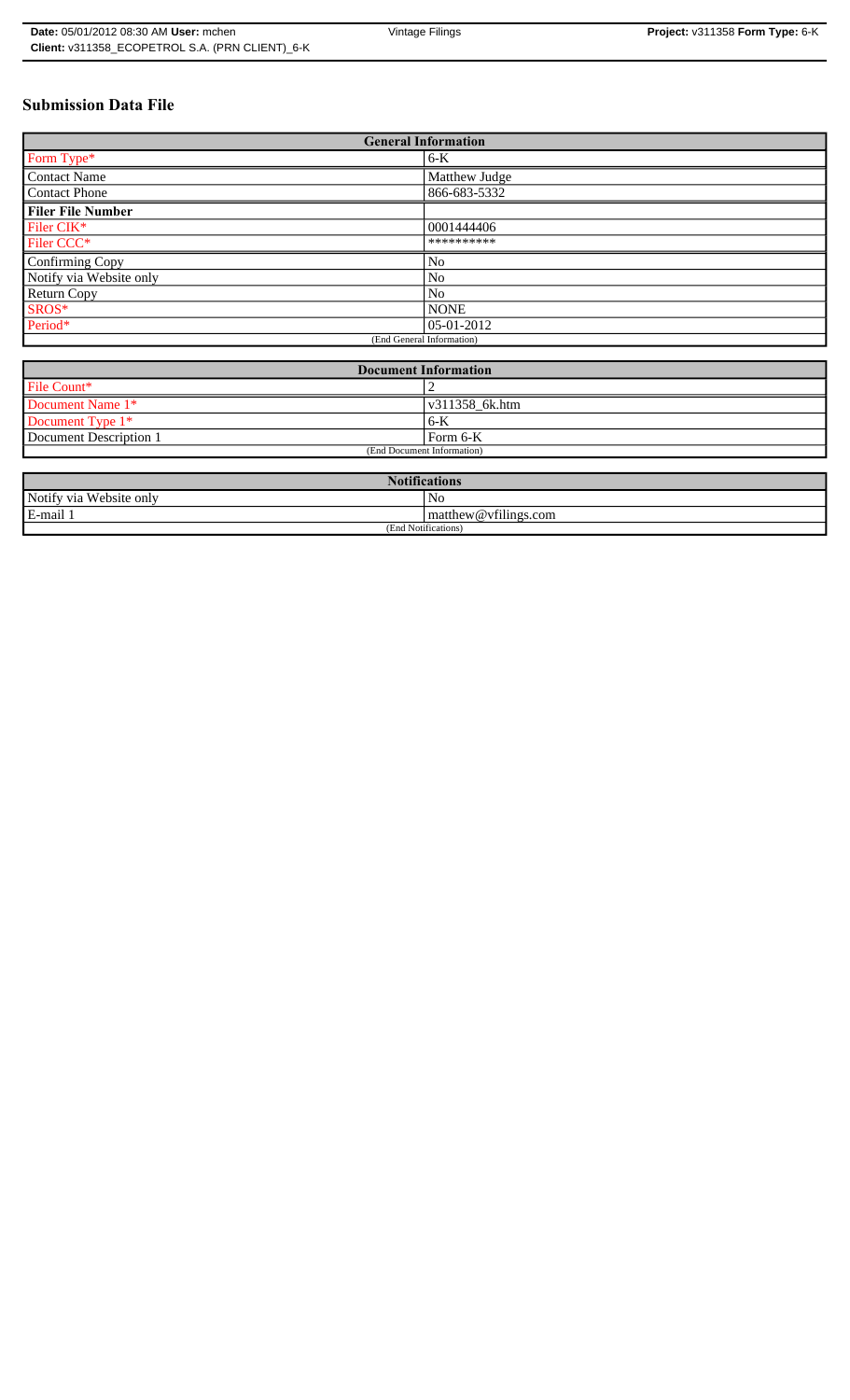#### **SECURITIES AND EXCHANGE COMMISSION Washington, D.C. 20549**

 $\overline{a}$ 

 $\overline{a}$ 

 $\overline{a}$ 

 $\overline{a}$ 

 $\overline{a}$ 

#### **FORM 6-K REPORT OF FOREIGN PRIVATE ISSUER PURSUANT TO RULE 13a-16 OR 15d-16 OF THE SECURITIES EXCHANGE ACT OF 1934**

May 2012

Commission File Number: 333-153452

**ECOPETROL S.A.** *(Exact name of registrant as specified in its Charter)*

Carrera 7 No. 37 – 69 BOGOTA – COLOMBIA *(Address of registrant's principal executive offices)*

Indicate by check mark whether the registrant files or will file annual reports under cover Form 20-F or Form 40-F.

Form 20-F  $\boxtimes$  Form 40-F  $\Box$ 

Indicate by check mark if the registrant is submitting the Form 6-K in paper as permitted by Regulation S-T Rule 101(b)(1):

Yes No ⌧

Indicate by check mark if the registrant is submitting the Form 6-K in paper as permitted by Regulation S-T Rule 101(b)(7):

Yes No ⌧

Indicate by check mark whether by furnishing the information contained in this Form, the registrant is also thereby furnishing the information to the Commission pursuant to Rule 12g3-2(b) under the Securities Exchange Act of 1934.

Yes No ⌧

If "Yes" is marked, indicate below the file number assigned to the registrant in connection with Rule 12g3-2(b): 82-  $N/A$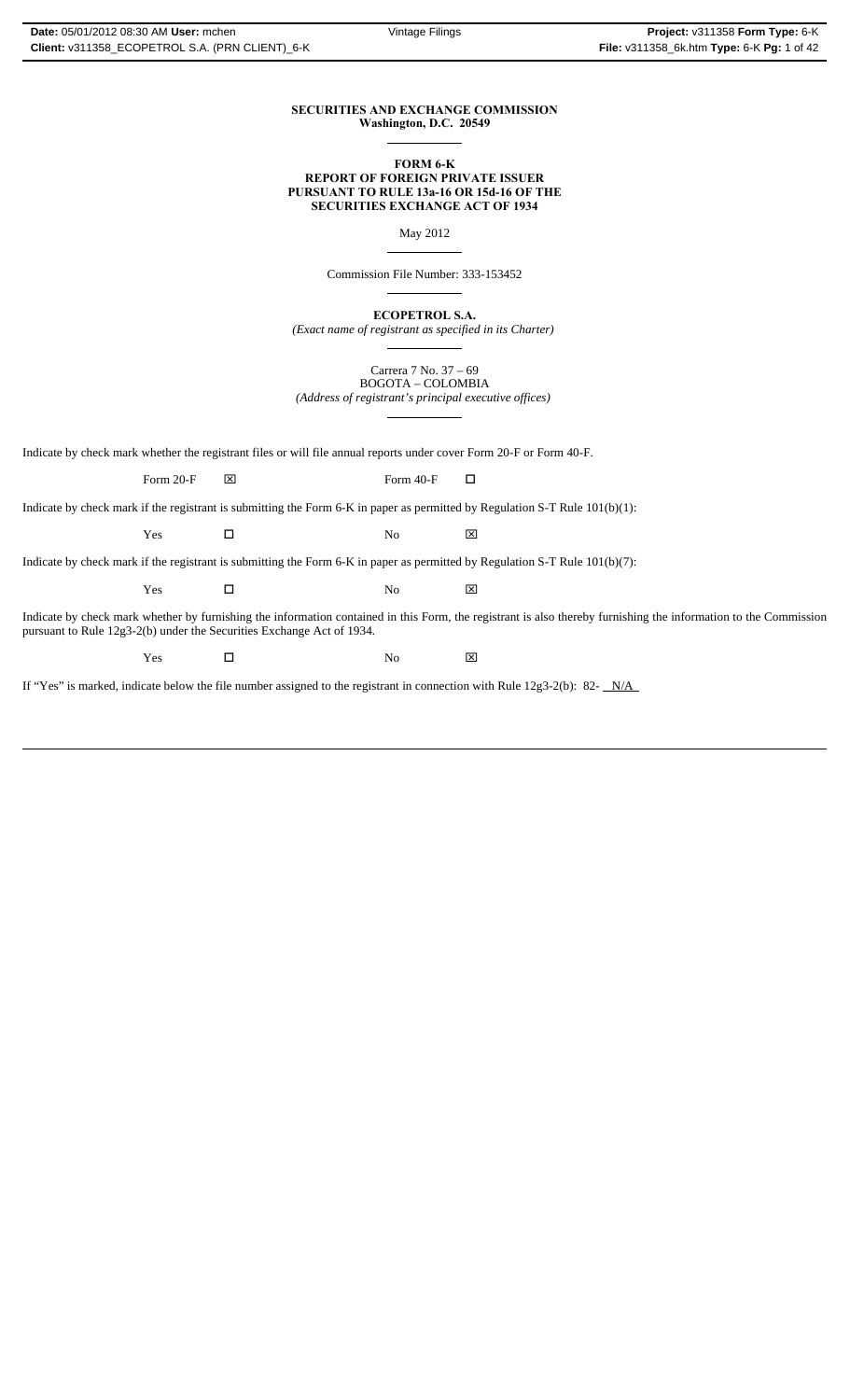

### **Ecopetrol Announces Its Results for the First Quarter of 2012**

- *The consolidated average production was 743.4 MBOED*1 *in the first quarter of 2012, an increase of 8.3% compared to the consolidated average production for the first quarter of 2011.*
- *Revenues, operating income, EBITDA*2 *and net income of Ecopetrol S.A. in the first quarter of 2012 grew by 24.1%, 28.9%, 24.2% and 27.6%, respectively, compared to the first quarter of 2011.*
- *Ecopetrol S.A.'s net income for the first quarter of 2012 was COL\$4,343.1 billion, equivalent to COL\$105.63 per share.*

BOGOTA, April 30, 2012/ — Ecopetrol S.A. (BVC: ECOPETROL; NYSE: EC; TSX:ECP) announced today its unaudited financial results, both consolidated and unconsolidated, for the first quarter of 2012, prepared and filed in Colombian pesos (COL\$) in accordance with the Public Accountancy Legal Framework (*Régimen de Contabilidad Pública* - RCP) of Colombia's General Accounting Office.

Some figures in this report are presented in U.S. dollars (USD) where indicated. Tables shown in the body of the report are rounded to one digit. Figures presented in COP\$ billion are equivalent to COP\$ one thousand million.

#### **Ecopetrol S.A. Financial Results Highlights**

|                            | <b>Unconsolidated</b> |           |           |             |
|----------------------------|-----------------------|-----------|-----------|-------------|
| (COP\$ Billion)            |                       | $102012*$ | $102011*$ | $\Delta \%$ |
| Total sales                |                       | 15,387.8  | 12,399.2  | 24.1%       |
| Operating profit           |                       | 6,928.3   | 5,376.7   | 28.9%       |
| Net Income                 |                       | 4,343.1   | 3,404.6   | 27.6%       |
| Earnings per share (COP\$) |                       | 105.63    | 84.12     |             |
| <b>EBITDA</b>              |                       | 8,061.8   | 6,489.3   | 24.2%       |
| <b>EBITDA</b> Margin       |                       | 52%       | 52%       |             |
|                            | Consolidated          |           |           |             |
| (COP\$ Billion)            |                       | $102012*$ | $102011*$ | $\Delta \%$ |
| <b>Total sales</b>         |                       | 17,970.5  | 14,387.7  | 24.9%       |
| Operating profit           |                       | 7,480.7   | 5,678.9   | 31.7%       |
| Net Income                 |                       | 4,273.9   | 3,110.3   | 37.4%       |

Net Income 3,110.3 37.4% and 37.4% 3,110.3 37.4% and 37.4% 3,110.3 37.4% EBITDA 8,721.7 6,870.4 26.9%

EBITDA Margin 49% 48%

\* Not audited, for illustration purposes only

1 Thousands of barrels of oil equivalent per day.

2 Earnings before taxes, interest, depreciation and amortization

Dirección de Relacionamiento con el Inversionista Tel: 2345190, correo electrónico: investors@ecopetrol.com.co www.ecopetrol.com.co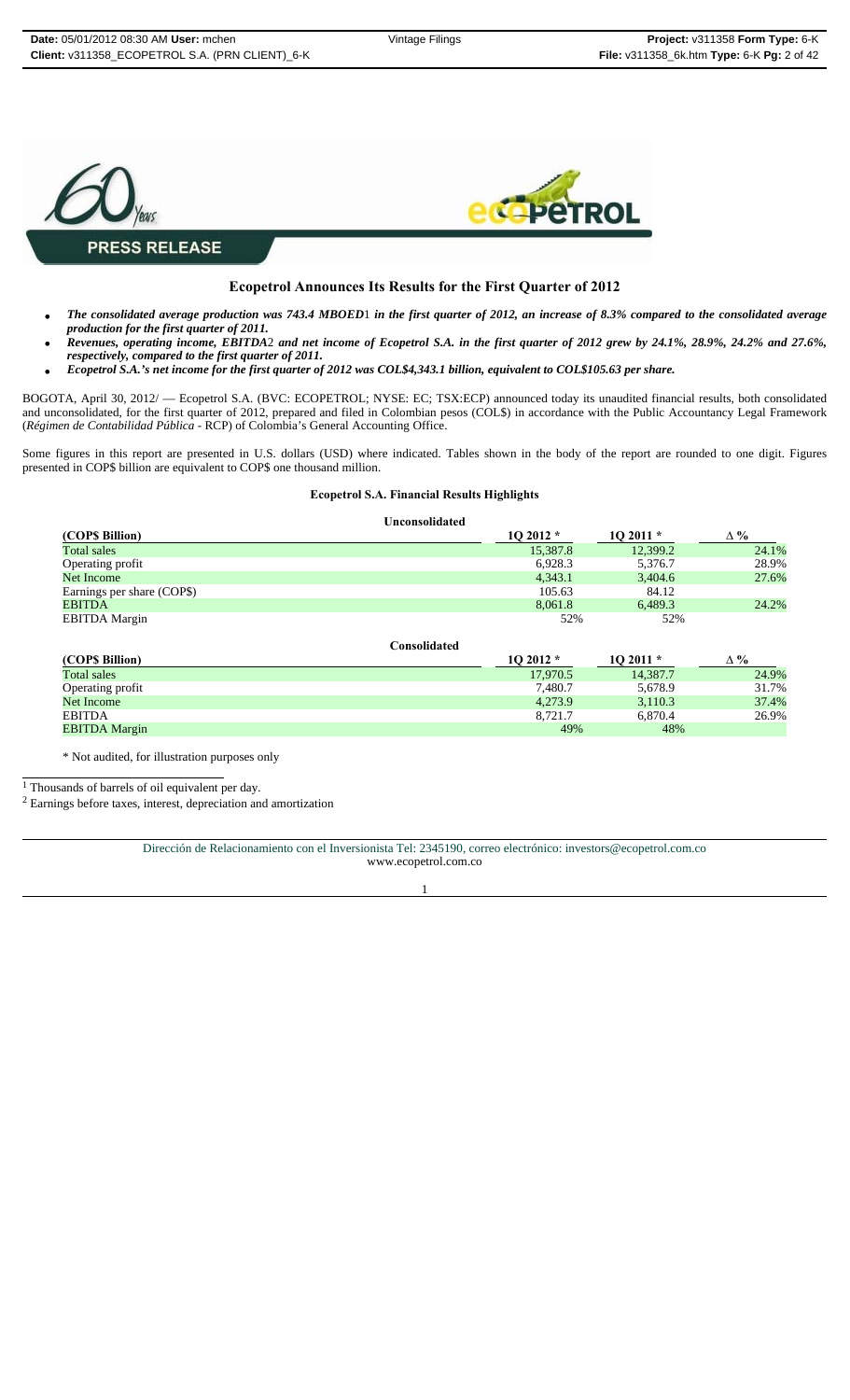



#### In the opinion of Ecopetrol S.A.'s CEO, Javier Gutiérrez:

"*In the first quarter of 2012 the company continued growing in all its business segments, fulfilling its strategic goals and reaching record levels in volumes produced, transported and sold. Additionally, the favorable price environment, together with our competitive cost structure, allowed reaching record net income and EBITDA during the quarter.* 

*In production, we reached a record level of 743 thousand barrels per day, a growth of 8% when compared to the same quarter of 2011.*

*Our hydrocarbon transportation segment continued growing in response to increases in production in Colombia. During the first quarter of the year, daily transportation capacity grew 7.5%.* 

*Additionally, we launched the integrity program for the infrastructure of the country with the objective of verifying all of transportation systems in the country to improve and fortify the network to avoid incidents such as the ones in Dosquebradas and Cucuta.* 

*Our refining team continued to advance the project to modernize the Barrancabermeja and Cartagena facilities in order to improve the quality of our products and the returns of the refining and petrochemical business.*

*Sales volume increased 5.6% in the previous twelve months as a result of the market diversification strategy for crude oil and products, in the midst of a favorable price scenario in the international market.*

*Given the record production, higher sale volumes and better prices, financial results were very positive. Revenues were 24% higher than in the first quarter of 2011 and net income amounted to COP\$4.3 trillion. The company had a strong cash balance by the end of the first quarter of the year which amounted to COP\$17.4 billion.*

*Regarding organizational consolidation, I highlight the continued improvement in the safety and security standards of our operations and the accident frequency index with time losses which is a clear evidence of this improvement. The index reduced to 0.99 accident per million of worked hours, from 1.56 a year ago.* 

*Finally, in March of 2012 we held our Annual Shareholder Meeting with more than 16.000 shareholders, which is a record attendance. Beside presenting the management report and making the required elections, we approved a historically high dividend of COP\$300 per share which was paid in one installment to our minority shareholders starting on April 25th.*

*To sum up, results of the first quarter are satisfactory and an important step towards the fulfillment of our goals in 2012.*"

Dirección de Relacionamiento con el Inversionista Tel: 2345190, correo electrónico: investors@ecopetrol.com.co www.ecopetrol.com.co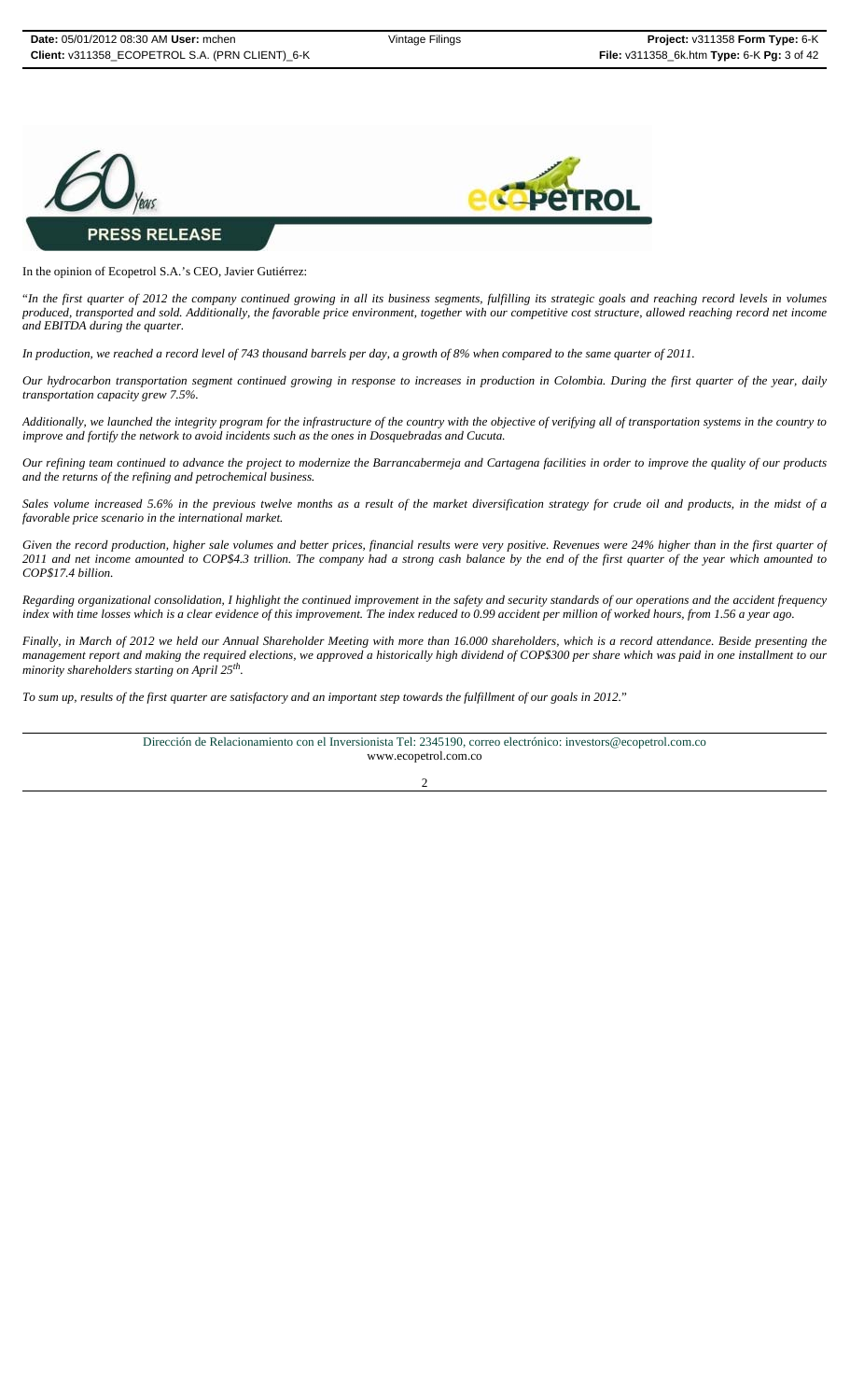

### **Ecopetrol S.A. announces its results for the first quarter of 2012**

*Table of Contents* 

|                | I. Financial and operating results                                                          | 4  |
|----------------|---------------------------------------------------------------------------------------------|----|
| a.             | Availability of crude and products                                                          |    |
| $\mathbf{b}$ . | Ecopetrol S.A. sales volume                                                                 |    |
| c.             | Crudes and product's prices                                                                 |    |
| $d_{\cdot}$    | Financial results                                                                           | 8  |
| e.             | Ecopetrol's cash flow                                                                       | 9  |
| f.             | Ecopetrol S.A. segment results                                                              | 10 |
| g.             | Ecopetrol S.A. balance sheet                                                                | 11 |
|                | <b>II. Business aspects</b>                                                                 | 12 |
| a.             | Investment plan                                                                             | 12 |
| b.             | Exploration                                                                                 | 12 |
| $\mathbf{c}$ . | Production                                                                                  | 14 |
| d.             | Refining and petrochemicals                                                                 | 17 |
| e.             | Transportation                                                                              | 18 |
| $f_{\rm{r}}$   | <b>Biofuels</b>                                                                             | 19 |
|                | III. Organizational Consolidation, Social Corporate Responsibility and Corporate Governance | 19 |
| a.             | Organizational consolidation                                                                | 19 |
| b.             | Corporate responsibility                                                                    | 20 |
| $C_{\star}$    | Corporate governance                                                                        | 21 |
|                | IV. Consolidated financial results                                                          | 22 |
|                | V. Presentation of results                                                                  | 24 |
| VI. Exhibits   |                                                                                             | 26 |
|                | VII. Subsidiaries results                                                                   | 32 |

Dirección de Relacionamiento con el Inversionista Tel: 2345190, correo electrónico: investors@ecopetrol.com.co www.ecopetrol.com.co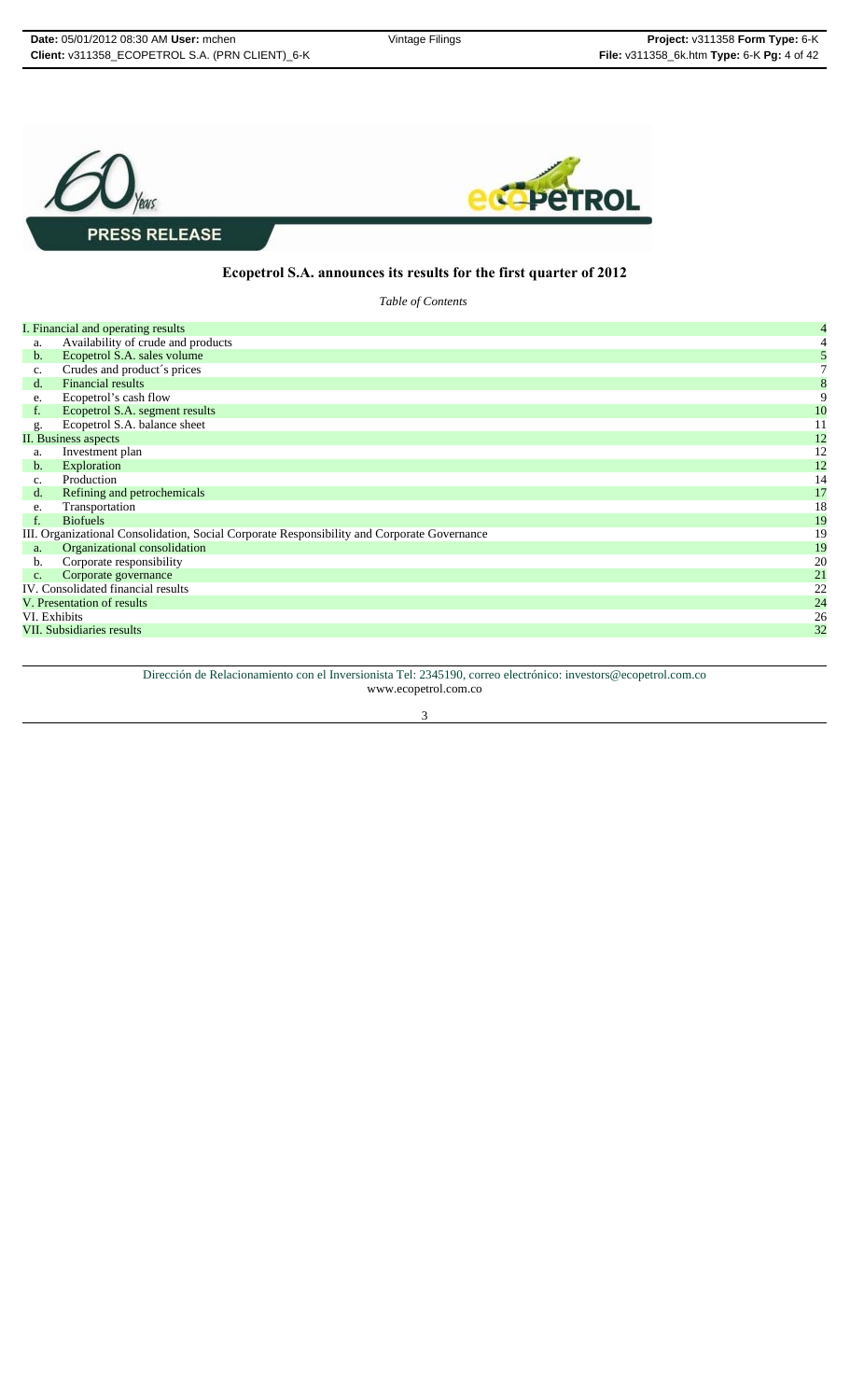

#### **I. Financial and operating results**

#### **a. Availability of crude and products**

The availability of Ecopetrol S.A.'s crude oil, products and volumes produced, purchased and imported is summarized in the following exhibit:

#### **Ecopetrol S.A. (unconsolidated) Gross oil and gas production**

| (MBOED)                          | 1Q 2012 | 1Q 2011 | $\Delta$ (%) |
|----------------------------------|---------|---------|--------------|
| Crude Oil                        | 579.1   | 537.0   | 7.8%         |
| Natural Gas                      | 108.4   | 97.1    | 11.6%        |
| <b>Total</b>                     | 687.5   | 634.1   | 8.4%         |
| (-) Royalties                    |         |         |              |
| (MBOED)                          | 1Q 2012 | 1Q 2011 | $\Delta$ (%) |
| Crude Oil                        | 85.7    | 82.6    | 3.8%         |
| Natural Gas                      | 21.1    | 20.4    | 3.4%         |
| <b>Total</b>                     | 106.8   | 103.0   | 3.7%         |
| $(=)$ Net oil and gas production |         |         |              |
| (MBOED)                          | 1Q 2012 | 1Q 2011 | $\Delta$ (%) |
| Crudo                            | 493.4   | 454.4   | 8.6%         |
| Gas natural                      | 87.3    | 76.7    | 13.8%        |
| <b>Total</b>                     | 580.7   | 531.1   | 9.3%         |
| Purchase volume (MBOED)*         | 1Q 2012 | 1Q 2011 | $\Delta$ (%) |
| Crude Oil                        | 196.6   | 171.9   | 14.4%        |
| Products                         | 6.8     | 6.9     | $-1.4%$      |
| <b>Natural Gas</b>               | 27.8    | 35.2    | $-21.0%$     |
| <b>Total</b>                     | 231.2   | 214.0   | $8.0\%$      |
| <b>Imports volume (MBD)</b>      | 1Q 2012 | 1Q 2011 | $\Delta$ (%) |
| Products                         | 96.6    | 70.3    | 37.4%        |

\* Purchase volume includes royalties from Ecopetrol and other companies

The main source of hydrocarbons for Ecopetrol S.A. (unconsolidated) operations was net production of crude oil and gas, which increased by 9.3% when compared to the first quarter of 2011.

> Dirección de Relacionamiento con el Inversionista Tel: 2345190, correo electrónico: investors@ecopetrol.com.co www.ecopetrol.com.co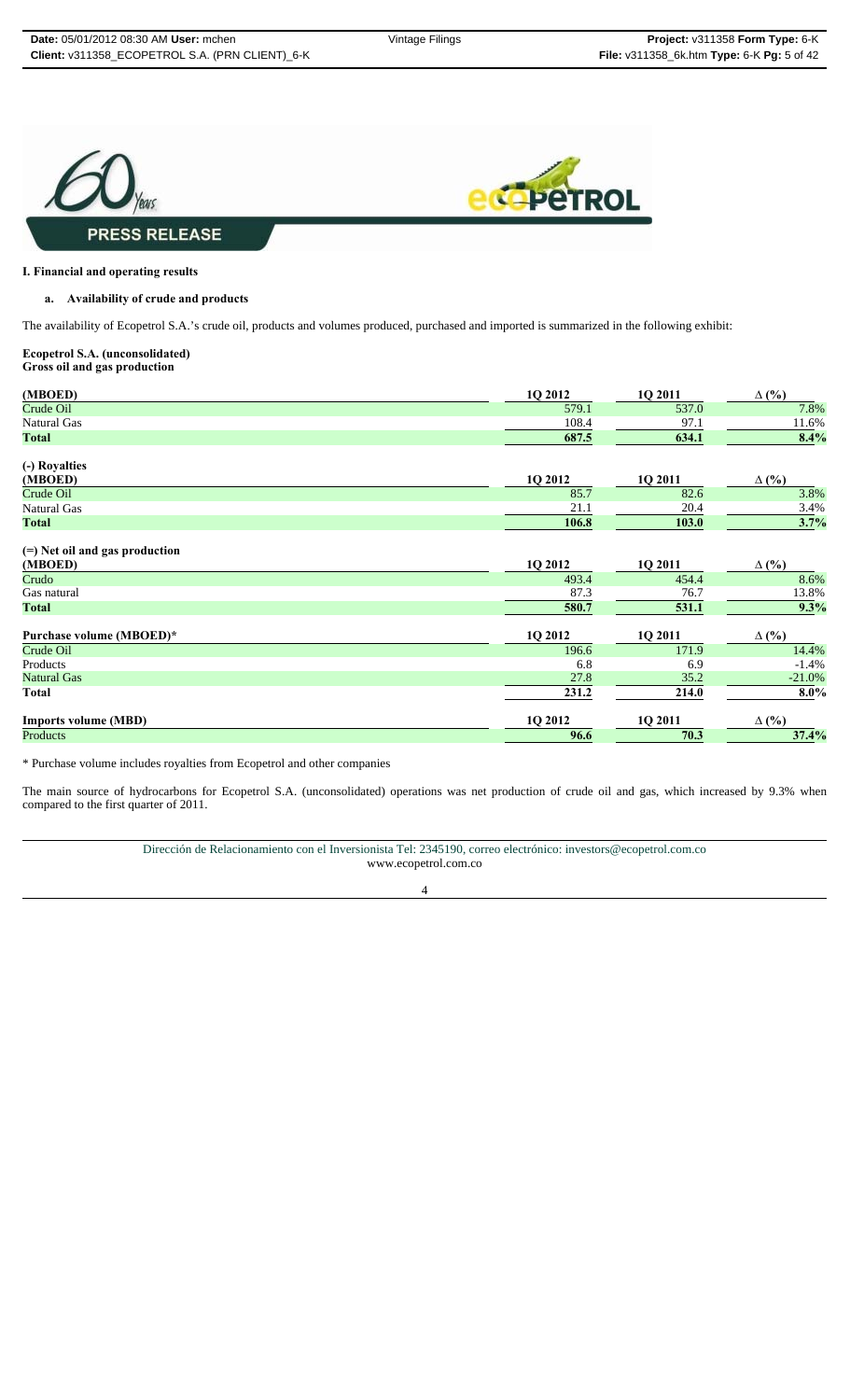



During the first quarter of the year, the higher volume of imported products was caused mainly by: 1) higher demand for diesel due to the economic growth in Colombia; 2) greater crude oil diluent requirements to transport heavy crude and; 3) gasoline imports to secure supply during the scheduled maintenance of some units at the refineries.

Additionally, more crude oil was purchased in order given the business opportunities from the increase of production in Colombia.

Gas purchases fell mainly because of lower purchases royalties given that the Decree 2100 of 2011 now allows our partners to sell royalties directly.

#### **b. Ecopetrol S.A. sales volume**

The following is a summary of sales volumes:

#### **Ecopetrol S.A. (unconsolidated) Sales volume**

| Local sales volume (MBOED)          | 1Q 2012 | 1Q 2011 | $\Delta$ (%) |
|-------------------------------------|---------|---------|--------------|
| Crude Oil                           | 8.2     | 2.1     | 290.5%       |
| <b>Natural Gas</b>                  | 57.5    | 72.6    | $(20.8)\%$   |
| Gasoline                            | 66.2    | 68.7    | $(3.6)\%$    |
| <b>Medium Distillates</b>           | 108.1   | 105.1   | 2.9%         |
| LPG and propane                     | 16.3    | 17.0    | (4.1)%       |
| Fuel oil                            | 2.3     | 0.8     | 187.5%       |
| <b>Industrial and Petrochemical</b> | 14.2    | 16.8    | $(15.5)\%$   |
| <b>Total Local Sales</b>            | 272.8   | 283.1   | $(3.6)\%$    |
| <b>Export sales volume (MBOED)</b>  | 1Q 2012 | 1Q 2011 | $\Delta$ (%) |
| Crude Oil                           | 441.5   | 385.8   | 14.4%        |
| Products                            | 53.6    | 51.4    | 4.3%         |
| <b>Natural Gas</b>                  | 29.1    | 21.0    | 38.6%        |
| <b>Total Export Sales</b>           | 524.2   | 458.2   | 14.4%        |
| Sales to free trade zone (MBOED)    | 1Q 2012 | 1Q 2011 | $\Delta$ (%) |
| Crude Oil                           | 68.6    | 78.2    | $(12.3)\%$   |
| Products                            | 2.9     | 2.5     | 16.0%        |
| <b>Natural Gas</b>                  | 2.0     | 2.5     | $(20.0)\%$   |
| Total sales to free trade zone      | 73.5    | 83.2    | $(11.7)\%$   |
| <b>Total sales volume</b>           | 870.5   | 824.5   | $5.6\%$      |

*International market (60% of the first quarter of 2012 sales, 69% including sales to Free Trade Zones/ Reficar S.A.):*

The increase in volume exported by Ecopetrol (unconsolidated) was primarily the result of:

• Crude oil: Higher availability of volumes of Magdalena Blend.

Dirección de Relacionamiento con el Inversionista Tel: 2345190, correo electrónico: investors@ecopetrol.com.co www.ecopetrol.com.co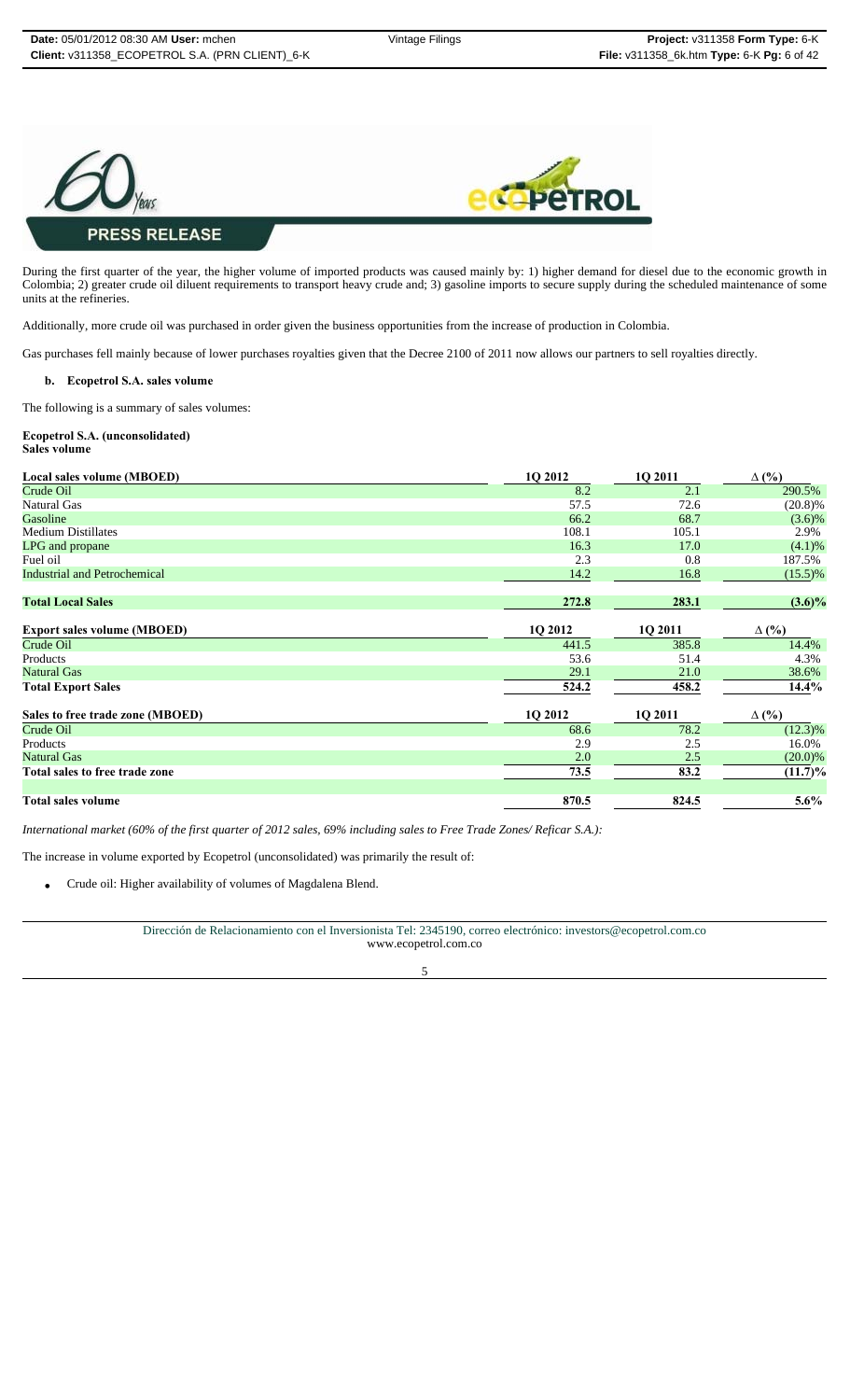



- Natural gas: Higher sales to Venezuela. Additionally, Ecopetrol exported directly some additional gas which last year was sold to local partners, to be later exported by them.
- Products: Higher delivery of fuel oil production and gasoline from contracts signed with clients in Central America and the Caribbean.

The following is a summary of the main destinations of crude and product exports (not including natural gas) during the first quarters of 2011 and 2012:

| <b>Export destinations - Crudes</b> |         |         |
|-------------------------------------|---------|---------|
| <b>Destination</b>                  | 1Q 12   | 10 11   |
| <b>U.S. Gulf Coast</b>              | 48.2%   | 45.1%   |
| <b>Far East</b>                     | 21.3%   | 19.2%   |
| Caribbean                           | $0.7\%$ | 14.4%   |
| <b>U.S. West Coast</b>              | 12.2%   | 11.3%   |
| South America                       | $6.0\%$ | 4.1%    |
| Europe                              | 7.1%    | 2.9%    |
| Central America                     | 0.2%    | 1.6%    |
| Canada                              | $0.0\%$ | 1.4%    |
| <b>U.S. Atlantic Coast</b>          | 4.3%    | $0.0\%$ |
|                                     | 100.0%  | 100.0%  |

| <b>Export destinations - Products</b> |         |         |  |
|---------------------------------------|---------|---------|--|
| <b>Destination</b>                    | 10 12   | 10 11   |  |
| <b>U.S. Gulf Coast</b>                | 31.2%   | 36.3%   |  |
| Caribbean                             | 41.2%   | 28.8%   |  |
| <b>U.S. Atlantic Coast</b>            | 10.4%   | 31.8%   |  |
| South America                         | $0.0\%$ | $0.0\%$ |  |
| Central America                       | $0.7\%$ | 3.1%    |  |
| Far East                              | 16.2%   | $0.0\%$ |  |
| <b>U.S. West Coast</b>                | 0.3%    | $0.0\%$ |  |
|                                       | 100.0%  | 100.0%  |  |

In the first quarter of 2012, volumes of crude oil sold to Europe, the Far East and the U.S. increased, offset by a reduction in exports to the Caribbean. Higher volumes of products were sold to the Caribbean and the Far East.

*Local market (40% of sales in the first quarter of 2012, 31% excluding sales to Free Trade Zone/Reficar S.A.):*

The reduction in local sales volume in the first quarter of 2012 was primarily explained by the net result of:

- 1) Lower sales volume of the following products:
	- **Natural gas**: due to a reduction in thermal generation in Colombia and higher volume exported directly. Also, starting January 2012, other companies were authorized to sign commercialization agreements to sell gas royalties (Decree 2100 of 2011). Therefore, Ecopetrol stopped selling gas royalties from some fields owned by third parties.
	- **LPG and propane**: lower demand due to its substitution by natural gas
	- Gasoline: decreased because the mix of ethanol in gasoline rose from 8% to 10% in Colombia's central region. This new blend reduced Ecopetrol's volume sold of gasoline.
	- **Industrial and petrochemicals**: Reduction in aromatics and polyethylene availability due to the maintenance stoppages in the Barrancabermeja refinery.
- 2) Higher sales volume of the following products:
	- **Crude oil**: greater availability of heavy crude (Moriche, Jazmín and Rubiales) for marine fuel market (bunkers).

Dirección de Relacionamiento con el Inversionista Tel: 2345190, correo electrónico: investors@ecopetrol.com.co www.ecopetrol.com.co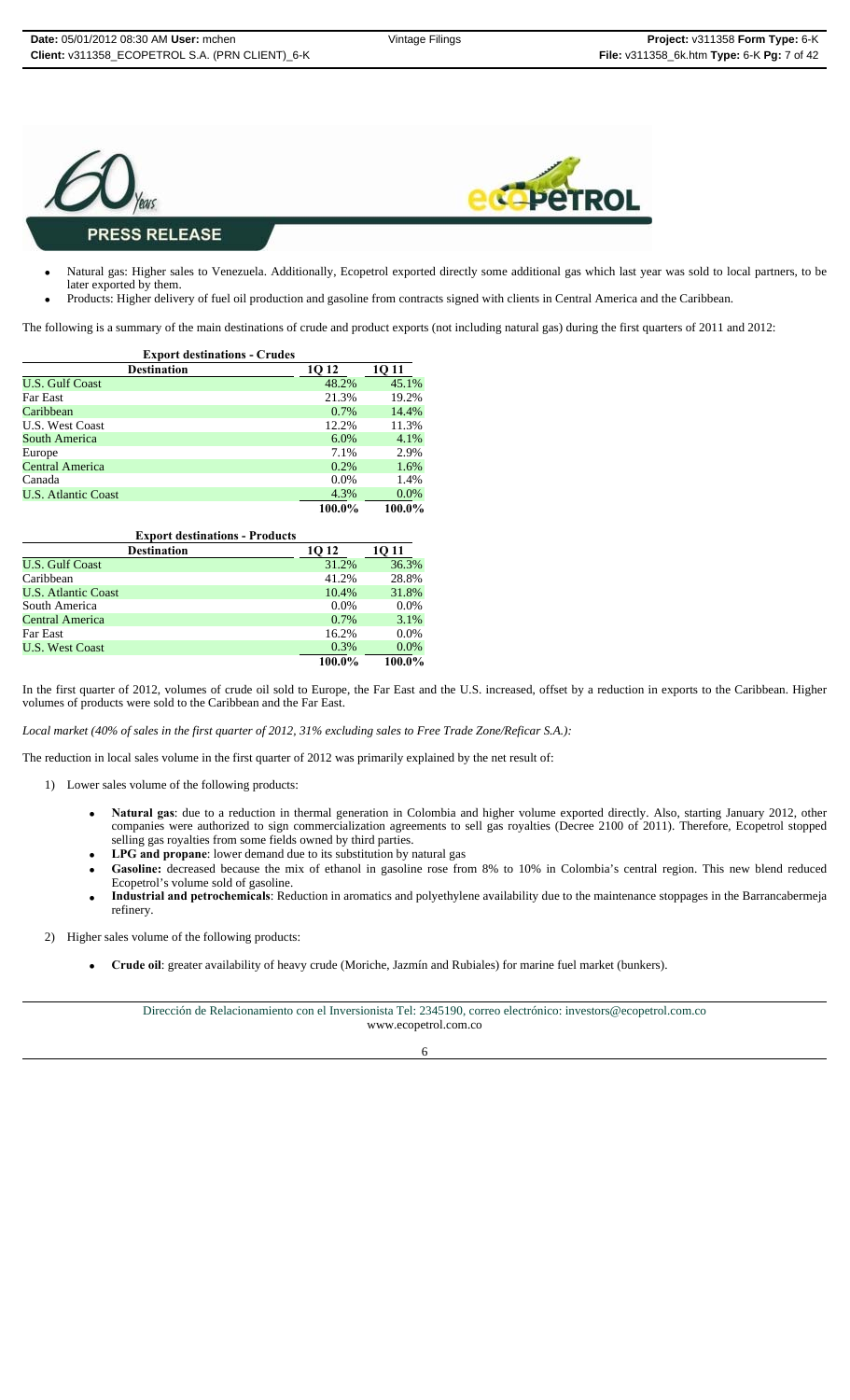

- **Medium distillates**: increase of jet fuel and diesel due to a greater demand driven by the Colombia's economic growth (mainly mining industry and air travel).
- **Fuel oil**: higher volumes produced.

#### **c. Crudes and product´s prices**

| <b>Prices</b>                               | 10 2012 | 10 2011 | $\Delta$ (%) |
|---------------------------------------------|---------|---------|--------------|
| WTI (average) (US\$/BI)                     | 102.9   | 94.2    | 9.2%         |
| Brent (average) (US\$/BI)                   | 118.3   | 105.2   | 12.5%        |
| Export crude oil basket (US\$/BI)           | 111.2   | 89.1    | 24.8%        |
| Crudes sold to free trade zone* (US\$/B1)   | 115.3   | 94.4    | 22.1%        |
| Export products basket (US\$/BI)            | 106.3   | 88.4    | 20.2%        |
| Products sold to free trade zone* (US\$/B1) | 88.8    | 107.3   | $-17.2%$     |
| Natural gas basket (US\$/MMBTU)             | 5.8     | 4.2     | 38.1%        |
| Gas sold to free trade zone* (US\$/MMBTU)   | 5.7     | 4.2     | 35.7%        |
| * Free trade zone = Reficar S.A.            |         |         |              |

During the first quarter of 2012 there was a rise in the price of the export basket of crudes due to higher international prices and the strengthening of Castilla blend's price, in line with the performance of heavy crudes. Price of crude oils have benefited from lower supply due to maintenance and operating problems in Venezuelan and Canadian pipelines.

Differentials of crude exports improved USD\$9.0 per barrel versus Brent, and USD\$13.4 per barrel versus WTI when compared to first quarter of 2011. The improvement comes after the geographic and index diversification trading strategy. Ecopetrol is no longer using WTI as a reference for trading, replacing it by other references such as Brent and Maya.

> Dirección de Relacionamiento con el Inversionista Tel: 2345190, correo electrónico: investors@ecopetrol.com.co www.ecopetrol.com.co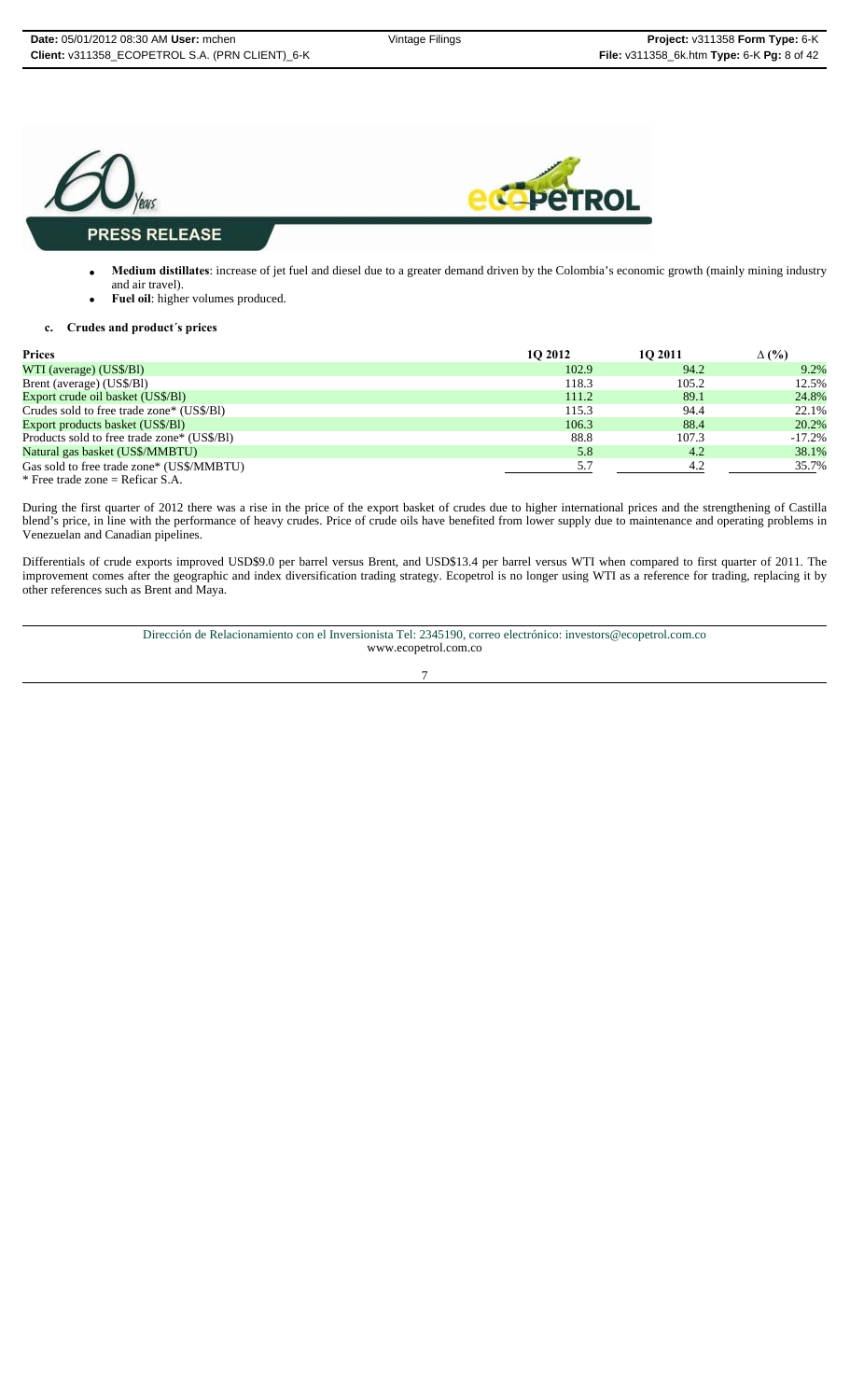



#### **d. Financial results**

| <b>Unconsolidated Income Statement</b> |  |
|----------------------------------------|--|
|----------------------------------------|--|

| (COP\$ Billion)            | 1Q 2012 * | 1Q 2011  | $\Delta$ (%) |
|----------------------------|-----------|----------|--------------|
| <b>Local Sales</b>         | 4,539.3   | 4,089.5  | 11.0%        |
| <b>Export Sales</b>        | 9,132.2   | 6.657.3  | 37.2%        |
| Sales to free trade zone   | 1,347.6   | 1,302.5  | 3.5%         |
| Sales of services          | 368.7     | 349.9    | 5.4%         |
| <b>Total Sales</b>         | 15,387.8  | 12,399.2 | 24.1%        |
| Variable Costs             | 6,091.0   | 4,817.5  | 26.4%        |
| <b>Fixed Costs</b>         | 1,576.1   | 1,277.9  | 23.3%        |
| <b>Cost of Sales</b>       | 7,667.1   | 6,095.4  | 25.8%        |
| Gross profit               | 7,720.7   | 6,303.8  | 22.5%        |
| <b>Operating Expenses</b>  | 792.4     | 927.1    | $(14.5)\%$   |
| <b>Operating Profit</b>    | 6,928.3   | 5,376.7  | 28.9%        |
| Non Operating Loss         | (514.1)   | (284.5)  | 80.7%        |
| Income tax                 | 2,071.1   | 1,687.6  | 22.7%        |
| Net Income                 | 4,343.1   | 3,404.6  | 27.6%        |
|                            |           |          |              |
| Earnings per share (COP\$) | 105.6     | 84.1     | 25.6%        |
| <b>EBITDA</b>              | 8,061.8   | 6,489.3  | 24.2%        |
| <b>EBITDA</b> Margin       | 52%       | 52%      |              |
|                            |           |          |              |

\* Not audited, for illustration purposes only

**Operating income** for the first quarter of 2012 increased by 24% compared to the same period of 2011, due mainly to: 1) higher international benchmark prices during the first quarter of 2012, which generated increases of 24.8% in export crude prices and 20.2% in export products; 2) a growth of 10.5% in export volumes (including sales to Free Trade Zone); 3) a decline of 3.6% in local sales volume, mainly natural gas; and 4) the negative effect of a 4.2% revaluation of the Colombian peso versus the U.S. dollar.

**Cost of sales** in the first quarter of 2012 was increased 25.8% compared to the same quarter of 2011. The variation is largely attributable to a 26.4% net increase in **variable costs**, as the result of: 1) a larger volume of crude purchased from the National Hydrocarbons Agency - ANH (980 MBOED), coupled with the US\$22.4/Bl rise in average purchase price; 2) an increase in volumes and reference prices compared to first quarter 2011 of the following imports: diluent naphtha for transporting heavy crude (1,186 MBOED), gasoline (802 MBOED), and low sulfur diesel (405 MBOED).

A 23.3% increase in **fixed costs** as compared to the first quarter of last year is attributable mainly to greater operating activity, as well as 1) an increase in depreciations of COL\$29.6 billion from new capitalizations; 2) COL\$166.7 billion in expenditures on contracted services, namely association contracts where there was greater participation derived from the application of high price clauses and greater operating activity; and 3) COL\$40.1 billion in maintenance works at refining plants, transportation systems and other facilities.

> Dirección de Relacionamiento con el Inversionista Tel: 2345190, correo electrónico: investors@ecopetrol.com.co www.ecopetrol.com.co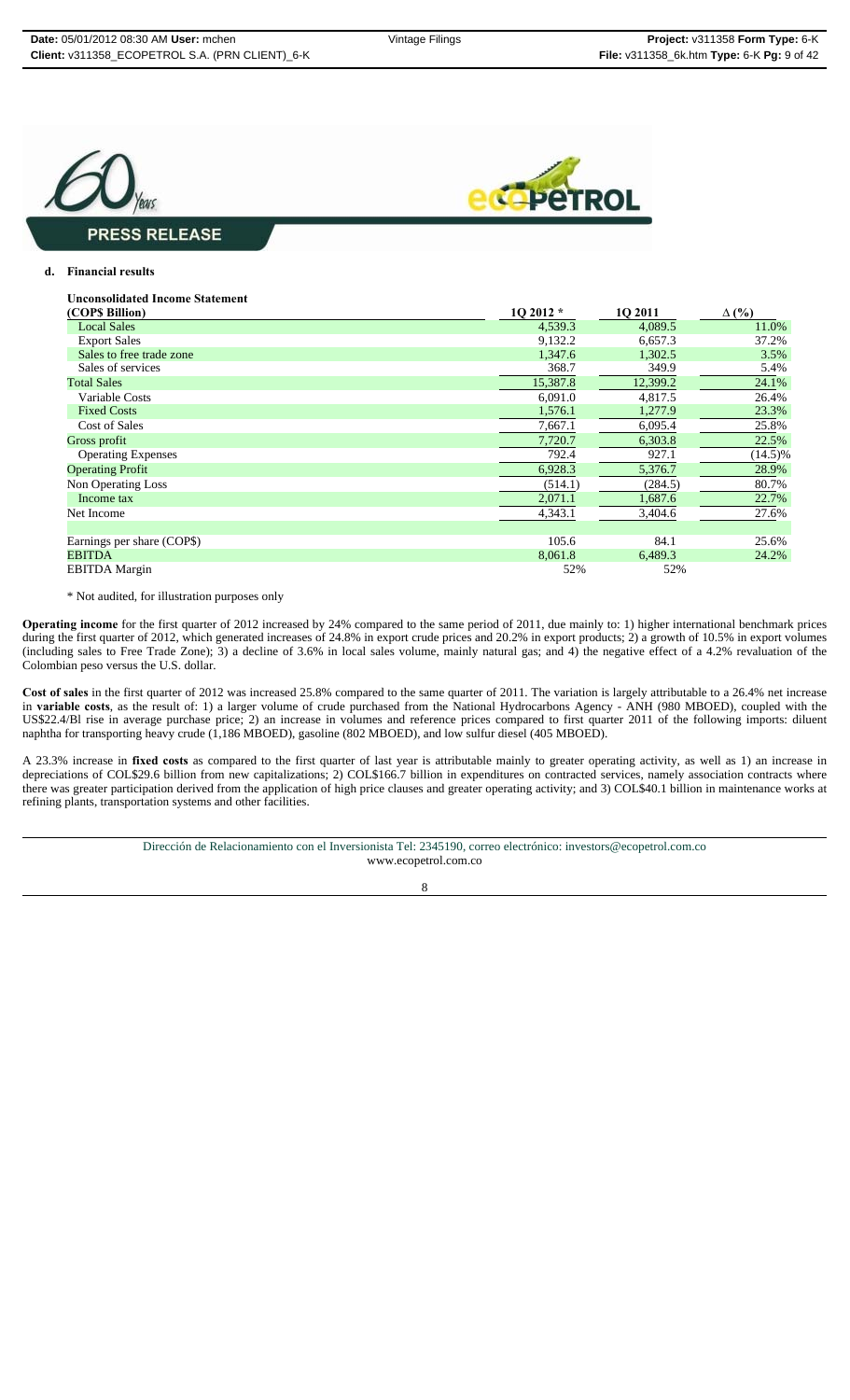



#### In the first quarter of 2012, **operating expenditures** saw a reduction of 14.5% compared to the first period of 2011. The variation was primarily the result of 1) a reduction in exploration expenditures and projects given that figures from first quarter of 2011 include purchase rights to the Cano Sur block, and 2) increase in operating expenses and marketing associated mainly with the increased cost of transporting crude for export through the pipelines.

The **operating margin** for the first quarter of 2012 was 45.0%, compared to 43.4% for the first quarter of 2011.

The **non-operating** result for the first quarter amounted to a loss of COL\$514 billion, compared to a loss of COL\$284 in first quarter 2011. The main results of the variation stemmed from: 1) a loss from exchange rate of COL\$264 billion; 2) provision expenses for COL\$77 billion, mainly from a pension allowance for COL\$106 billion because of lower returns of the portfolios that fund the company´s pension liability; and 3) a COL\$ 107 billion improvement in the results of companies, coming from the equity method.

The growth in the **income tax provision** is mainly the result of a 26% net increase in pre-tax earnings.

Strong operating results produced largely by better prices, higher production and the effectiveness of certain cost initiatives drove Ecopetrol's net income to increase by 27.6%, compared to the first quarter of 2011, to a total of COL\$4,343 billion (COL\$105.63 per share compared to COL\$84.12 per share in the same prior last year). **Net margin** was 28.2%, versus 27.5% in the first quarter of 2011. **EBITDA** was COL\$8,062 billion, a gain of 24.2%, with **EBITDA margin** remaining flat at 52% compared to the 2011 first quarter.

#### **e. Ecopetrol's cash flow**

| Col\$ Trillion *                     | 1O 2012 | 1Q 2011 |
|--------------------------------------|---------|---------|
| <b>Initial Cash</b>                  | 9,238   | 5,479   |
| Cash generated from operations $(+)$ | 16.514  | 11,125  |
| <b>Cash used in operations (-)</b>   | (7,208) | (5,933) |
| Capex (-)                            | (1,339) | (1,557) |
| <b>Acquisitions (-)</b>              |         | (769)   |
| Dividend payments (-)                |         |         |
| Equity offering $(+)$                | 121     |         |
| New debt (+)                         |         | 179     |
| Other inflows $(+/-)$                | 604     |         |
| Fx differences (+)                   | (566)   | (20)    |
| <b>Final Cash</b>                    | 17,365  | 8,504   |
|                                      |         |         |

\*For purposes of recording, balances in U.S. dollars are converted monthly at the average exchange rate. The initial cash position for each quarter is calculated based on the average rate for the last month of the respective quarter.

As of March 31, 2012 Ecopetrol had COL\$17,365 billion in cash and portfolio investments (52% denominated in U.S. dollars).

Dirección de Relacionamiento con el Inversionista Tel: 2345190, correo electrónico: investors@ecopetrol.com.co www.ecopetrol.com.co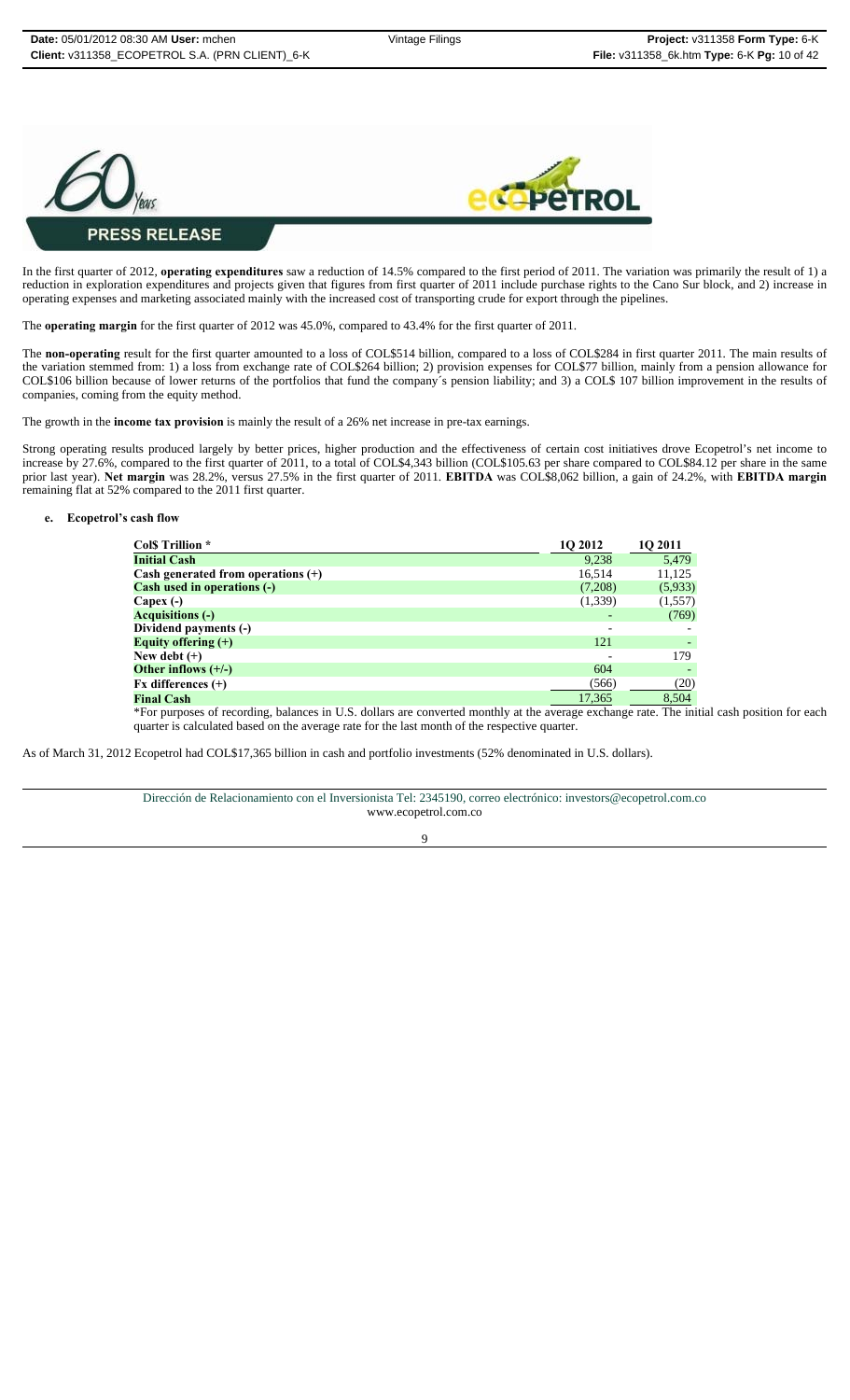



#### **f. Ecopetrol S.A. segment results**

| <b>Quarterly Results by Segment</b> |         |         |                       |         |                |            |                            |         |
|-------------------------------------|---------|---------|-----------------------|---------|----------------|------------|----------------------------|---------|
| <b>COPS Billion</b>                 | E&P     |         | Refining & Petrochem. |         | Transportation |            | <b>Sales and Marketing</b> |         |
|                                     | 10-12   | 10-11   | 10-12                 | 10-11   | 10-12          | 10-11      | 10-12                      | 10-11   |
| <b>Domestic Sales</b>               | 3,832.8 | 3,353.2 | 4,289.1               | 3,829.2 | 637.0          | 532.7      | 297.8                      | 269.3   |
| <b>International Sales</b>          | 6,144.7 | 4,695.5 | 911.7                 | 773.1   |                | <b>COL</b> | 3,423.4                    | 2,491.2 |
| <b>Total Sales</b>                  | 9,977.6 | 8,048.7 | 5,200.7               | 4,602.3 | 637.0          | 532.7      | 3.721.2                    | 2,760.5 |
| <b>Operating Revenues</b>           | 6,712.3 | 4,751.8 | (164.5)               | 201.2   | 271.7          | 231.2      | 108.8                      | 192.6   |
| <b>Operating Margin</b>             | 67.3%   | 59.0%   | (3.2)%                | 4.4%    | 42.6%          | 43.4%      | 2.9%                       | 7.0%    |
| <b>Net Income</b>                   | 4.370.5 | 3.234.8 | (156.3)               | (47.8)  | 87.7           | 110.3      | 41.2                       | 107.4   |
| <b>Net Margin</b>                   | 43.8%   | 40.2%   | (3.0)%                | (1.0)%  | 13.8%          | 20.7%      | 1.1%                       | 3.9%    |
| <b>EBITDA</b>                       | 7,636.1 | 5.671.9 | (42.9)                | 315.5   | 357.6          | 307.7      | 111.2                      | 194.2   |
| Ebitda Margin                       | 76.5%   | 70.5%   | $(0.8)$ %             | 6.9%    | 56.1%          | 57.8%      | 3.0%                       | 7.0%    |

Note: The report by segment is calculated based on transfer prices between business units, using as reference export parity prices. Due to changes in methodology, 2011 crude pipeline and river transport expenses were reallocated to other segments.

#### **Exploration and Production:**

In the first quarter of 2012, net income for the segment was COL\$4,370.5 billion, 35.1% above that of the same period a year ago. EBITDA margin was 76.5% because of the higher volumes sold and better sales prices due to the sales benchmark switch from WTI to other indexes. The segment results were affected by the attacks on the Cano Limon and Transandino oil Pipelines.

#### **Refining:**

In the first quarter of 2012 the segment had a net loss of COL\$156 billion, COL\$108 billion higher than that of the first quarter of last year, mainly as a result of higher raw material costs, whose price is set according to Ecopetrol's crude export prices. In addition, the scheduled stoppage at the bottom product distillation column lowered the valuable product index at the Barrancabermeja Refinery and therefore the margins. EBITDA margin was -0.8% compared to 6.9% for the first quarter of last year.

#### **Transportation:**

This segment had net income of COL\$87.7 billion in the first quarter of 2012, down 20.5% compared to the first quarter of last year (COL\$110 billion). Earnings rose as a result of the higher volumes of production countrywide. However, costs and expenses increased significantly primarily because of maintenance expenditures related to our transportation infrastructure. Non-operating expenses increased substantially due to recognition of the equity tax. EBITDA margin for the first quarter of 2012 was 56.1% compared to 57.8% for the same period of 2011.

#### **Sales and Marketing:**

In the first quarter of 2012, the segment recorded net income of COL\$41.2 billion, a COL\$66.2 billion decline compared to the same period of 2011. This was the result of the higher transportation cost of crude and solvent purchases for transporting heavy crude, plus lower trading margins for gas. The segment had a significant non-operating impact due to a revaluation, taking into account that the main destinations of its products are foreign markets. EBITDA margin for the quarter was 3.0%, while in last year's first quarter it was 7.0%.

> Dirección de Relacionamiento con el Inversionista Tel: 2345190, correo electrónico: investors@ecopetrol.com.co www.ecopetrol.com.co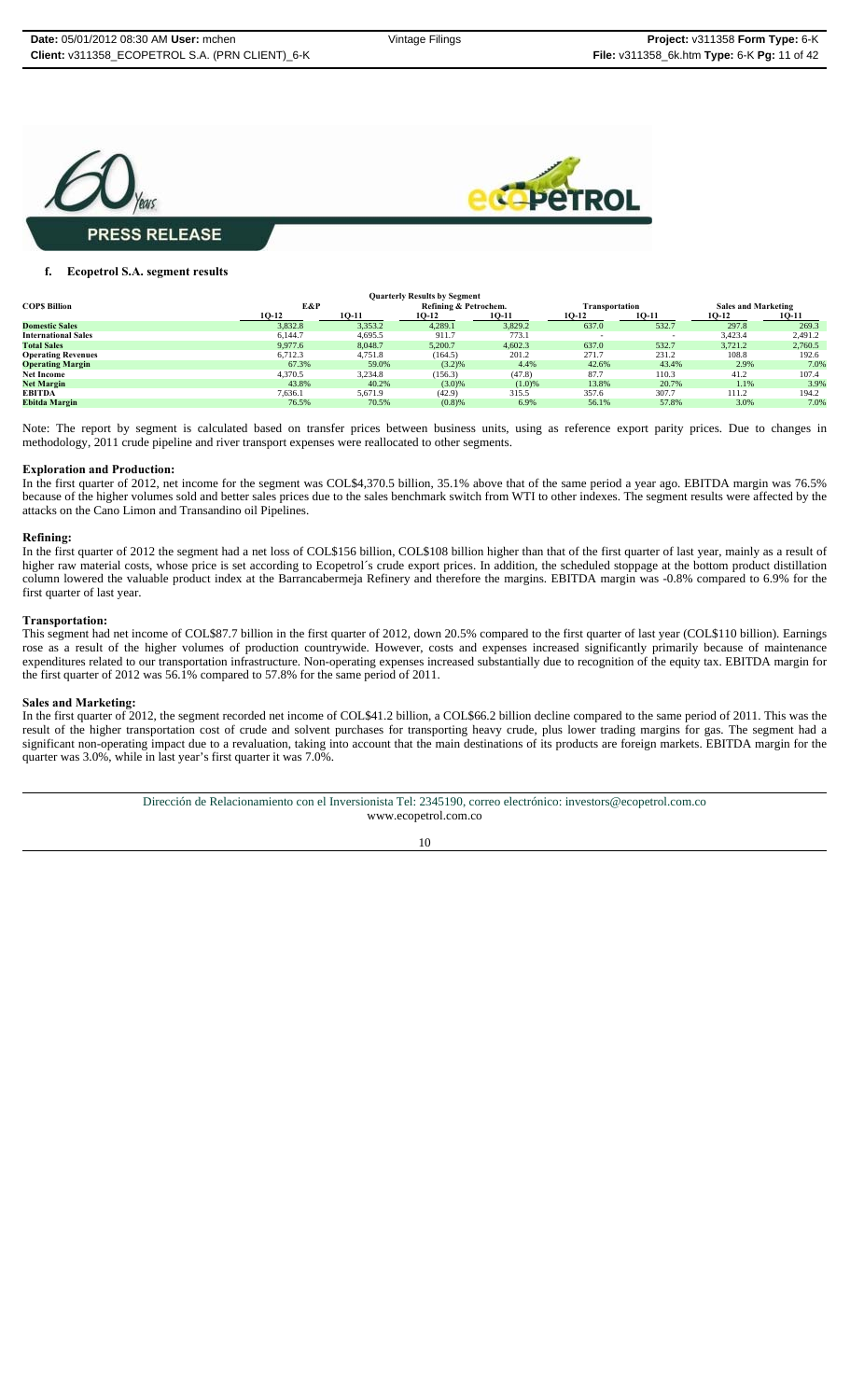



#### **g. Ecopetrol S.A. balance sheet**

| <b>Unconsolidated Balance Sheet</b>        |                       |                   |              |
|--------------------------------------------|-----------------------|-------------------|--------------|
| (COP\$ Billion)                            | <b>March 31, 2012</b> | December 31, 2011 | $\Delta$ (%) |
| <b>Current Assets</b>                      | 20.765.4              | 15,824.1          | 31.2%        |
| Long Term Assets                           | 72,432.2              | 69,427.1          | 4.3%         |
| <b>Total Assets</b>                        | 93,197.6              | 85,251.2          | 9.3%         |
| Current Liabilities                        | 29.543.9              | 13.818.3          | 113.8%       |
| Long Term Liabilities                      | 16,587.4              | 16.421.8          | 1.0%         |
|                                            |                       |                   |              |
| <b>Total Liabilities</b>                   | 46,131.3              | 30,240.1          | 52.6%        |
| Equity                                     | 47,066.3              | 55,011.0          | (14.4)%      |
| Total Liabilities and Shareholders' Equity | 93,197.6              | 85,251.1          | 9.3%         |
|                                            |                       |                   |              |
| Debit Memorandum accounts                  | 121,666.8             | 122,266.3         |              |
| Credit Memorandum accounts                 | 101.153.8             | 103.461.1         |              |

The main variations in **assets** stemmed from: 1) an increase in cash and cash equivalents from higher treasury surpluses caused by higher hydrocarbon prices during the first quarter of 2012; 2) an increase in investments, mainly Term Deposits and short-term Treasury Securities to be used in payment of taxes, dividends and investments; 3) Reductions in accounts receivables, especially the US\$831 million payment by the Cartagena Refinery for sale of crude; 4) an increase in projects for COL\$881 billion; 5) Capitalizations by Ecopetrol Oleo é Gas do Brasil Ltda for US\$29.5 million, Ecopetrol Capital AG for US\$130 million, and Ecopetrol Global Energy for COP\$94 million.

As of the end of March 2012, **liabilities** represented 49.5% of assets. The main variations occurred in: 1) current liabilities from the recognition of the 2011 dividend payment obligation in the amount of COL\$12,335 billion, equivalent to COL\$300 per share and, 2) an the increase in tax obligation provision (income tax) of COL\$8,434 billion.

Financial obligations accounted for 12.7% of total liabilities and the equivalent of 6.3% of total assets, including: 1) a 2009 credit facility with 11 national banks for COL\$ 1,998 billion; 2) a US\$1,500 million bond issue in 2010; 3) internal public debt bonds for COL\$1,000 billion; 4) Gibraltar Gas Plant contract (BOMT) with the firm Union Temporal Gas Gibraltar, whose balance as of March was COL\$63.2 billion.

**Equity** amounted to COL\$47,066 billion as of March 2012, compared to COL\$55,011 million at the end of 2011. The variation is due to the transfer to accounts payable of dividends paid on 2011 earnings, offset by COL\$4,343 billion in first quarter 2012´s net income.

> Dirección de Relacionamiento con el Inversionista Tel: 2345190, correo electrónico: investors@ecopetrol.com.co www.ecopetrol.com.co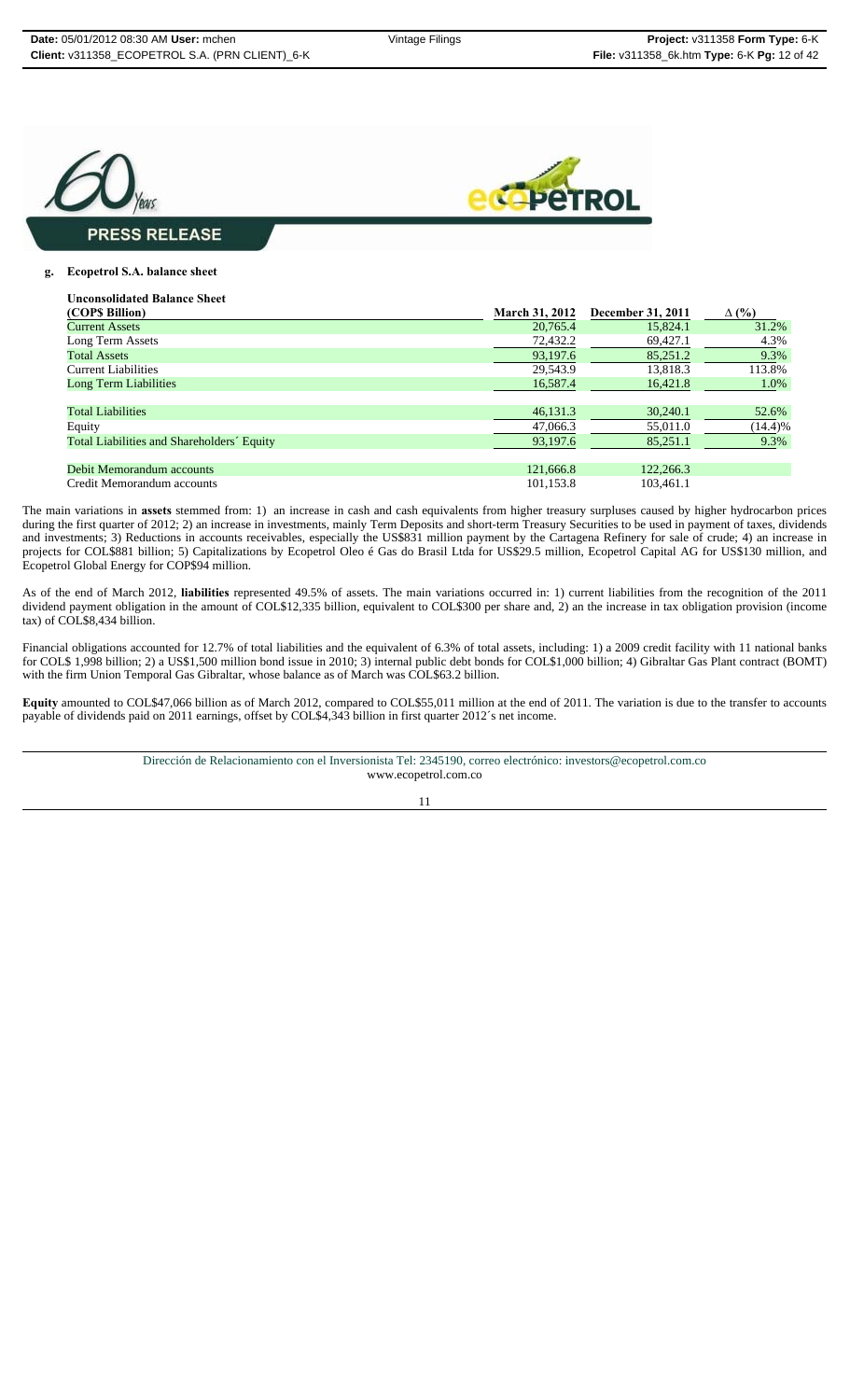

#### **II. Business aspects**

#### **a. Investment plan**

The following is a summary of investments by Ecopetrol for the first quarter of 2012 and 2011:

| Capex (US\$ million)               |         |            |          |
|------------------------------------|---------|------------|----------|
| <b>Business Segment</b>            | 10 2012 | 10 2011    | (%)<br>Δ |
| Exploration                        | 62.0    | 289.0      | $-79%$   |
| Production                         | 697.0   | 629.0      | 11%      |
| <b>Refining and Petrochemicals</b> | 46.0    | 75.0       | $-39%$   |
| Transportation                     | 126.0   | 118.0      | 7%       |
| <b>Subsidiaries</b>                | 166.0   | 322.0      | $-48%$   |
| Acquisitions                       |         | 410.0      | $-100%$  |
| Corporate                          | 10.0    | 12.0       | $-17%$   |
| <b>Total</b>                       | 1,107.0 | $1.855.0*$ | $-40%$   |
|                                    |         |            |          |

\* Investments in acquisitions and new exploration business were revised in order to show accrued amounts instead of committed amounts.

Investments in the first quarter of 2012 totaled US\$1,107.0 million, a reduction of 40% when compared to the same quarter of 2011, explained mainly by: 1) the authorization given in the first quarter of 2011 for the purchase and development of the Caño Sur block and, 2) the approval of additional resources to pay the obligations from the acquisition of Equion Energía.

Of the total invested in the quarter, 63% was allocated to production (US\$697.0 million), 15% to subsidiaries (US\$166.0 million), 11% to transportation (US\$126.0 million), 6% to exploration (US\$62.0 million), 4% to refining and petrochemicals (US\$46.0 million) and the remaining 1% to the corporate segment (US\$10.0 million).

#### **b. Exploration**

#### *Exploration in Colombia:*

During the first quarter of 2012, the Tisquirama Este-1 well was drilled in the Tisquirama Block in the province of Cesar, 100% owned and operated by Ecopetrol. As of the end of the quarter this well was in evaluation but later in April the presence of hydrocarbons was confirmed, with an initial production of 624 MBOD and API of 23. In order to estimate full potential, further tests will take place in the coming months as well as drilling of two appraisal wells.

Additionally, Ecopetrol (as operator) drilled two stratigraphic wells on block CPE-2 located in Vichada province, which were dry. Seven exploratory appraisal wells were drilled, six of them on the Quifa block (operated by Metapetroleum), and the remainder on the Cano Sur block (operated by Ecopetrol).

| Dirección de Relacionamiento con el Inversionista Tel: 2345190, correo electrónico: investors@ecopetrol.com.co |
|----------------------------------------------------------------------------------------------------------------|
| www.ecopetrol.com.co                                                                                           |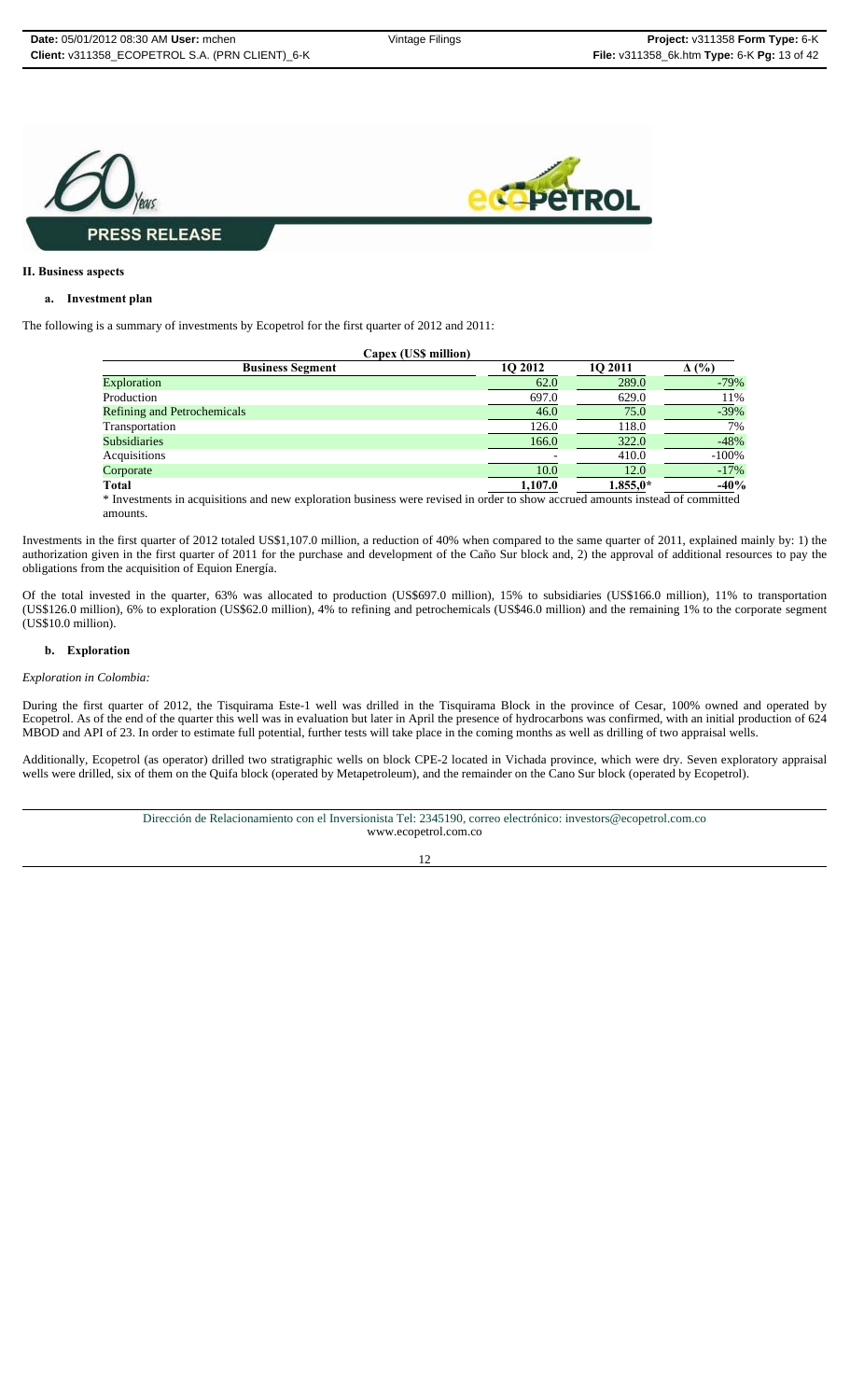

Additionally, drilling was completed on La Luna 1, Ecopetrol´s first stratigraphic well in the search for non-conventional hydrocarbons. Results of the well were under evaluation at the end of the first quarter of 2012.

At the end of the quarter, Ecopetrol was drilling three stratigraphic wells, two on block CPE-2 and one on block CPO-9. Additionally, two appraisal wells were being drilled on Quifa block by the operator Metapetroleum.

Regarding offshore activity, during the quarter, the exploration platform *Offshore Mischief* arrived to Cartagena, which is a specialized rig to drill during the next six months the exploratory wells Mapalé 1 and Mapalé 2, located in the Caribbean offshore. The objective is to determine if there are commercial hydrocarbon reserves on block RC5, assigned by the ANH to the partnership of Ecopetrol (30%), Equión Energía (30%), and Petrobras (40%).

#### **Drilling in Colombia (A2/A3 and Stratigraphic) - 1Q 2012**

| <b>Ecopetrol S.A.</b> |  |
|-----------------------|--|
|-----------------------|--|

|                |                 | Hydrocarbon |               |               |
|----------------|-----------------|-------------|---------------|---------------|
| Type of well   | Number of wells | Presence    | In evaluation | $_{\rm{Drv}}$ |
| A3/A2          |                 |             |               |               |
| Stratigraphic* |                 |             |               |               |

\* Includes one stratigraphic well of unconventional hydrocarbons

Regarding the activities of our subsidiaries, Hocol drilled four A3/A2 and five stratigraphic wells during the first quarter of 2012. There was presence of hydrocarbons in two A3/A2 wells, one is being evaluated (Mamey), and one was declared dry (Margay). Two of the five stratigraphic wells showed presence of hydrocarbons and three were declared dry (ST1, ST3, ST5).

| Hydrocarbon |               |     |
|-------------|---------------|-----|
| Presence    | In evaluation | Drv |
|             |               |     |
|             |               |     |
|             |               |     |

Dirección de Relacionamiento con el Inversionista Tel: 2345190, correo electrónico: investors@ecopetrol.com.co

www.ecopetrol.com.co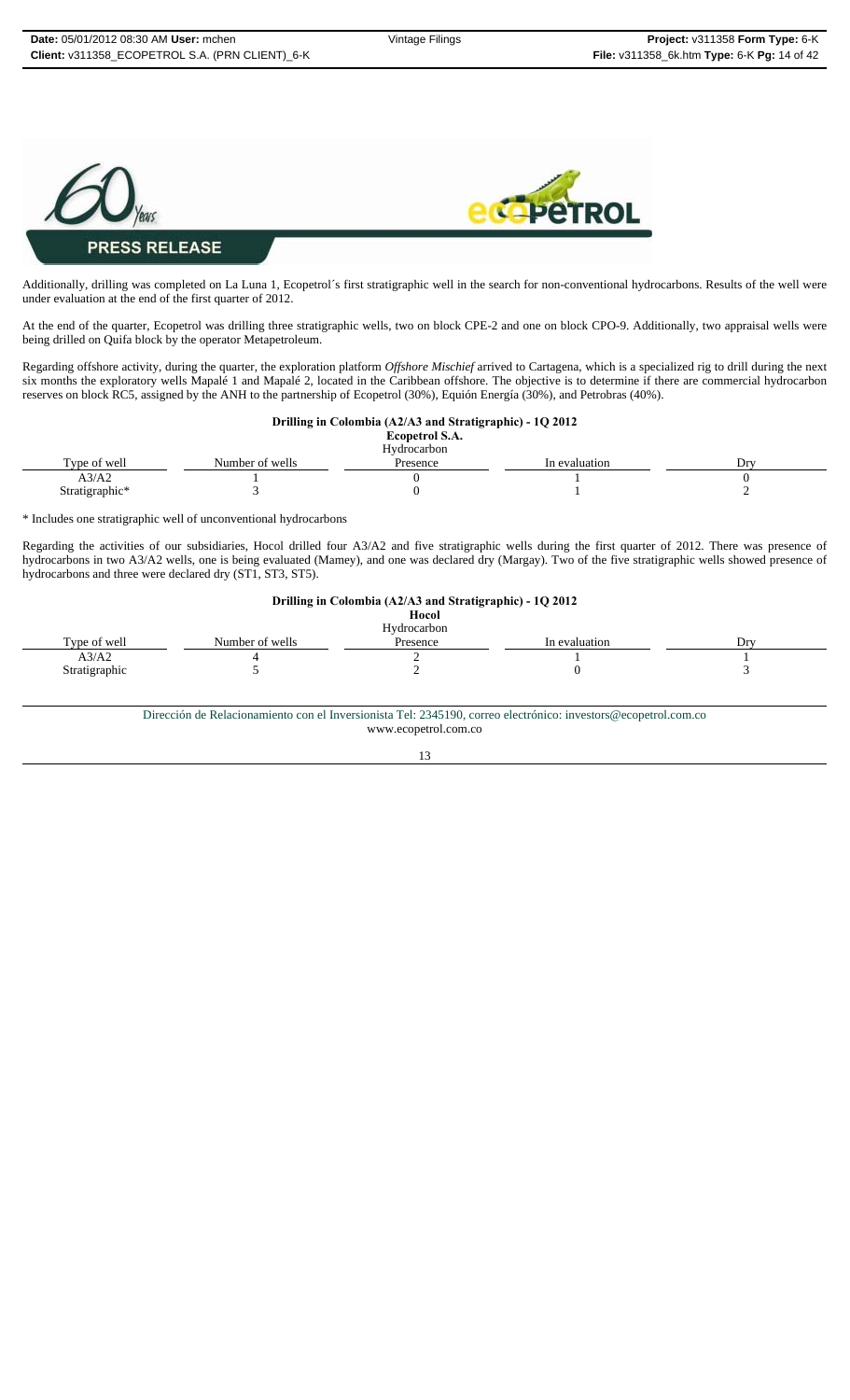

The following is a summary of successful wells:



*International exploration:* 

During the first quarter of the year, the Itauna 2 appraisal well was drilled in Brasil in the BMC-29-Block, where Ecopetrol has a 50% interest and Anadarko (the operator) has the remainder 50%. Results were under evaluation by the end of the quarter.

In March, the Bureau of Ocean Energy Management (BOEM) of the U.S. Department of the Interior officially awarded to Ecopetrol America Inc blocks EB–284, 285, 328 and 329, located in deep wathers of the East Breaks sector of the U.S. Gulf Coast. Additionally, the awarding of the KC-623 block, at the Keathley Canyon sector was confirmed in February. With these announcements on the results of Lease Sale 218, Ecopetrol adds five new exploratory wells to its portfolio in the U.S. Gulf Coast,.

#### **c. Production**

*Corporate Group Production:*

The consolidated gross production was 743.4 MBOED<sup>3</sup> in the first quarter of 2012, an increase of 8.3% compared to the production in the same quarter of 2011.

In the first quarter of 2012, Ecopetrol S.A.'s gross production (including royalties) accounted for 92.5% of the Corporate Group´s total production, Hocol 3.9%, Equion 2.3%, Savia 1.0%, and Ecopetrol America the remaining 0.3%.

3 Includes 7.2 MBOED of white products

| Dirección de Relacionamiento con el Inversionista Tel: 2345190, correo electrónico: investors@ecopetrol.com.co |
|----------------------------------------------------------------------------------------------------------------|
| www.ecopetrol.com.co                                                                                           |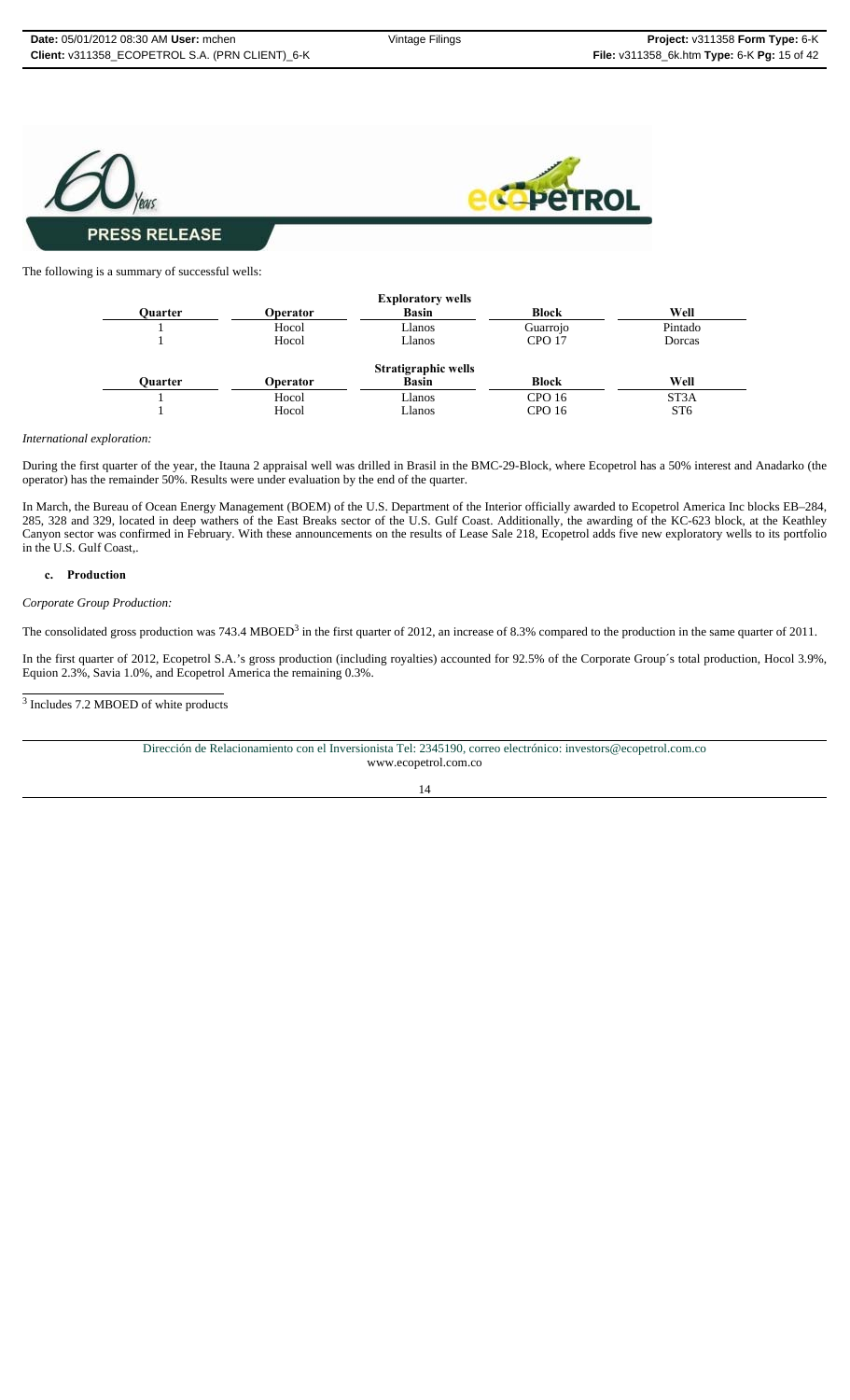



# **Corporate Group´s Production**

| Corporate Group's Frounction    |         |         |              |
|---------------------------------|---------|---------|--------------|
| Ecopetrol S.A. gross oil and    |         |         |              |
| gas production (mboed)          | 1Q 2012 | 1Q 2011 | $\Delta$ (%) |
| Crude Oil                       | 579.1   | 537.0   | 7.8%         |
| Natural Gas*                    | 108.4   | 97.1    | 11.6%        |
| <b>Total</b>                    | 687.5   | 634.1   | 8.4%         |
| Hocol (mboed)                   | 1Q 2012 | 1Q 2011 | $\Delta$ (%) |
| Crude Oil                       | 28.5    | 30.5    | $-6.6%$      |
| <b>Natural Gas</b>              | 0.5     | 0.8     | $-37.5%$     |
| <b>Total</b>                    | 29.0    | 31.3    | $-7.3%$      |
| Savia (mboed)**                 | 1Q 2012 | 1Q 2011 | $\Delta$ (%) |
| Crude Oil                       | 6.6     | 6.2     | 6.5%         |
| <b>Natural Gas</b>              | $0.8\,$ | 1.2     | $-33.3%$     |
| <b>Total</b>                    | 7.4     | 7.4     | 0.0%         |
| Equion (mboed)                  | 1Q 2012 | 1Q 2011 | $\Delta$ (%) |
| Crude Oil                       | 10.6    | 6.5     | 63.1%        |
| <b>Natural Gas</b>              | 6.6     | 5.0     | 32.0%        |
| <b>Total</b>                    | 17.2    | 11.5    | 49.6%        |
| Ecopetrol America-K2 (mboed)    | 1Q 2012 | 1Q 2011 | $\Delta$ (%) |
| Crude Oil                       | 2.1     | 1.8     | 16.7%        |
| <b>Natural Gas</b>              | 0.2     | 0.2     | 0.0%         |
| <b>Total</b>                    | 2.3     | 2.0     | 15.0%        |
| <b>Corporate Group</b>          | 1Q 2012 | 1Q 2011 | $\Delta$ (%) |
| Crude Oil                       | 626.9   | 582.0   | 7.7%         |
| <b>Natural Gas</b>              | 116.5   | 104.3   | 11.7%        |
| <b>Total Group's production</b> | 743.4   | 686.3   | 8.3%         |
|                                 |         |         |              |

\* Gas production for the first quarter of 2012 includes 7,2 mboed of white products

\*\* Production for the first quarter of 2011 was revised in order to show production on field instead of sold volumes

Dirección de Relacionamiento con el Inversionista Tel: 2345190, correo electrónico: investors@ecopetrol.com.co www.ecopetrol.com.co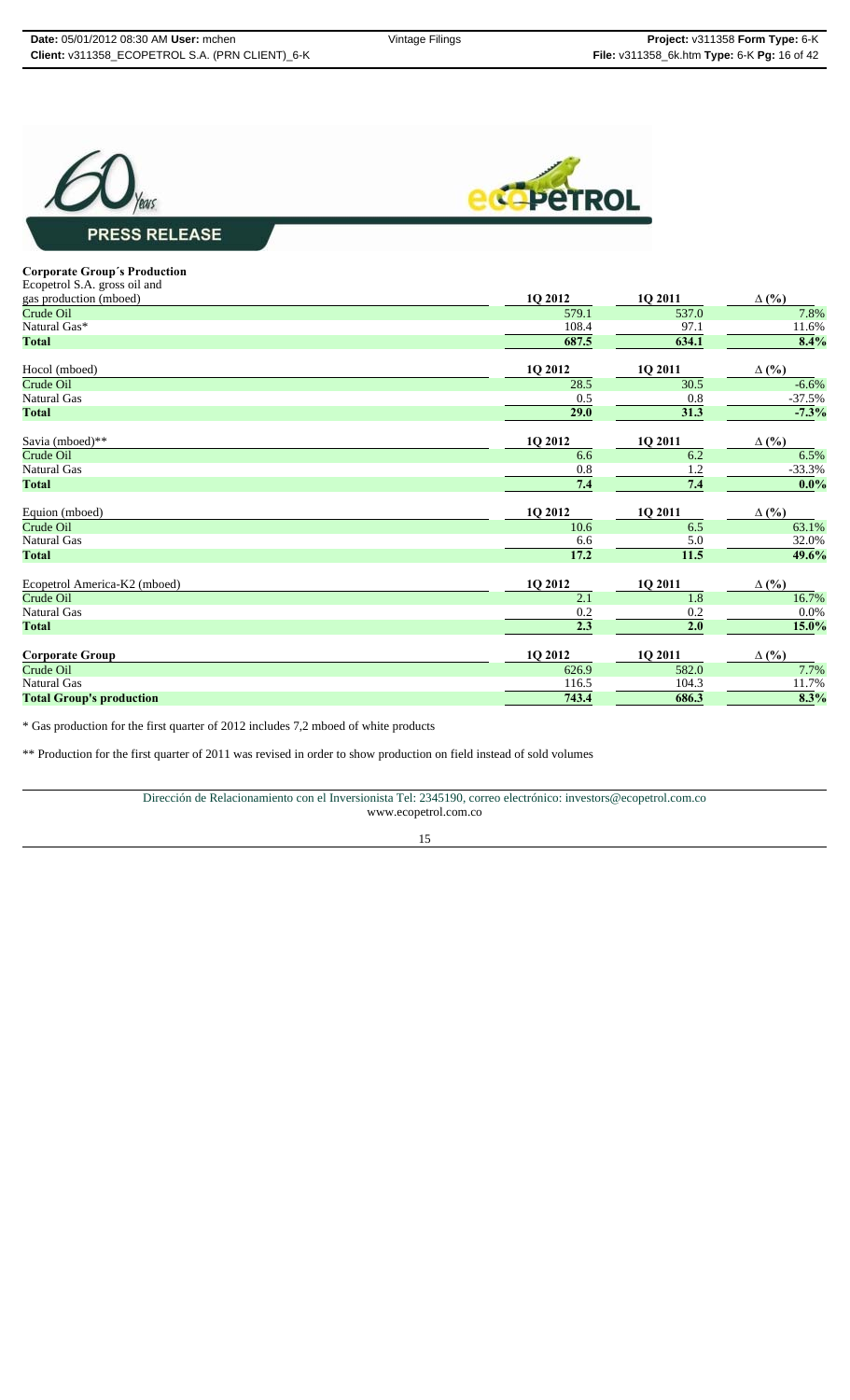

#### *Production of Ecopetrol S.A.:*

Ecopetrol S.A.'s gross production equivalent of crude oil and gas grew 8.4% over last year's first quarter, from 634.1 MBOED to 687.5<sup>4</sup> MBOED with 84.2% of crude oil.

#### **Production per type of crude\***

|                                        | 10 2012 | <b>1O 2011</b> | $($ %)   |
|----------------------------------------|---------|----------------|----------|
| <b>Light crudes</b>                    | 61.3    | 60.0           | 2.2%     |
| <b>Medium crudes</b>                   | 221.3   | 230.3          | $-3.9\%$ |
| <b>Heavy crudes</b>                    | 296.5   | 246.7          | 20.2%    |
| <b>Total</b>                           | 579.1   | 537.0          | 7.8%     |
| *Does not include subsidiary companies |         |                |          |

In the first quarter of 2012, the company experienced security issues and attacks against the Caño Limon – Coveñas pipeline that impacted the growth of crude oil production.

Production of heavy crude oil accounted for 51% of total crude production increasing 20.1% over the production of the first quarter of 2011. The fields with highest production were: 1) Castilla and Chichimene which reached an average quarterly production of 109.6 MBOD and 42.7 MBOD respectively; 2) In partnership operations, the assets with the greatest participation were Rubiales and Quifa (in partnership with Metapetroleum), which contributed 121.4 MBOD of gross production for Ecopetrol; and 3) Chuchupa and Ballena with 60 MBOED and Cusiana with 37 MBOED for Ecopetrol.

Gas sales in the first quarter of 2012, not including white products, were 101.1 MBOED.

According to the drilling plans for this year, 170 development wells were drilled in the first quarter of 2012. The reduction when compared to same quarter of 2011 is part of this year's plan and does not compromise meeting 2012 production targets.

The following is a summary of development wells by region:

|                     |               |             | Development wells |               |                |       |              |
|---------------------|---------------|-------------|-------------------|---------------|----------------|-------|--------------|
|                     |               | 1Q 2012     |                   |               | 1Q 2011        |       |              |
|                     |               | In          |                   |               |                |       |              |
| Region              | <b>Direct</b> | partnership | Total             | <b>Direct</b> | In partnership | Total | $\Delta$ (%) |
| Magdalena           |               | $\Lambda$   |                   |               | 100            | 133   | $-54.1%$     |
| Central             | 27            | 49          | 86                | 48            | 63             | 111   | $-22.5%$     |
| Nororiental         |               |             |                   |               |                |       | $-50.0\%$    |
| Catatumbo Orinoquia |               |             |                   |               |                |       | $-7.1%$      |
| South               |               |             |                   |               |                |       | $-33.3%$     |
| Minor fields        |               |             |                   |               |                |       | $0.0\%$      |
| <b>Total</b>        | 50            | 111         | 170               | 84            | 187            | 271   | $-37.3%$     |

 $\frac{4 \text{ Includes } 7.2 \text{ MBOED of white products}}{4 \text{ Includes } 7.2 \text{ MBOED of white products}}$ 

Dirección de Relacionamiento con el Inversionista Tel: 2345190, correo electrónico: investors@ecopetrol.com.co www.ecopetrol.com.co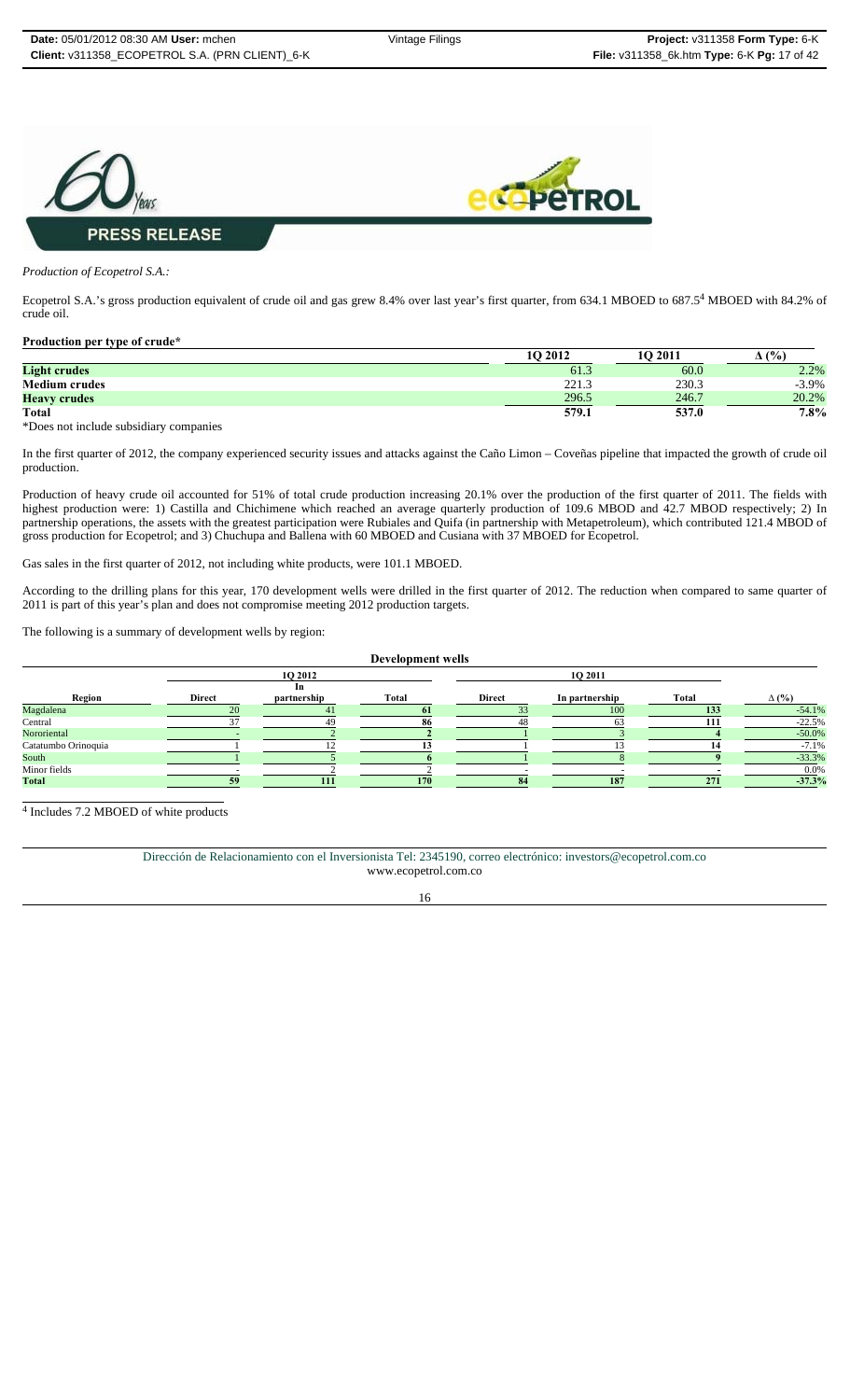



#### *Lifting costs of Ecopetrol S.A.:*

Lifting cost per barrel produced by Ecopetrol S.A. in the first quarter of 2012 was US\$9.14 (based on the methodology approved by the SEC, which does not include royalties in the calculation of per barrel costs), an increase of US\$1.73 per barrel as compared to the same period of 2011, as the net result of:

- Higher costs of the associated operation related to high-price clauses, increase in water treatment volumes, logistical schemes designed to face specific situations derived from attacks against transportation infrastructure and efforts to reactivate wells (US\$+2.01 per barrel).
- Revaluation of the Colombian peso versus the U.S. dollar (US\$+0.37 per barrel). Lower costs from higher production volumes (US\$-0.65 per barrel).

#### **d. Refining and petrochemicals**

*Barrancabermeja Refinery:*

| Refinery runs*  |       |                  |                                   |
|-----------------|-------|------------------|-----------------------------------|
| Mbod            | 2012  | 201.<br>$\Omega$ | (°/0)<br>$\overline{\phantom{0}}$ |
| Barrancabermeia | 200.3 | 229.5            | $/$ )%<br>$-$                     |

\* Includes volumes used in the refinery, not total volumes received.

Throughput at the refinery fell 12.7% in the first quarter of 2012 compared to the same period of the preceding year. The utilization factor dropped from 82.7% to 64.8% due to scheduled maintenance of the bottom product distillation column.

With regard to the modernization project, contracts for all risk insurance were awarded for the assembly, construction and transporting of materials and heavy equipment. By the end of the quarter, 10% progress had been reached.

The master plan for industrial services was 42% complete by the end of the quarter.

*Cost and refining margins of the Barrancabermeja refinery:*

Operating cash cost of the Refinery for the first quarter of 2012 was US\$6.78 per barrel, an increase of US\$1.88 per barrel compared to the same quarter of 2011 as the net result of:

- Higher costs due to decreased throughput given the scheduled stoppages (US\$+0.80 per barrel).
- Higher costs due to: 1) maintenance during scheduled stoppages, 2) greater utilization of labor hours, and 3) higher service requirements generated by plant stoppages (US\$+0.81)
- Higher cost due to the Colombian peso revaluation vs. the U.S. dollar (US\$+0.27 per barrel).

Dirección de Relacionamiento con el Inversionista Tel: 2345190, correo electrónico: investors@ecopetrol.com.co www.ecopetrol.com.co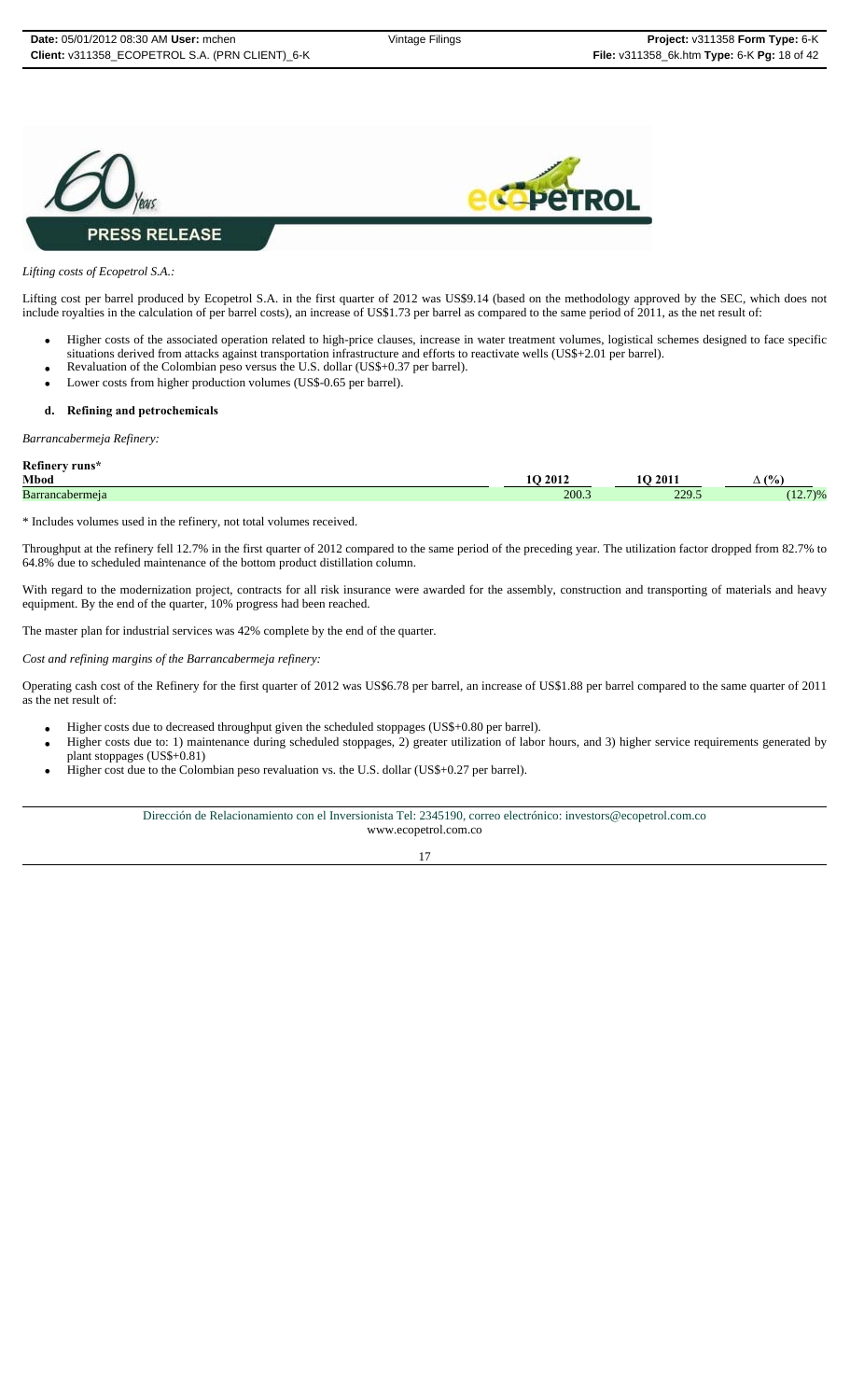

Gross refining margin for the first quarter of 2012 was US\$5.92 per barrel, down 55.5% from the US\$13.31 per barrel during the same period of last year. This reduction in margin comes from a cost increase of US\$13.4 per barrel due to the higher crude export prices which are the benchmark of the refinery´s feedstock. Results were also affected by the lower percentage of valuable products from the scheduled maintenance at the bottom product distillation column.

*Reficar S.A. (Cartagena Refinery):*

| Refinery runs* |                                 |             |                                |
|----------------|---------------------------------|-------------|--------------------------------|
| Mbod           | 2012                            | 2011        | (%<br>$\overline{\phantom{a}}$ |
| Cartagena      | $\overline{\phantom{a}}$<br>J.U | 70'<br>10.2 | 9)%                            |

\* Includes volumes used in the refinery, not total volumes received.

Crude oil throughput at the refinery fell 5.9% in the first quarter of 2012 compared to the same period of 2011, due to less availability of light crude after the attacks versus the Cano-Limo-Coveñas Pipeline and the Oleoducto Transandino. The utilization factor went from 82.67% to 50.8% due to scheduled maintenance on the cracking unit.

Gross refining margin for the first quarter was US\$5.44/Bl, a reduction of 44% compared to the same quarter of last year, as the result of higher crude export prices which are the benchmark of the feedstock. Additionally there was a lower production of gasoline due to the maintenance of the cracking unit.

As of March 31, 2012, the expansion and modernization project at the refinery was 61.3%, complete in with COL\$650 billion invested.

#### **e. Transportation**

#### *Transported volumes:*

In the first quarter of 2012, an average 1,224.3 MBOD was transported (316.6 MBOD in refined products and 907.7 MBOD of crude oil), an increase of 85.1 MBOD (7.5%) compared to the daily average volume transported in the first quarter of 2011 (1,139.2 MBOD<sup>5</sup>). Higher transported volumes were led mainly by the increased transportation of crude and diluents in the Llanos region.

The following are the highlights of the quarter:

Crude oil:

- Installation of two 85 MBOD pumping units to increase the capacity of the Monterrey Altos del Porvenir system from 340 to 550 MBOD. These units should start operations during the second quarter of the year.
- The 20 MBOD pumping unit on the Galan Ayacucho 14" system was put in place.
- Start of operations of a new line that allows handling the Bachado crude in the Rubiales Monterrey ODL system.
- Beginning of the construction contract for the Apiay Monterrey 30" oil pipeline.
- 5 Transported volumes reported in the first quarter of 2011 were reestimated because of 1) an adjustment in the information, and 2) the addition of the volumes transported through the El Viento –Cusiana pipeline

Dirección de Relacionamiento con el Inversionista Tel: 2345190, correo electrónico: investors@ecopetrol.com.co www.ecopetrol.com.co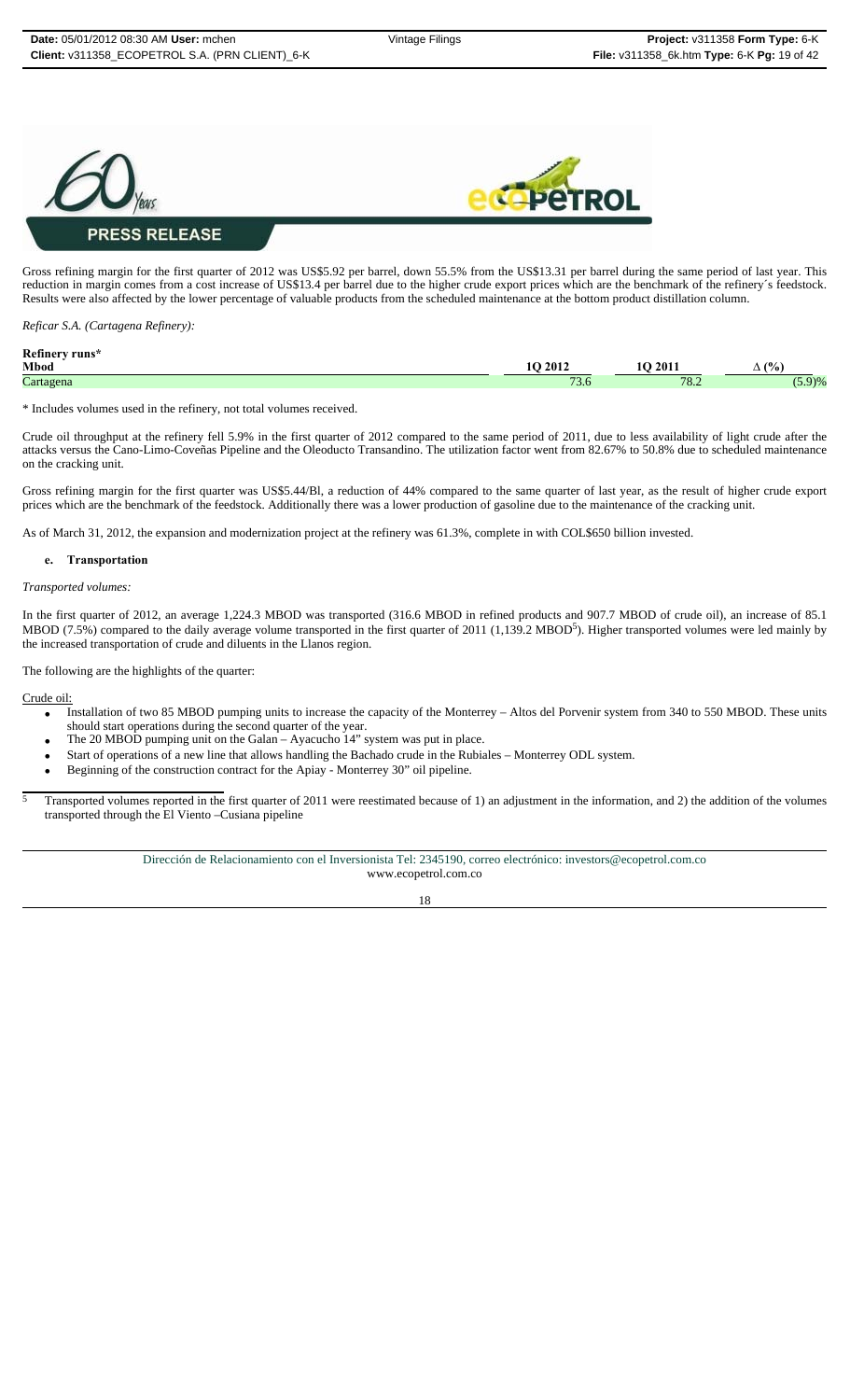



#### Storage facilities:

The TK 142 storage tank was delivered in the Puerto Salgar plant with 56 MBD of reinstated capacity.

#### *Transportation costs:*

The barrel/kilometer transport cost for the first quarter of 2012 was COL\$7.07/BKM, decreasing COL\$0.18/BKM when compared to the same quarter of last year (COL\$7.25 /BKM), due primarily to:

- Lower costs associated with greater transported volumes (COL\$-1.41/BKM).
- Higher costs as the result of: 1) an increase in processing raw materials for higher volumes of drag reducing agents required to handle higher transported volume, 2) maintenance to ensure that the systems are operating properly and to address geotechnical maintenance issues associated with the harsh rain season, 3) higher infrastructure aerial surveillance costs, and 4) higher depreciations given the start of operations of revamped systems and new pipelines and multipurpose lines (COL\$+1.23 BKM).

#### *Oleoducto Bicentenario:*

During the first quarter of 2012 construction proceeded on phase I of the project (construction of the Araguaney – Banadía line) of which 52.09% had been completed. By the end of the quarter the total Capex amounted to US\$779,747.

#### **f. Biofuels**

#### *Ecodiesel Colombia S.A.:*

During the first quarter of 2012 a total of 30.3 thousand tons of biofuels were produced, compared to 22.5 thousand tons in the first quarter of 2011, mainly explained by a better operating efficiency and a 96% utilization factor. Sales of biofuels and its byproducts generated revenues of COL\$79.9 in the quarter.

#### *Bioenergy S.A.:*

The Bioenergy project was completed in 33.8% by the end of the first quarter (32.1% an industrial component and 38.0% an agricultural component). The project is expected to start operations by the first quarter of 2013.

#### **III. Organizational Consolidation, Social Corporate Responsibility and Corporate Governance**

#### **a. Organizational consolidation**

#### *a Health, Safety and Environment (HSE):*

In the first quarter of 2012, the Lost Time Accident Frequency Index was 0.99 accidents per million man hours, an improvement over the 1.56 accidents per million man hours in the same quarter of the previous year. During this quarter, 35 accidents were reported, a 28% decrease in comparison to the first quarter of 2011.

> Dirección de Relacionamiento con el Inversionista Tel: 2345190, correo electrónico: investors@ecopetrol.com.co www.ecopetrol.com.co

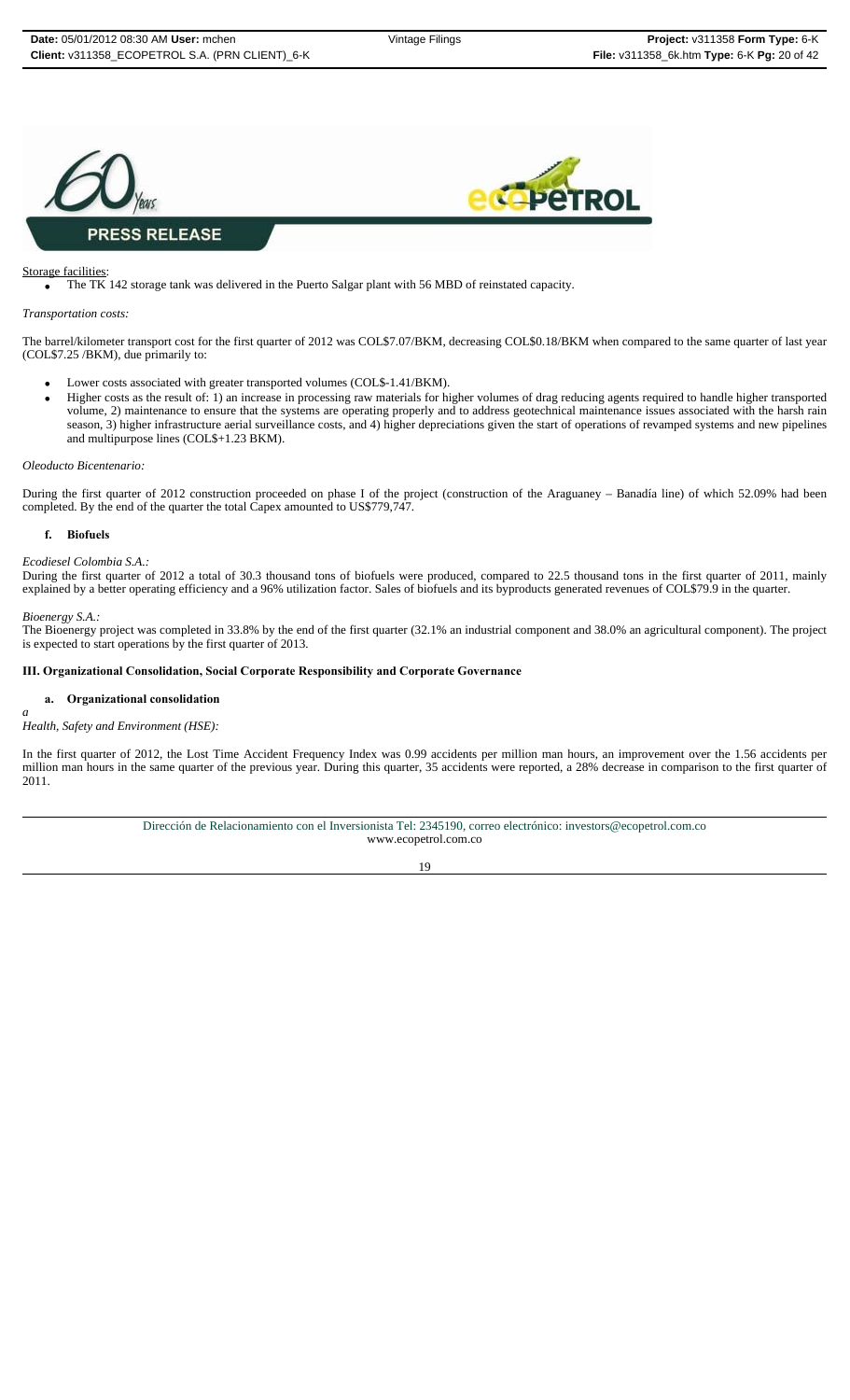



#### With respect to environmental management, the company signed technical cooperation agreements with the U.S. Environmental Protection Agency – EPA (in the framework of the Global Methane Initiative) and the Canadian government through PTAC (Petroleum Technology Alliance of Canada) for identification and evaluation of mitigation opportunities for greenhouse gases and increasing energy efficiency in the various areas where Ecopetrol operates. The donation that Ecopetrol will receive for the period March 2012-March 2013 is estimated at US\$1.5 million.

In the first quarter of 2012, there were 4 environmental accidents pursuant and 76 barrels were spilled. The results show a marked improvement over the first quarter of last year in which there were 2,274 barrels spilled and 11 environmental accidents due to operating causes.

On April 16, 2012, Ecopetrol was served with a class action suit against the company seeking monetary damages of approximately COL\$85,936 billion related to the Caño Limon – Coveñas crude oil pipeline spill. Based on a preliminary analysis, Ecopetrol believes that the amount of money damages claimed is reckless. The Attorney General´s Office filed a motion requesting the judge to require the claimant to justify the amount. However, Ecopetrol is still in the process of evaluating the merits of this claim and whether the ultimate outcome is likely to have a material adverse effect on the financial position or results of operations.

#### *Science and technology:*

The Administrative Department of Science, Technology and Innovation of Colombia – Colciencias officially recognized Ecopetrol's Colombian Petroleum Institute as a research center.

In March 2012, the Mexican government, through its Mexican Industrial Property Institute, granted Ecopetrol for the first time patents for two additives (antirubber, anti-clogging and asphalt dispersants and its acquiring process, and anti-coking and asphaltine stabilizer and its acquiring process), helping improve visbreaking processes in refining and petrochemical areas.

By means of the application of technological solutions between the ICP and the company's operating areas, we generated US\$118.52 million in economic benefits through initiatives such as: 1) use of additives at refineries, 2) optimization strategies in the rational use of energy, 3) reliability strategies, 4) energy integration at Castilla field and 5) injection of chemicals at the Dina-Tello fields, among others.

#### **b. Corporate responsibility**

#### *Social investments:*

As a result of productive projects developed during the first quarter of 2012, 255 people were trained in production skills. 145 productive units and 10 companies were consolidated. The objective is to have a coherent process of design and management, taking into account criteria such as sustainability, participation and competitiveness and eventually inclusion within the company's value chain.

> Dirección de Relacionamiento con el Inversionista Tel: 2345190, correo electrónico: investors@ecopetrol.com.co www.ecopetrol.com.co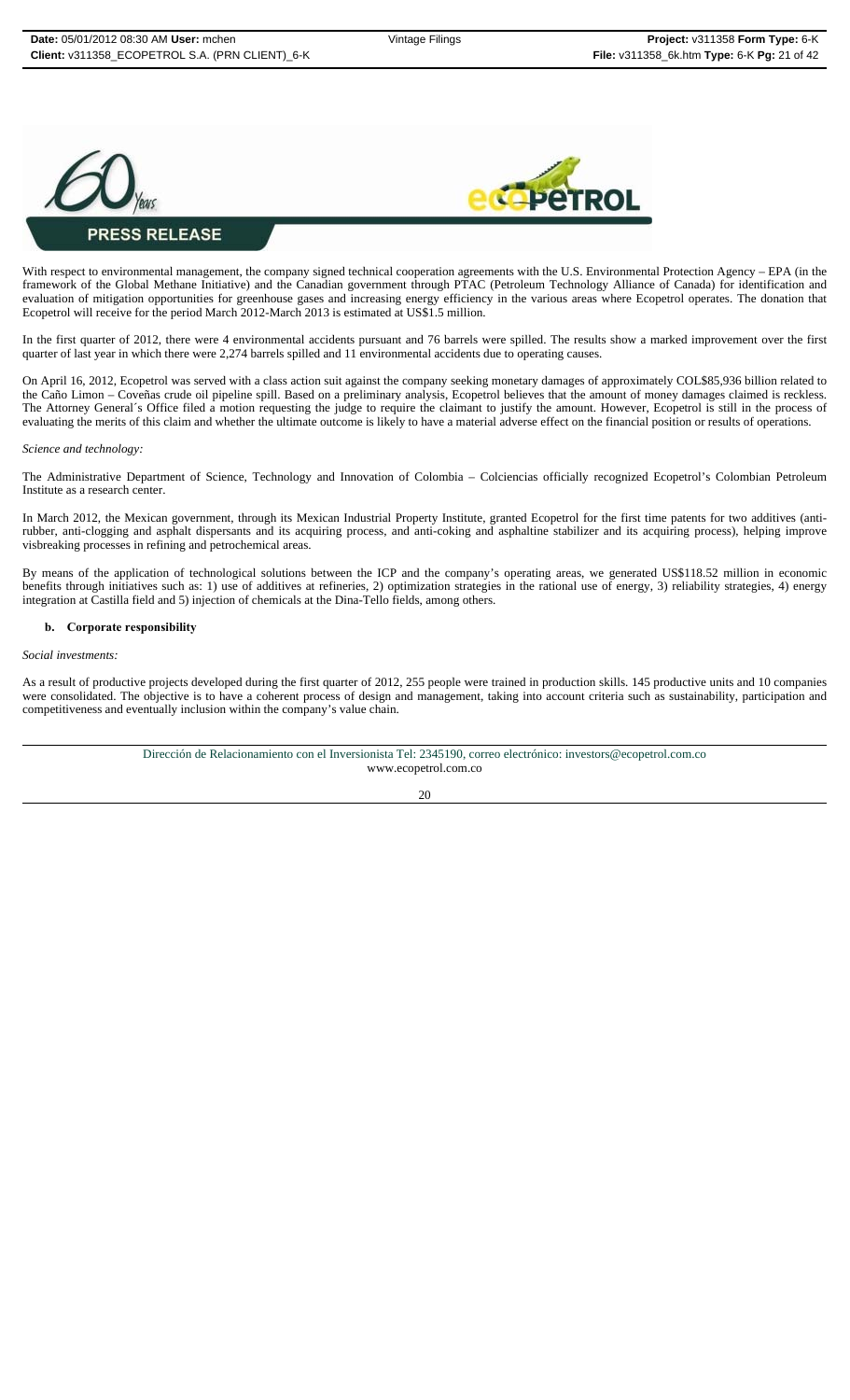



#### *Stakeholders:*

During the first quarter of 2012, the following milestones were reached in interactions with stakeholders:

- Attention to the citizens: During the first quarter of the year, 4,756 petitions, complaints and claims were handled, all of which were answered, producing an opportunity indicator of 99.36%.
- Three monitoring reports of national stakeholders were issued as well as 14 of regional stakeholders.
- Ecopetrol held four stakeholder roundtables with the participation of over 120 people.

#### **c. Corporate governance**

#### *General Shareholder Meeting:*

On March 22, the General Shareholder Meeting was held with the participation of more than 16,000 shareholders. The main approvals were: 1) administration reports, 2) the concept from external auditors, 3) appointment of KPMG as external auditor for fiscal year 2012 4) unconsolidated and consolidated financial statements through December 31, 2011; 5) project for income distribution, and 5) election of the Board of Directors for the period 2012-2013 as follows:

Non-independent members:

- Minister of Finance and Public Credit
- Minister of Mines and Energy
- Head of the National Planning Agency
- Federico Rengifo Vélez

#### Independent members:

- Fabio Echeverri Correa
- Joaquin Moreno Uribe
- Luis Carlos Villegas
- Amylkar Acosta Medina (represents hydrocarbon's producing regions)
- Roberto Steiner Sanpedro (represents minority shareholders)

Dirección de Relacionamiento con el Inversionista Tel: 2345190, correo electrónico: investors@ecopetrol.com.co www.ecopetrol.com.co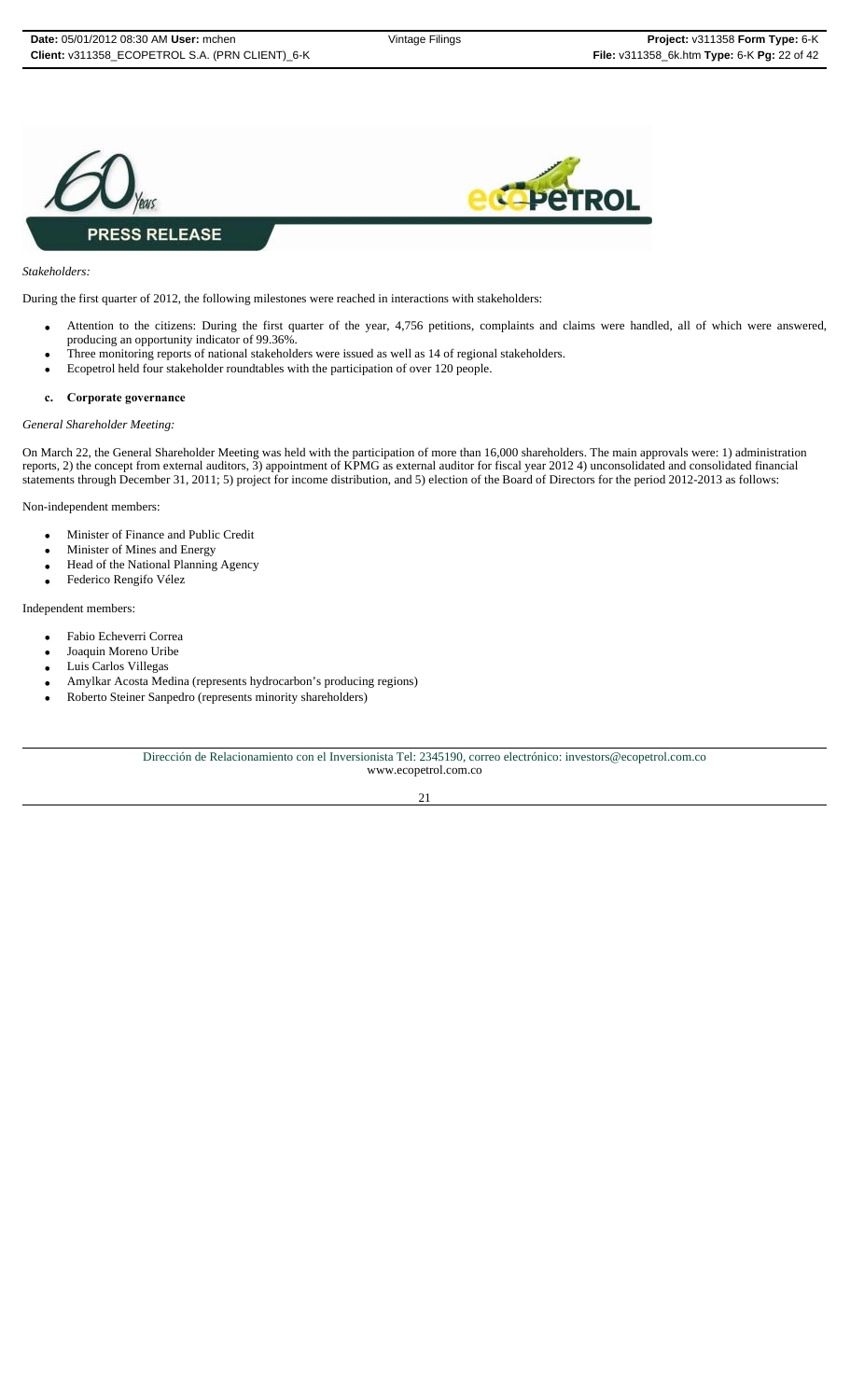

#### **IV. Consolidated financial results<sup>6</sup>**

| <b>Consolidated Income Statement</b> |           |           |              |
|--------------------------------------|-----------|-----------|--------------|
| (COP\$ Billion)                      | $102012*$ | $102011*$ | $\Delta$ (%) |
| <b>Local Sales</b>                   | 5,300.5   | 4,700.6   | 12.8%        |
| <b>Export Sales</b>                  | 12.188.5  | 9,272.1   | 31.5%        |
| Sales of services                    | 481.5     | 415.0     | 16.0%        |
| <b>Total Sales</b>                   | 17,970.5  | 14,387.7  | 24.9%        |
|                                      |           |           |              |
| Variable Costs                       | 7,750.6   | 6,115.0   | 26.7%        |
| <b>Fixed Costs</b>                   | 1,979.7   | 1,669.1   | 18.6%        |
| <b>Cost of Sales</b>                 | 9,730.3   | 7,784.1   | 25.0%        |
| Gross profit                         | 8,240.2   | 6,603.6   | 24.8%        |
| <b>Operating Expenses</b>            | 759.5     | 924.7     | (17.9)%      |
| <b>Operating Profit</b>              | 7,480.7   | 5,678.9   | 31.7%        |
| Non Operating Loss                   | (847.9)   | (628.2)   | 35.0%        |
| Income tax                           | 2,245.2   | 1,824.2   | 23.1%        |
| Minority interest                    | 113.7     | 116.2     | (2.2)%       |
| <b>Net Income</b>                    | 4,273.9   | 3,110.3   | 37.4%        |
|                                      |           |           |              |
| <b>EBITDA</b>                        | 8,721.7   | 6,870.4   | 26.9%        |
| <b>EBITDA</b> Margin                 | 49%       | 48%       |              |

\* Not audited, for illustration purposes only

The highest individual contributions to **total sales** (before eliminations) came from the Cartagena Refinery COP\$ 1,277.2 billion, Hocol with COP\$ 1,087.3, Equión with COP\$ 562.8 billion, Propilco S.A. COP\$354.8 billion and Ocensa S.A. with COP\$256.9 billion.

The main contributions from subsidiaries to consolidated **net income** came from Equion with COP\$219.4 billion, Hocol with COP\$186.9 billion, Reficar with COL\$116.8, ODL Finance with COL\$25.4 billion and Comai with COP\$8.9 billion. The highest net loss was recorded by Ecopetrol America Inc. in the amount of COP\$ 23.2 billion

 $6$  For purposes of consolidation of the first quarter 2012, in addition to Ecopetrol's results, those of the following subsidiaries have been included: Ecopetrol Oleo e Gas Do Brasil, Ecopetrol América Inc, Ecopetrol del Perú S.A., Hocol, Bioenergy S.A., Andean Chemicals Limited, ECP Global Energy, Propilco S.A., Comai, ODL Finance S.A., Black Gold Re Ltd., Ecopetrol Transportation Company, Oleoducto de Colombia, Ocensa S.A., Reficar S.A. (as of Feb. 2012), Oleoducto Bicentenario, Ecopetrol Capital A.G., Ecopetrol Transportation Investments Ltd., Equión Energía Limited and Ecopetrol Global Capital SLU. The consolidated financial statements of first quarter 2011 include the following subsidiaries: Ecopetrol Oleo e Gas Do Brasil, Ecopetrol América Inc, Ecopetrol del Perú S.A., Hocol, Bioenergy S.A., Andean Chemicals Limited, ECP Global Energy, Propilco S.A., Comai, ODL Finance S.A., Black Gold Re Ltd., Ecopetrol Transportation Company, Oleoducto de Colombia, Ocensa S.A., Reficar S.A. (as of Feb. 2011) , Oleoducto Bicentenario, Ecopetrol Capital A.G. and Ecopetrol Transportation Investments Ltd., Equión Energía Limited (since January 24, 2011)

> Dirección de Relacionamiento con el Inversionista Tel: 2345190, correo electrónico: investors@ecopetrol.com.co www.ecopetrol.com.co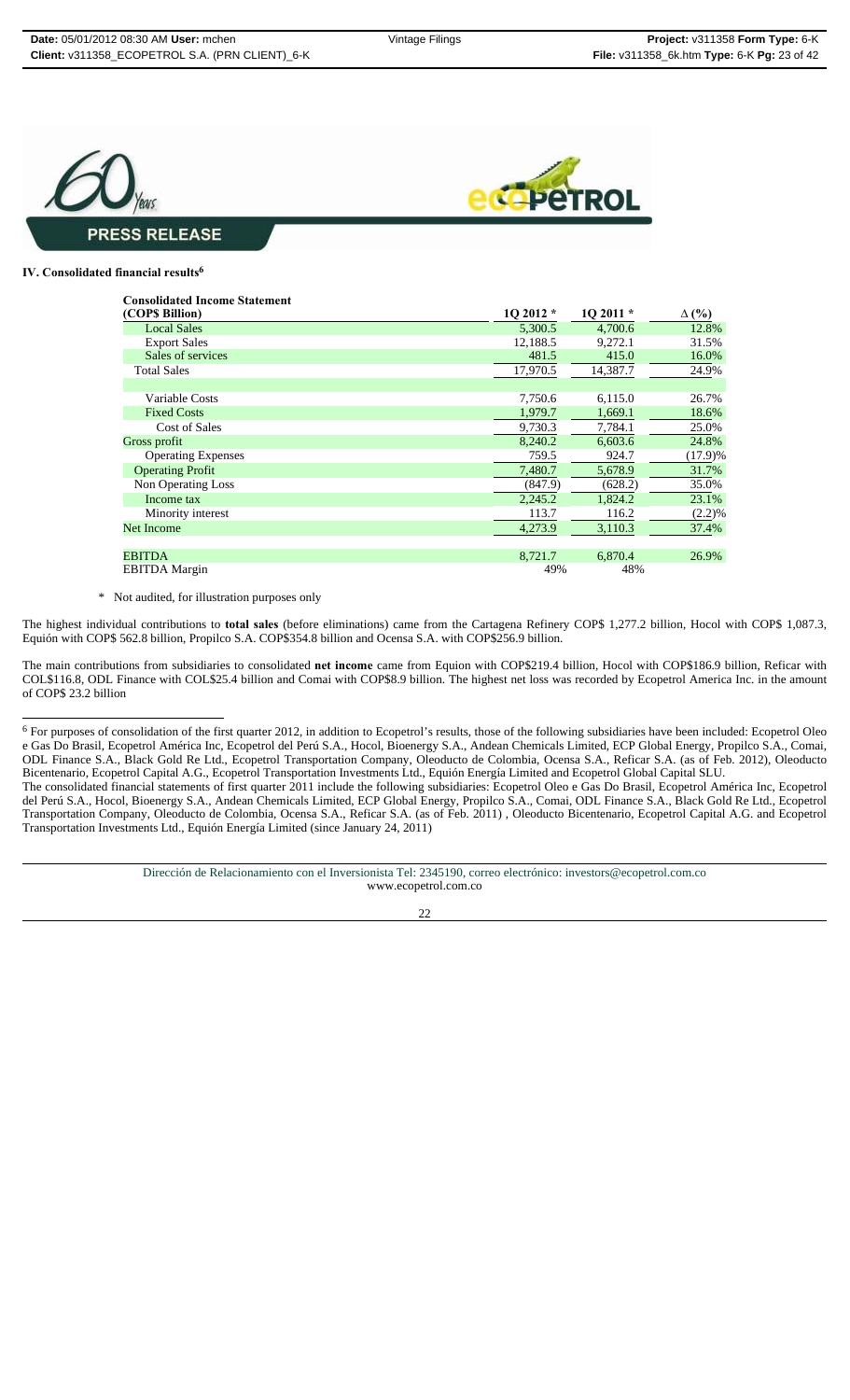



#### Ecopetrol del Peru, Ecopetrol do Brasil, Ecopetrol America and Bioenergy have not reported earnings yet since they are either in the pre-operational stage or are carrying out exploratory activities that have not yielded production, with the exception of Ecopetrol America. In line with the foregoing, subsidiaries in the crude and product transport business report earnings for the consolidated corporate group by lowering transport costs.

Under the equity participation method, Offshore International Group (Savia Peru) contributed with COP\$ 17.9 billion to the Group's net income, Invercolsa with COP\$ 1.5 billion, Transgas with COP\$1.4 billion, and Serviport with COP\$1.2 billion.

Ebitda for the first quarter of 2012 was COP\$8,721.7 billion, 27% higher than the Ebitda of the first quarter of 2011. Margin Ebitda was 49%, based mainly in operating results.

| <b>Equity Method: Net income by segment</b> |                |
|---------------------------------------------|----------------|
| (COP\$ Billion)                             | <b>10 2011</b> |
| <b>Exploration and Production</b>           | 290.10         |
| Refining                                    | 119.10         |
| Transportation                              | 17.40          |
| Corporate                                   | 17.30          |
| Total                                       | 443.90         |

| <b>Consolidated Balance Sheet</b>          |                       |                   |              |
|--------------------------------------------|-----------------------|-------------------|--------------|
| (COPS Billion)                             | <b>March 31, 2012</b> | December 31, 2011 | $\Delta$ (%) |
| <b>Current Assets</b>                      | 25,309.3              | 19.037.3          | 32.9%        |
| Long Term Assets                           | 76,856.2              | 73,240.1          | 4.9%         |
| <b>Total Assets</b>                        | 102,165.5             | 92,277.4          | 10.7%        |
| <b>Current Liabilities</b>                 | 32,157.8              | 15.752.4          | 104.1%       |
| <b>Long Term Liabilities</b>               | 21,258.2              | 19,583.5          | 8.6%         |
| <b>Total Liabilities</b>                   | 53,416.0              | 35,335.9          | 51.2%        |
| Equity                                     | 46,389.8              | 54,688.9          | $(15.2)\%$   |
| Minority interest                          | 2,359.7               | 2,252.6           | 4.8%         |
| Total Liabilities and Shareholders' Equity | 102,165.5             | 92,277.4          | 10.7%        |
|                                            |                       |                   |              |
| Debit Memorandum accounts                  | 127,798.3             | 130,221.9         |              |
| Credit Memorandum accounts                 | 105,619.5             | 111,784.6         |              |

Dirección de Relacionamiento con el Inversionista Tel: 2345190, correo electrónico: investors@ecopetrol.com.co www.ecopetrol.com.co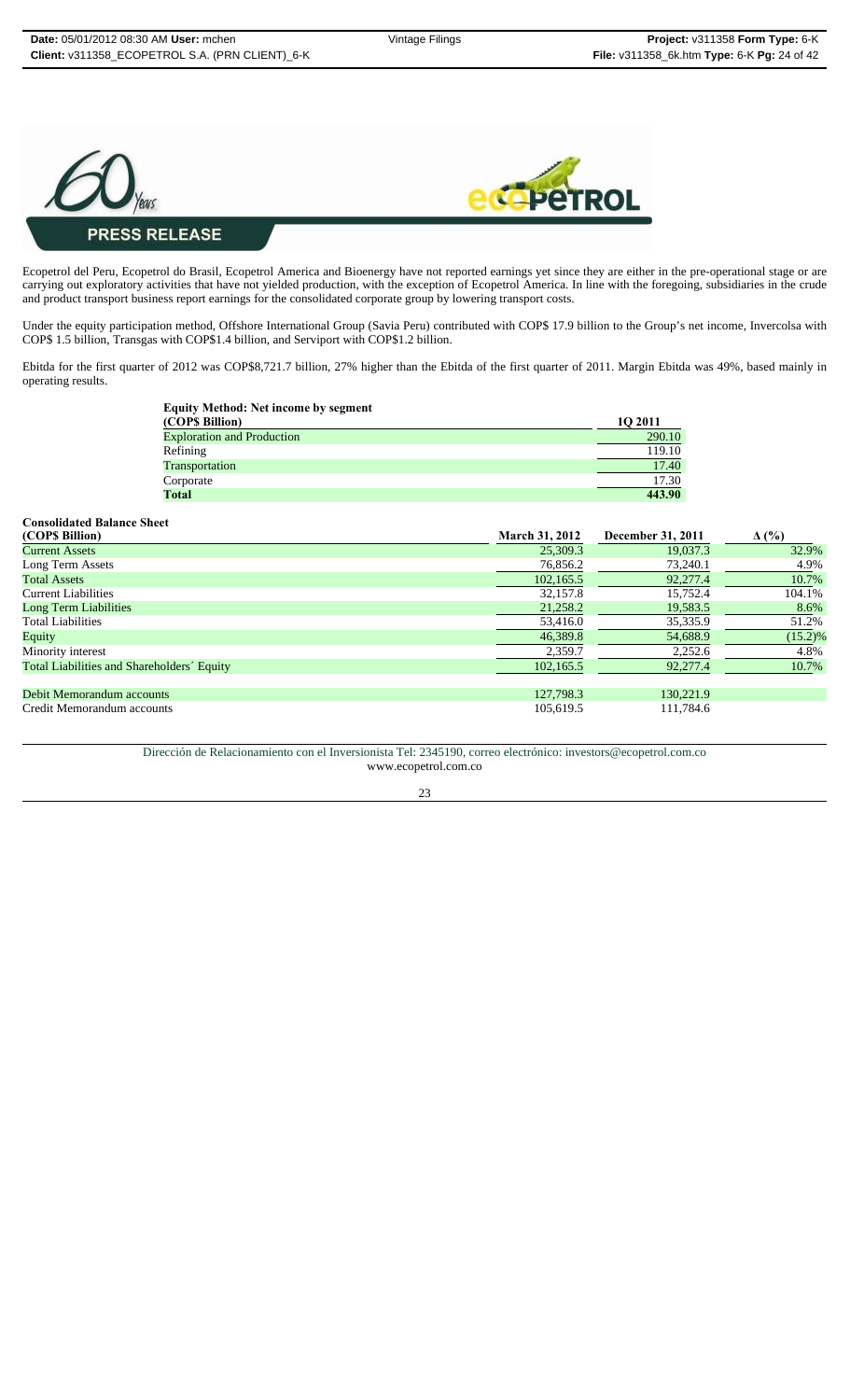

#### **V. Presentation of results**

On Wednesday, May 2, 2012, Ecopetrol's management will host two webcasts to review results for the first quarter of 2012:

**Spanish English** May 2, 2012<br>1:30 p.m. Bogota 3:00 p.m. Bogota

1:30 p.m. Bogota 3:00 p.m. Bogota 2:30 p.m. New York / Toronto 4:00 p.m. New York / Toronto

The webcast will be available on Ecopetrol's website www.ecopetrol.com.co

Please access the site 10 minutes beforehand in order to download the necessary software. A copy of the webcast will remain available for one year following the live event.

#### **About Ecopetrol S.A.**

Ecopetrol S.A. (BVC: ECOPETROL; NYSE: EC; TSX: ECP) is the largest company in Colombia as measured by revenue, profits, assets and net equity. Ecopetrol is the only Colombian vertically integrated crude oil and natural gas company with operations in Colombia, Brazil, Peru and the U.S. Gulf Coast. Its affiliates include the following companies: Propilco, Black Gold Re Ltd., Ecopetrol Oleo e Gas do Brasil Ltda., Ecopetrol America Inc., Ecopetrol del Perú S.A., Hocol, Equión Energía Limited, Andean Chemicals Limited, COMAI, Bioenergy S.A., ODL Finance S.A., ECP Global Energy, Ecopetrol Transportation Company, Ocensa S.A., Oleoducto de Colombia, Refinería de Cartagena, Ecopetrol Transportation Investment, Ecopetrol Capital AG and Oleoducto Bicentenario de Colombia S.A.S. Ecopetrol S.A. is one of the 50 largest oil companies in the world and one of the four main oil companies in Latin America. The company is majority owned by the Republic of Colombia (88.5%), and its shares trade on the Bolsa de Valores de Colombia S.A. (BVC) under the symbol ECOPETROL, the New York Stock Exchange (NYSE) under the symbol ECP and the Toronto Stock Exchange (TSX) under the symbol ECP. La company divides its operations into four business segments as follow: 1) exploration and production, 2) transport, 3) refining and 4) supply and marketing.

For more information on Ecopetrol, please visit www.ecopetrol.com.co

#### **Forward-looking statements**

This news release contains forward-looking statements related to the prospects of the business, estimates for operating and financial results, and growth forecasts of Ecopetrol. These are projections, and, as such, are solely based on the expectations of management concerning the future of the company and its continued access to capital to finance the company's business plan. Such forward-looking statements depend, essentially, on changes in market conditions, government regulations, competitive pressures, performance of the Colombian economy and industry, among other factors; therefore, they are subject to change without prior notice.

> Dirección de Relacionamiento con el Inversionista Tel: 2345190, correo electrónico: investors@ecopetrol.com.co www.ecopetrol.com.co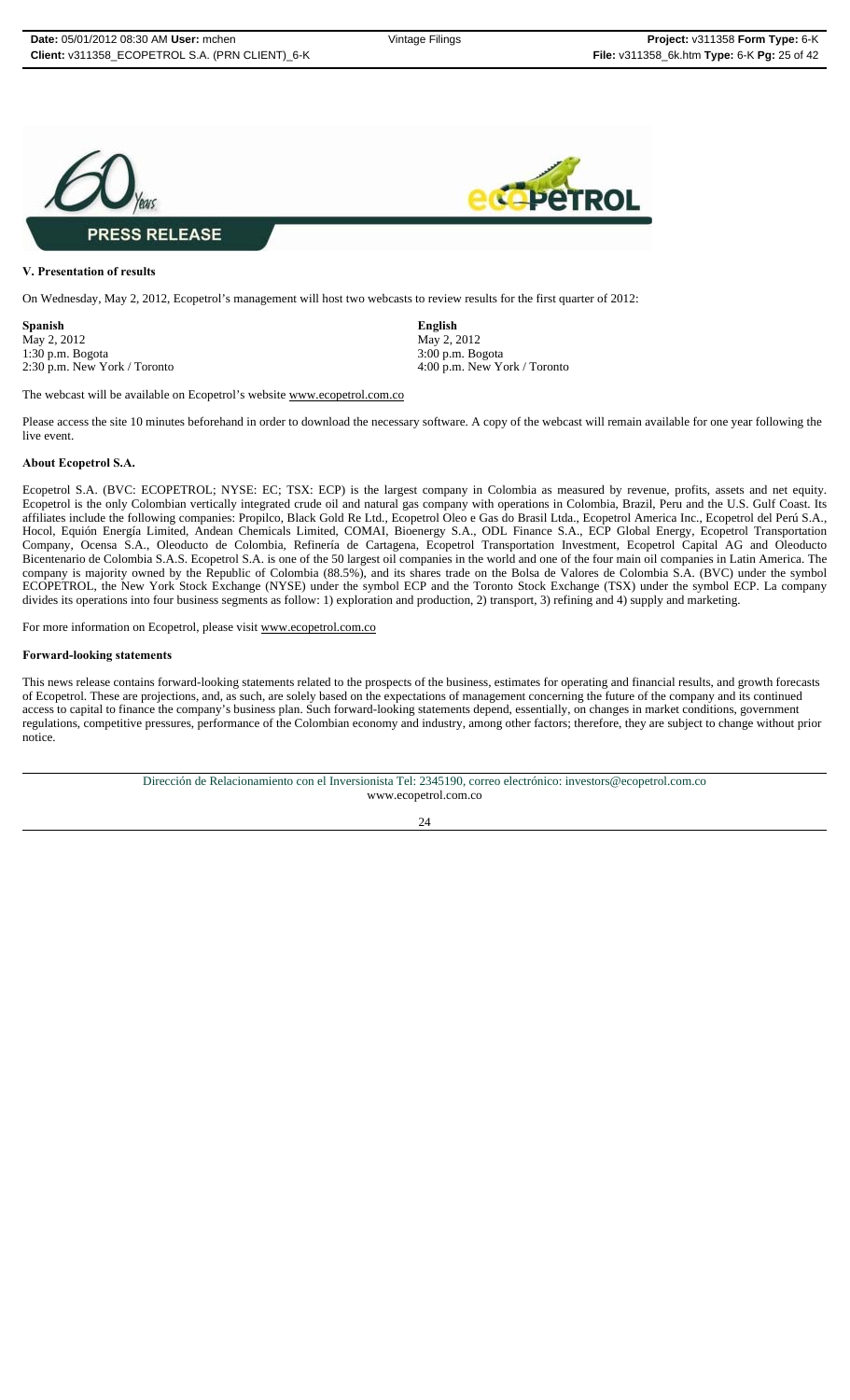



#### **Contact information:**

**Investor Relations Director** Alejandro Giraldo Telephone: +571-234-5190 E-mail: investors@ecopetrol.com.co

**Media relations (Colombia)** Jorge Mauricio Tellez Telephone: + 571-234-4329 E-mail: mauricio.tellez@ecopetrol.com.co

> Dirección de Relacionamiento con el Inversionista Tel: 2345190, correo electrónico: investors@ecopetrol.com.co www.ecopetrol.com.co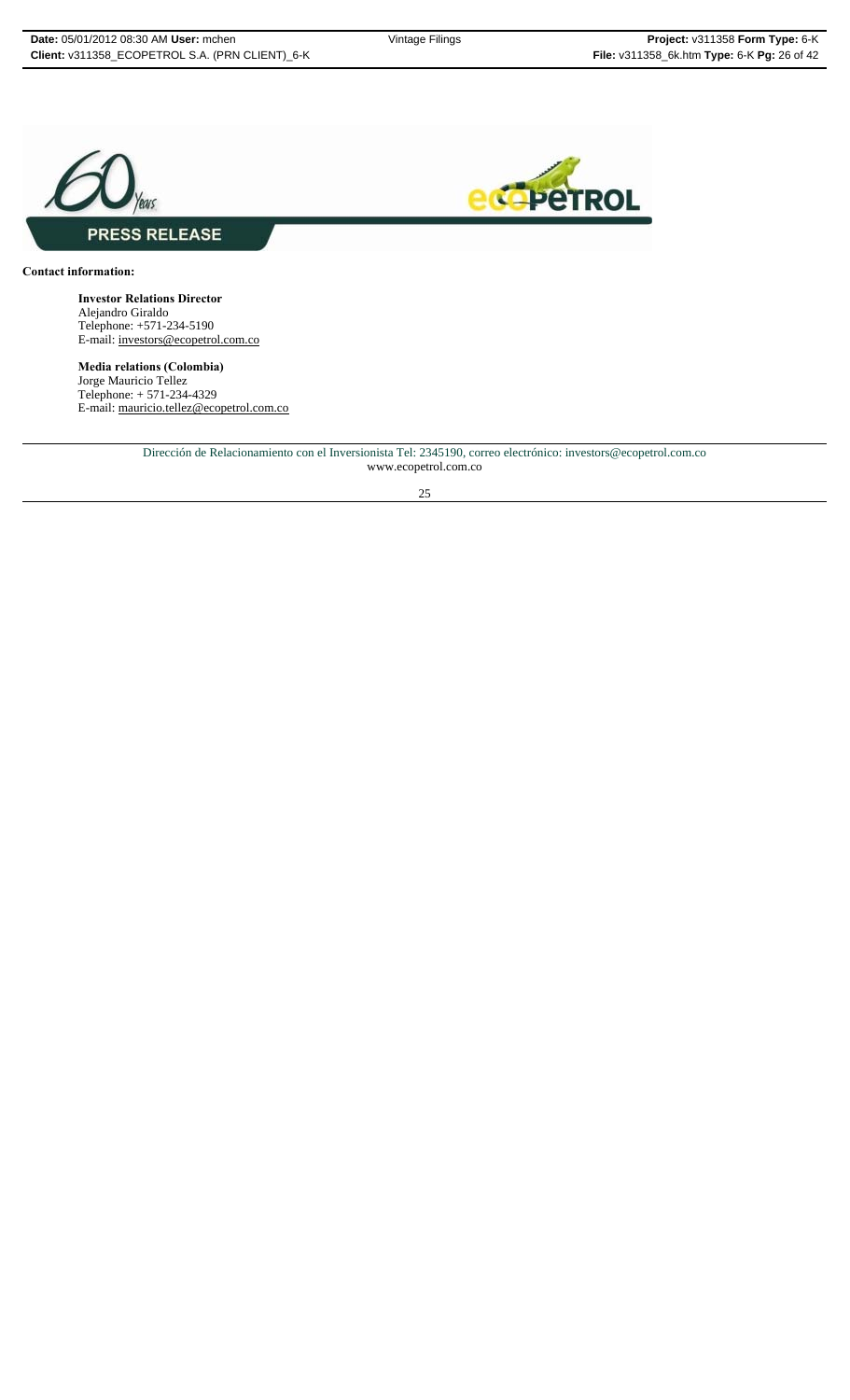**Unaudited Income Statement**





### **PRESS RELEASE**

#### **VI. Exhibits**

|                                        | Ecopetrol S.A. |             |              |             |
|----------------------------------------|----------------|-------------|--------------|-------------|
| <b>COPS Million</b>                    | 1Q-2012        | 1Q-2011     | $\Delta$ (%) | 4Q-2011     |
| <b>Income</b>                          |                |             |              |             |
| <b>Local Sales</b>                     | 4,539,277      | 4,089,496   | 11.0%        | 4,787,573   |
| <b>Export Sales</b>                    | 9,132,191      | 6,657,333   | 37.2%        | 9,266,890   |
| Sales to free trade zone               | 1,347,609      | 1,302,488   | 3.5%         | 1,530,298   |
| Sale of Services                       | 368,719        | 349,881     | 5.4%         | 403,455     |
| <b>Total Income</b>                    | 15,387,796     | 12,399,198  | 24.1%        | 15,988,216  |
| <b>Cost of Sales</b>                   |                |             |              |             |
| <b>Variable Costs</b>                  |                |             |              |             |
| <b>Purchase of Hydrocarbons</b>        | 3,385,158      | 2,488,589   | 36.0%        | 3,563,405   |
| Amortization and Depletion             | 728,286        | 750,185     | (2.9)%       | 15,495      |
| Imported products                      | 1,854,002      | 1,335,587   | 38.8%        | 1,873,549   |
| Hydrocarbon Transportation Services    | 212,776        | 241,738     | $(12.0)\%$   | 335,418     |
| Inventories                            | (227, 289)     | (412,961)   | 45.0%        | (363, 333)  |
| Other                                  | 138,032        | 414,350     | $(66.7)\%$   | 609,443     |
| <b>Fixed Costs</b>                     |                |             |              |             |
| Depreciation                           | 301,230        | 271,640     | 10.9%        | 286.544     |
| <b>Contracted Services</b>             | 612,128        | 445,456     | 37.4%        | 783,204     |
| Maintenance                            | 240,632        | 200,520     | 20.0%        | 456,811     |
| <b>Labor Costs</b>                     | 234,862        | 199,488     | 17.7%        | 364,886     |
| Other                                  | 187,231        | 160,751     | 16.5%        | 436,189     |
| <b>Total Cost of Sales</b>             | 7,667,048      | 6,095,343   | 25.8%        | 8,361,611   |
| <b>Gross Profits</b>                   | 7,720,748      | 6,303,855   | 22.5%        | 7,626,605   |
| <b>Operating Expenses</b>              |                |             |              |             |
| Administration                         | 151,092        | 128,109     | 17.9%        | 178,794     |
| Selling expenses                       | 473,197        | 307,792     | 53.7%        | 481,289     |
| <b>Exploration and Projects</b>        | 168,142        | 491,171     | $(65.8)\%$   | (52, 899)   |
| <b>Operating Income</b>                | 6,928,317      | 5,376,783   | 28.9%        | 7,019,421   |
| <b>Non Operating Income (expenses)</b> |                |             |              |             |
| <b>Financial Income</b>                | 1,259,336      | 1,014,826   | 24.1%        | 1,447,046   |
| <b>Financial Expenses</b>              | (1,434,473)    | (1,085,237) | 32.2%        | (1,319,596) |
| Interest expenses                      | (55,608)       | (18, 975)   | 193.1%       | (153, 788)  |
| Non Financial Income                   | 226,396        | 265,637     | $(14.8)\%$   | 580,598     |
| <b>Non Financial Expenses</b>          | (953, 738)     | (797, 484)  | 19.6%        | (1,069,442) |
| <b>Results from Subsidiaries</b>       | 443,964        | 336,698     | 31.9%        | (21,033)    |
|                                        |                |             |              |             |
| Income before income tax               | 6,414,194      | 5,092,248   | 26.0%        | 6,483,206   |
| Provision for Income Tax               | 2,071,143      | 1,687,571   | 22.7%        | 2,050,593   |
| Minority interest                      |                |             |              |             |
| <b>Net Income</b>                      | 4,343,051      | 3,404,677   | 27.6%        | 4,432,613   |
| EBITDA                                 | 8,061,781      | 6.489.294   | 24.2%        | 7,463,865   |
| <b>EBITDA MARGIN</b>                   | 52%            | 52%         |              | 47%         |
| <b>EARNINGS PER SHARE</b>              | \$<br>105.63   | \$<br>84.12 | 25.6% \$     | 107.81      |

Note: For comparison effects, reclasifications were made in the cost reported in the first quarter of 2011

Dirección de Relacionamiento con el Inversionista Tel: 2345190, correo electrónico: investors@ecopetrol.com.co

www.ecopetrol.com.co

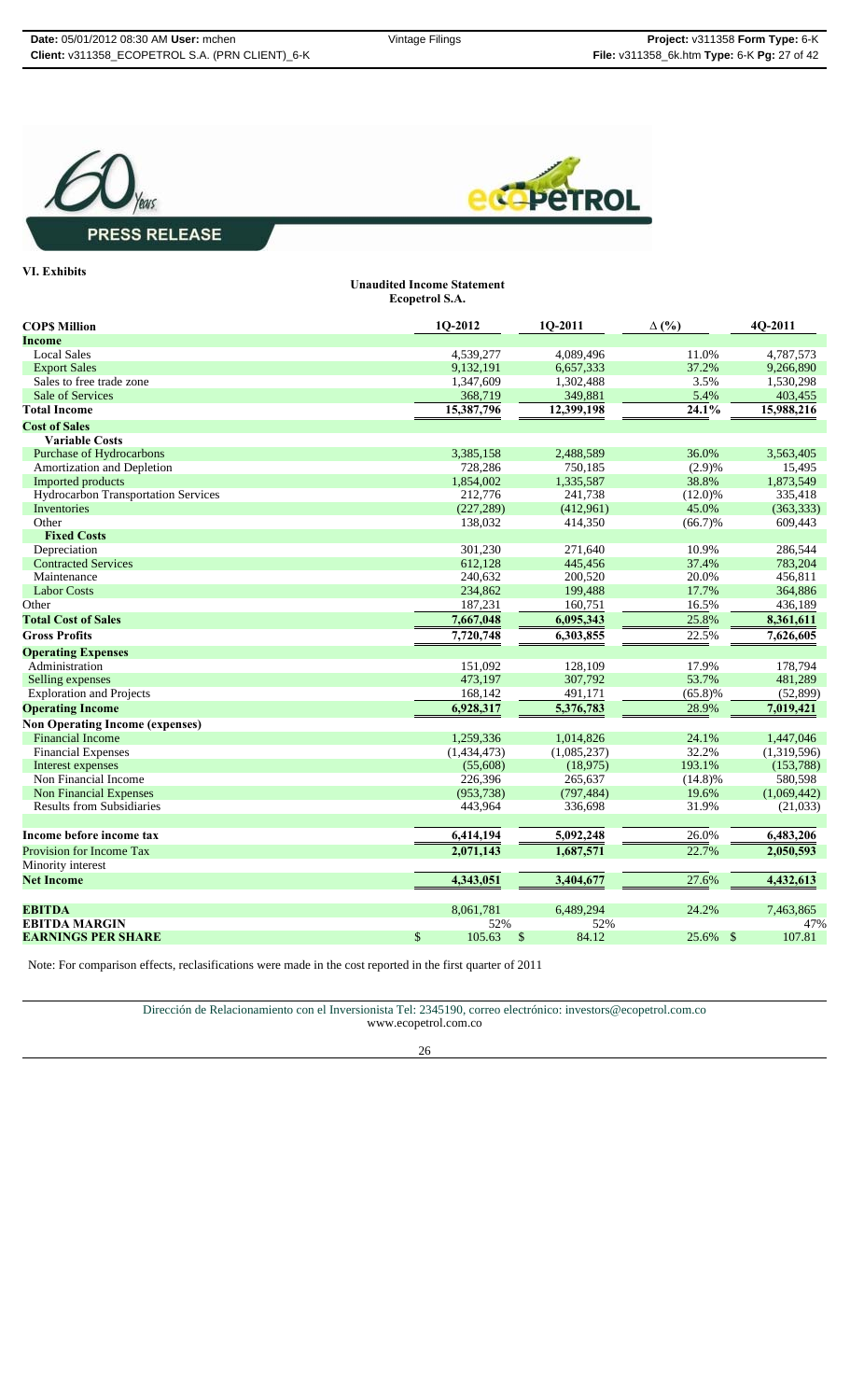



#### **Unaudited Income Statement Ecopetrol Consolidated**

| <b>COPS Million</b>                    |             |               |              |             |
|----------------------------------------|-------------|---------------|--------------|-------------|
|                                        | $1Q-2012*$  | $1Q-2011*$    | $\Delta$ (%) | 4Q-2011*    |
| <b>Income</b>                          |             |               |              |             |
| <b>Local Sales</b>                     | 5,300,472   | 4,700,646     | 12.8%        | 6,027,645   |
| <b>Export Sales</b>                    | 12,188,453  | 9,272,067     | 31.5%        | 12,341,453  |
| Sales to free trade zone               |             |               | 0.0%         |             |
| Sale of Services                       | 481,491     | 414,970       | 16.0%        | 482,606     |
| <b>Total Income</b>                    | 17,970,416  | 14,387,683    | 24.9%        | 18,851,704  |
| <b>Cost of Sales</b>                   |             |               |              |             |
| <b>Variable Costs</b>                  |             |               |              |             |
| Purchase of Hydrocarbons               | 4,513,195   | 3,470,629     | 30.0%        | 3.843.310   |
| Amortization and Depletion             | 899,870     | 879,727       | 2.3%         | 133,869     |
| <b>Imported products</b>               | 2,401,767   | 1.790.792     | 34.1%        | 2,716,832   |
| Hydrocarbon Transportation Services    | 218,927     | 185,342       | 18.1%        | 300,704     |
| Inventories                            | (291, 843)  | (497,902)     | (41.4)%      | (262,786)   |
| Other                                  | 8,637       | 286,454       | $(97.0)\%$   | 1,086,107   |
| <b>Fixed Costs</b>                     |             |               |              |             |
| Depreciation                           | 449.018     | 426,967       | 5.2%         | 464,916     |
| <b>Contracted Services</b>             | 619,483     | 429,020       | 44.4%        | 810,402     |
| Maintenance                            | 318,431     | 290,175       | 9.7%         | 567,779     |
| <b>Labor Costs</b>                     | 252,444     | 246,467       | 2.4%         | 388,999     |
| Other                                  | 340,313     | 276,473       | 23.1%        | 625,008     |
| <b>Total Cost of Sales</b>             | 9,730,242   | 7,784,144     | 25.0%        | 10,675,140  |
| <b>Gross Profits</b>                   | 8,240,174   | 6,603,539     | 24.8%        | 8,176,564   |
| <b>Operating Expenses</b>              |             |               |              |             |
| Administration                         | 254,768     | 220,775       | 15.4%        | 245,725     |
| Selling expenses                       | 274,493     | 187,009       | 46.8%        | 444,054     |
| <b>Exploration and Projects</b>        | 230,199     | 516,912       | $(55.5)\%$   | 88,815      |
| <b>Operating Income</b>                | 7,480,714   | 5,678,843     | 31.7%        | 7,397,970   |
| <b>Non Operating Income (expenses)</b> |             |               |              |             |
| <b>Financial Income</b>                | 1,936,070   | 1,143,247     | 69.3%        | 1,653,381   |
| <b>Financial Expenses</b>              | (1,938,915) | (1, 183, 305) | 63.9%        | (1,605,927) |
| Interest expenses                      | (102,764)   | (52, 735)     | 94.9%        | (178, 840)  |
| Non Financial Income                   | 240,283     | 294,382       | $(18.4)\%$   | 679,167     |
| <b>Non Financial Expenses</b>          | (982, 547)  | (829,789)     | 18.4%        | (1,155,045) |
| Income before income tax               | 6,632,841   | 5,050,643     | 31.3%        | 6,790,706   |
| <b>Provision for Income Tax</b>        | 2,245,157   | 1,824,175     | 23.1%        | 2,239,731   |
| <b>Minority interest</b>               | 113,742     | 116,151       | (2.1)%       | 113,214     |
| <b>Net Income</b>                      | 4,273,942   | 3,110,317     | 37.4%        | 4,437,761   |
|                                        |             |               |              |             |
| <b>EBITDA</b>                          | 8,721,727   | 6,870,364     | 26.9%        | 7,952,045   |
| <b>EBITDA MARGIN</b>                   | 49%         | 48%           |              | 42%         |
|                                        |             |               |              |             |

**Notes**

\* According to the Public Accounting Framework, Colombian companies only have the obligation to consolidate their financial statements at the end of each fiscal year. Therefore, the quarterly figures in this report are not audited and they do not constitute a formal consolidation of Ecopetrol's financial statements fiscal year. Therefore, the quarterly figures in this report are not audited and they do not constitute a formal consolidation of Ecopetrol's financial statements though they do adjust to the methodology defined for this p This statement is not audited

Dirección de Relacionamiento con el Inversionista Tel: 2345190, correo electrónico: investors@ecopetrol.com.co

www.ecopetrol.com.co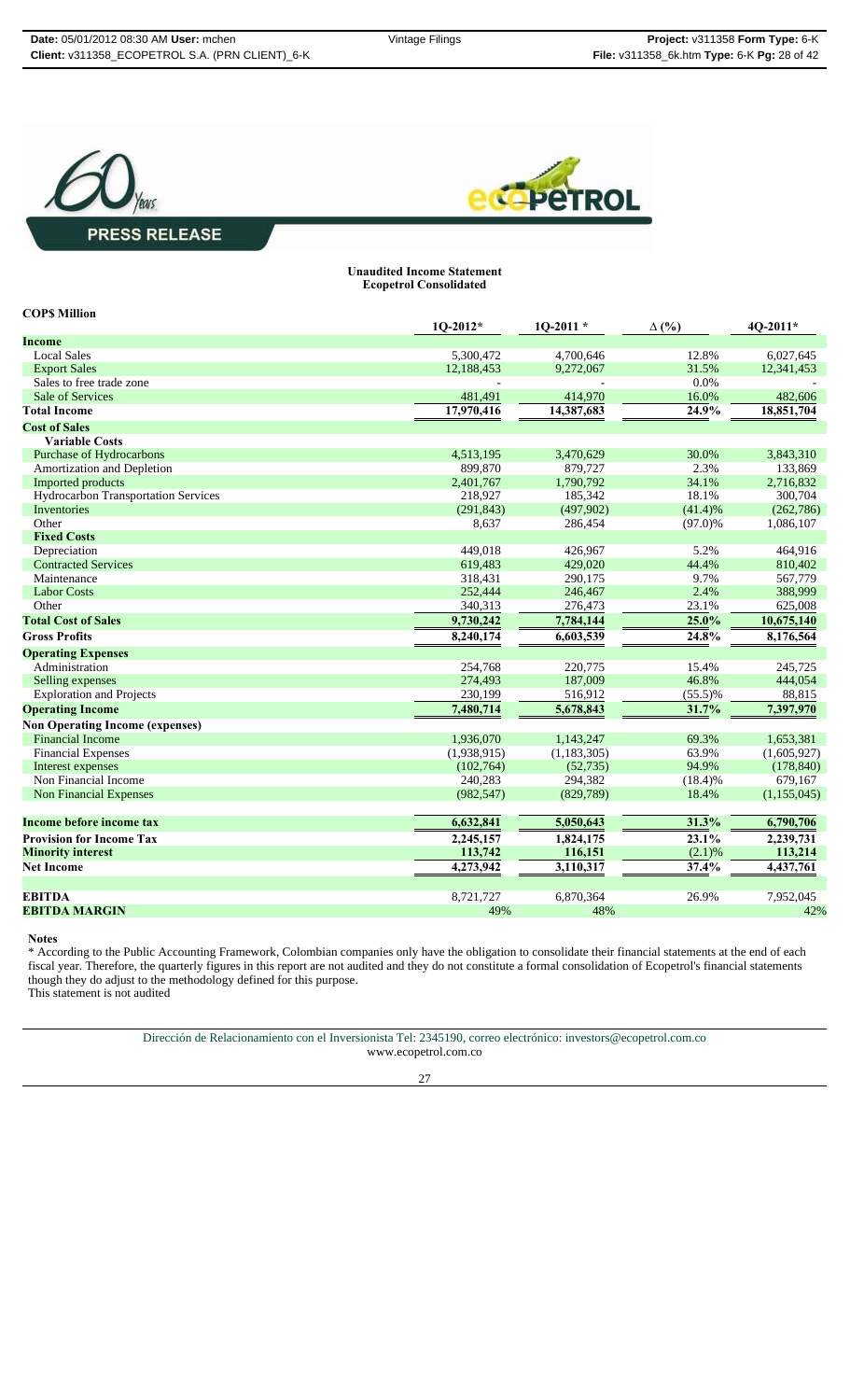**Balance Sheet**





**Unaudited Ecopetrol S.A. Ecopetrol Consolidated March 31, 2012 December 31, 2011 ∆ (%) March 31, 2012 December 31, 2011 ∆ (%) COP\$ Million Assets Current Assets** Cash and cash equivalents  $\begin{array}{@{}c@{\hspace{1em}}c@{\hspace{1em}}c@{\hspace{1em}}c@{\hspace{1em}}c@{\hspace{1em}}c@{\hspace{1em}}c@{\hspace{1em}}c@{\hspace{1em}}c@{\hspace{1em}}c@{\hspace{1em}}c@{\hspace{1em}}c@{\hspace{1em}}c@{\hspace{1em}}c@{\hspace{1em}}c@{\hspace{1em}}c@{\hspace{1em}}c@{\hspace{1em}}c@{\hspace{1em}}c@{\hspace{1em}}c@{\hspace{1em}}c@{\hspace{1em$ Investments 2,748,141 1,263,937 117.4% 2,968,814 1,531,911 93.8% Accounts and notes receivable 4,096,347 5,256,982 (22.1)% 4,694,777 4,635,834 1.3% Inventories 2,628,883 2,395,929 9.7% 3,028,405 2,761,605 9.7% 3,028,405 Other 3,080,110 2,604,194 18.3% 4,226,032 3,522,335 20.0% **Total Current Assets 20,765,383 15,824,085** 31.2% **25,309,330 19,037,313** 32.9% **Non Current Assets** Investments 20,765,513 17,353,028 19.7% 8,151,760 5,474,805 48.9% Accounts and notes receivable 1,600,080 2,034,167 (21.3)% 489,924 407,929 20.1% Property, plant and equipment, net 19,902,700 19,119,854 4.1% 30,586,262 30,033,380 1.8% Natural and environmental<br>properties, Net properties, Net 13,580,349 13,753,201 (1.3)% 16,128,155 15,440,787 4.5% Resources delivered to administration 286,316 283,504 1.0% 321,666 - 0.0% Other 16,297,238 16,883,334 (3.5)% 21,178,403 21,883,172 (3.2)% **Total Non Current Assets 72,432,196 69,427,088** 4.3% **76,856,170 73,240,073** 4.9% **Total Assets 93,197,579 85,251,173 9.3% 102,165,500 92,277,386 10.7% Liabilities and Equity Current Liabilities** Financial obligations 450,190 452,692 (0.6)% 1,165,463 831,594 40.1% Accounts payable and related parties 18,926,625 4,171,147 353.8% 19,139,843 4,374,890 337.5% Estimated liabilities and provisions 1,305,326 1,199,646 8.8% 2,050,600 1,695,193 21.0% Other 8,861,735 7,994,837 10.8% 9,801,864 8,850,760 10.7% **Total Current Liabilities 29,543,876 13,818,322** 113.8% **32,157,770 15,752,437** 104.1% **Long Term Liabilities** Financial obligations 5,423,065 5,718,463 (5.2)% 9,010,732 7,969,978 13.1% Labor and pension plan obligations 3,274,523 3,180,270 3.0% 3,284,432 3,190,229 3.0% Estimated liabilities and provisions 3,966,518 3,984,580 (0.5)% 4,076,182 4,084,829 (0.2)% Other 3,923,306 3,538,500 10.9% 4,886,896 4,338,427 12.6% **Total Long Term Liabilities 16,587,412 16,421,813** 1.0% **21,258,242** 19,583,463 8.6%<br> **Total Liabilities** 46,131,288 30,240,135 52.5% 53,416,012 35,335,900 51.2% **Total Liabilities 46,131,288 30,240,135 52.5% 53,416,012 35,335,900 51.2% Minoritary Interest** 2,359,728 2,252,631 4.8% **Equity 47,066,291 55,011,038 (14.4)% 46,389,760 54,688,855 (15.2)% Total Liabilities and Shareholders' Equity 93,197,579 85,251,173 9.3% 102,165,500 92,277,386 10.7%**

#### **Notes**

**Memorandum Debtor** 

**Memorandum Creditor** 

\* Under Colombian GAAP, these accounts represent facts or circumstances from which rights or obligations could derive and affect the Company, however, these accounts are not included in the Balance Sheet

**Accounts \* 121,666,784 122,266,344 127,798,266 130,221,873**

**Accounts \* 101,153,803 103,461,130 105,619,534 111,784,599**

Dirección de Relacionamiento con el Inversionista Tel: 2345190, correo electrónico: investors@ecopetrol.com.co www.ecopetrol.com.co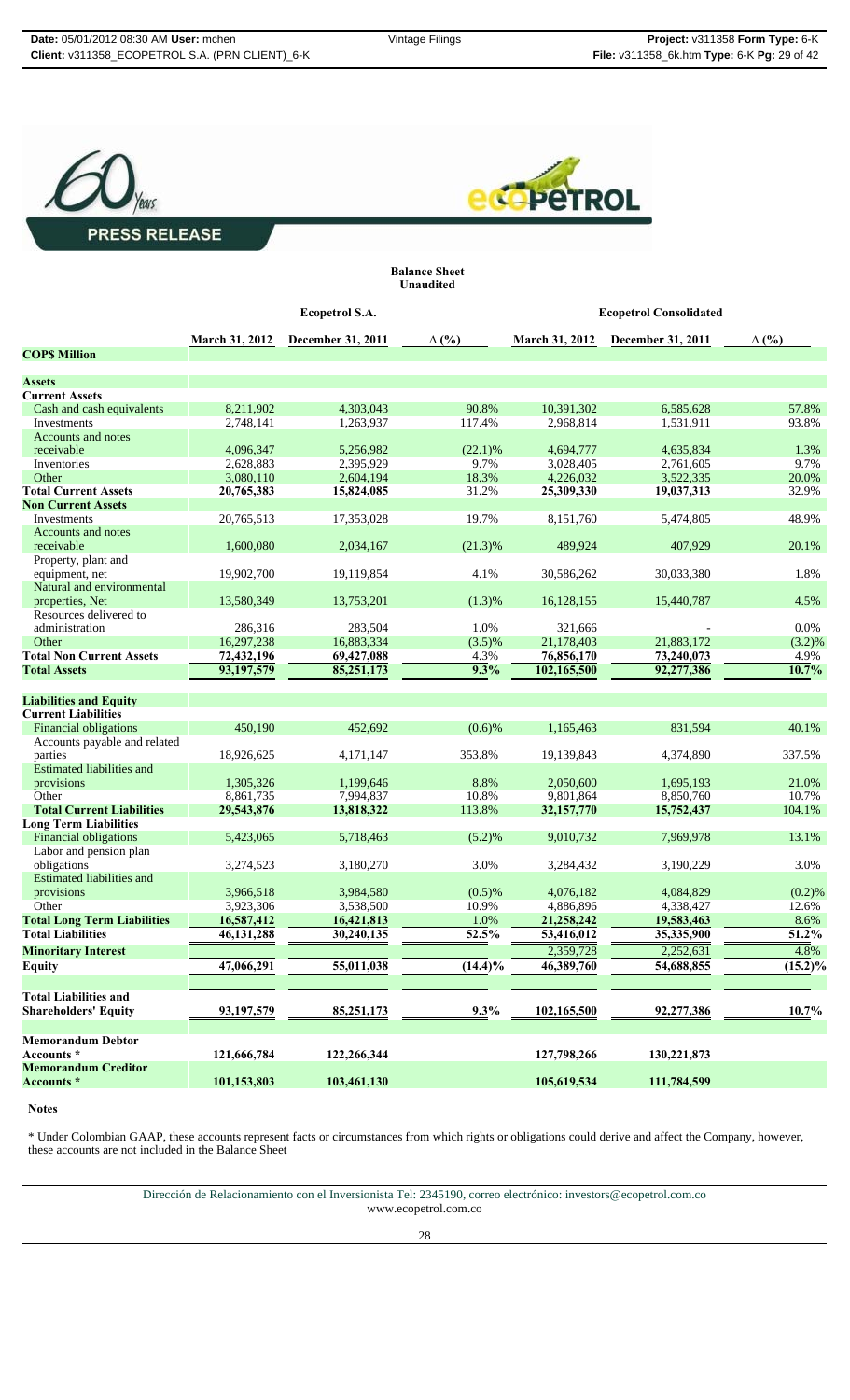



#### **Unaudited Cash Flow Statement Ecopetrol S.A.**

| 4,432,613<br>4,343,051<br>3,404,677<br>27.6%<br>0.0%<br>Depreciation, depletion and amortization<br>1,216,158<br>1,165,421<br>4.4%<br>927,255<br>47.740<br>124.416<br>160.6%<br>211,883<br>150<br>399<br>$-62.4%$<br>(2,320)<br>0.0%<br>418<br>3,490<br>0.0%<br>59<br>$-100.0\%$<br>12<br>21,031<br>(443, 964)<br>(336, 698)<br>31.9%<br>0.0%<br>Accounts and notes receivable<br>1,179,757<br>(1,301,946)<br>1,607,939<br>190.6%<br>Inventories<br>(232, 729)<br>(393, 688)<br>40.9%<br>(375, 343)<br>Deferred and other assets<br>132,934<br>484,146<br>(1,542,484)<br>131.4%<br>2,193,884<br>(2,280,447)<br>1,381,823<br>58.8%<br>Accounts payable and related parties<br>Taxes payable<br>1,919,131<br>1,384,168<br>3,416,769<br>$-59.5%$<br>Labor obligations<br>(117, 336)<br>(42,360)<br>(14,526)<br>191.6%<br>Estimated liabilities and provisions<br>23.4%<br>(115, 274)<br>(93, 448)<br>50,384<br>5,734,098<br>76.1%<br>6,528,154<br>10,094,893<br><b>Cash flows from investing activities:</b><br>Payment for purchase of Companies, net of cash acquired<br>(813, 145)<br>100.0%<br>Purchase of investment securities<br>(4,512,633)<br>52.3%<br>(6,871,316)<br>(2,027,495)<br>Redemption of investment securities<br>3,200,789<br>$-23.2%$<br>2,457,636<br>1,035,728<br>Sale of property, plant and equipment<br>$-100.0\%$<br>711<br>Investment in natural and environmental resources<br>(542,001)<br>(413,297)<br>$-31.1%$<br>(1,386,313)<br>Additions to property, plant and equipment<br>(1, 191, 579)<br>(1,152,401)<br>3.4%<br>(1,739,619)<br>Net cash used in investing activities<br>(6,147,260)<br>(3,689,976)<br>66.6%<br>(4, 117, 699)<br>(71, 316)<br>(60, 282)<br>18.3%<br>(387,572)<br>Received from associates - capitalization<br>100.0%<br>1,750,189<br>(43)<br>32,542<br>$-47.4%$<br>(1,942,683)<br>61,897<br>(38, 774)<br>1,572<br>$-2566.5%$<br>(580,066)<br>91.1%<br>Net increase (decrease) in cash and cash equivalents<br>3,908,859<br>2,045,694<br>1,830,389<br>Cash and cash equivalents at the beginnig of the year<br>4,303,043<br>1,592,083<br>170.3%<br>2,472,654 | <b>COPS</b> million                                               | 1Q 2012 * | 1Q 2011 * | $\Delta$ (%) | 4Q 2011 * |
|---------------------------------------------------------------------------------------------------------------------------------------------------------------------------------------------------------------------------------------------------------------------------------------------------------------------------------------------------------------------------------------------------------------------------------------------------------------------------------------------------------------------------------------------------------------------------------------------------------------------------------------------------------------------------------------------------------------------------------------------------------------------------------------------------------------------------------------------------------------------------------------------------------------------------------------------------------------------------------------------------------------------------------------------------------------------------------------------------------------------------------------------------------------------------------------------------------------------------------------------------------------------------------------------------------------------------------------------------------------------------------------------------------------------------------------------------------------------------------------------------------------------------------------------------------------------------------------------------------------------------------------------------------------------------------------------------------------------------------------------------------------------------------------------------------------------------------------------------------------------------------------------------------------------------------------------------------------------------------------------------------------------------------------------------------------------------------------------------------------|-------------------------------------------------------------------|-----------|-----------|--------------|-----------|
|                                                                                                                                                                                                                                                                                                                                                                                                                                                                                                                                                                                                                                                                                                                                                                                                                                                                                                                                                                                                                                                                                                                                                                                                                                                                                                                                                                                                                                                                                                                                                                                                                                                                                                                                                                                                                                                                                                                                                                                                                                                                                                               | Cash flow provided by operating activities:                       |           |           |              |           |
|                                                                                                                                                                                                                                                                                                                                                                                                                                                                                                                                                                                                                                                                                                                                                                                                                                                                                                                                                                                                                                                                                                                                                                                                                                                                                                                                                                                                                                                                                                                                                                                                                                                                                                                                                                                                                                                                                                                                                                                                                                                                                                               | <b>Net income</b>                                                 |           |           |              |           |
|                                                                                                                                                                                                                                                                                                                                                                                                                                                                                                                                                                                                                                                                                                                                                                                                                                                                                                                                                                                                                                                                                                                                                                                                                                                                                                                                                                                                                                                                                                                                                                                                                                                                                                                                                                                                                                                                                                                                                                                                                                                                                                               | Adjustments to reconcile net income to cash provided by operating |           |           |              |           |
|                                                                                                                                                                                                                                                                                                                                                                                                                                                                                                                                                                                                                                                                                                                                                                                                                                                                                                                                                                                                                                                                                                                                                                                                                                                                                                                                                                                                                                                                                                                                                                                                                                                                                                                                                                                                                                                                                                                                                                                                                                                                                                               | activities:                                                       |           |           |              |           |
|                                                                                                                                                                                                                                                                                                                                                                                                                                                                                                                                                                                                                                                                                                                                                                                                                                                                                                                                                                                                                                                                                                                                                                                                                                                                                                                                                                                                                                                                                                                                                                                                                                                                                                                                                                                                                                                                                                                                                                                                                                                                                                               |                                                                   |           |           |              |           |
|                                                                                                                                                                                                                                                                                                                                                                                                                                                                                                                                                                                                                                                                                                                                                                                                                                                                                                                                                                                                                                                                                                                                                                                                                                                                                                                                                                                                                                                                                                                                                                                                                                                                                                                                                                                                                                                                                                                                                                                                                                                                                                               | Net provisions                                                    |           |           |              |           |
|                                                                                                                                                                                                                                                                                                                                                                                                                                                                                                                                                                                                                                                                                                                                                                                                                                                                                                                                                                                                                                                                                                                                                                                                                                                                                                                                                                                                                                                                                                                                                                                                                                                                                                                                                                                                                                                                                                                                                                                                                                                                                                               | Disposal of property, plant and equipment                         |           |           |              |           |
|                                                                                                                                                                                                                                                                                                                                                                                                                                                                                                                                                                                                                                                                                                                                                                                                                                                                                                                                                                                                                                                                                                                                                                                                                                                                                                                                                                                                                                                                                                                                                                                                                                                                                                                                                                                                                                                                                                                                                                                                                                                                                                               | Loss for disposal of property, plant and equipment                |           |           |              |           |
|                                                                                                                                                                                                                                                                                                                                                                                                                                                                                                                                                                                                                                                                                                                                                                                                                                                                                                                                                                                                                                                                                                                                                                                                                                                                                                                                                                                                                                                                                                                                                                                                                                                                                                                                                                                                                                                                                                                                                                                                                                                                                                               | Loss for disposal of natural and environmental resources          |           |           |              |           |
|                                                                                                                                                                                                                                                                                                                                                                                                                                                                                                                                                                                                                                                                                                                                                                                                                                                                                                                                                                                                                                                                                                                                                                                                                                                                                                                                                                                                                                                                                                                                                                                                                                                                                                                                                                                                                                                                                                                                                                                                                                                                                                               | Loss for disposal of other assets                                 |           |           |              |           |
|                                                                                                                                                                                                                                                                                                                                                                                                                                                                                                                                                                                                                                                                                                                                                                                                                                                                                                                                                                                                                                                                                                                                                                                                                                                                                                                                                                                                                                                                                                                                                                                                                                                                                                                                                                                                                                                                                                                                                                                                                                                                                                               | Income (loss) from equity method on affiliated companies          |           |           |              |           |
|                                                                                                                                                                                                                                                                                                                                                                                                                                                                                                                                                                                                                                                                                                                                                                                                                                                                                                                                                                                                                                                                                                                                                                                                                                                                                                                                                                                                                                                                                                                                                                                                                                                                                                                                                                                                                                                                                                                                                                                                                                                                                                               | Net changes in operating assets and liabilities:                  |           |           |              |           |
|                                                                                                                                                                                                                                                                                                                                                                                                                                                                                                                                                                                                                                                                                                                                                                                                                                                                                                                                                                                                                                                                                                                                                                                                                                                                                                                                                                                                                                                                                                                                                                                                                                                                                                                                                                                                                                                                                                                                                                                                                                                                                                               |                                                                   |           |           |              |           |
|                                                                                                                                                                                                                                                                                                                                                                                                                                                                                                                                                                                                                                                                                                                                                                                                                                                                                                                                                                                                                                                                                                                                                                                                                                                                                                                                                                                                                                                                                                                                                                                                                                                                                                                                                                                                                                                                                                                                                                                                                                                                                                               |                                                                   |           |           |              |           |
|                                                                                                                                                                                                                                                                                                                                                                                                                                                                                                                                                                                                                                                                                                                                                                                                                                                                                                                                                                                                                                                                                                                                                                                                                                                                                                                                                                                                                                                                                                                                                                                                                                                                                                                                                                                                                                                                                                                                                                                                                                                                                                               |                                                                   |           |           |              |           |
|                                                                                                                                                                                                                                                                                                                                                                                                                                                                                                                                                                                                                                                                                                                                                                                                                                                                                                                                                                                                                                                                                                                                                                                                                                                                                                                                                                                                                                                                                                                                                                                                                                                                                                                                                                                                                                                                                                                                                                                                                                                                                                               |                                                                   |           |           |              |           |
|                                                                                                                                                                                                                                                                                                                                                                                                                                                                                                                                                                                                                                                                                                                                                                                                                                                                                                                                                                                                                                                                                                                                                                                                                                                                                                                                                                                                                                                                                                                                                                                                                                                                                                                                                                                                                                                                                                                                                                                                                                                                                                               |                                                                   |           |           |              |           |
|                                                                                                                                                                                                                                                                                                                                                                                                                                                                                                                                                                                                                                                                                                                                                                                                                                                                                                                                                                                                                                                                                                                                                                                                                                                                                                                                                                                                                                                                                                                                                                                                                                                                                                                                                                                                                                                                                                                                                                                                                                                                                                               |                                                                   |           |           |              |           |
|                                                                                                                                                                                                                                                                                                                                                                                                                                                                                                                                                                                                                                                                                                                                                                                                                                                                                                                                                                                                                                                                                                                                                                                                                                                                                                                                                                                                                                                                                                                                                                                                                                                                                                                                                                                                                                                                                                                                                                                                                                                                                                               |                                                                   |           |           |              |           |
|                                                                                                                                                                                                                                                                                                                                                                                                                                                                                                                                                                                                                                                                                                                                                                                                                                                                                                                                                                                                                                                                                                                                                                                                                                                                                                                                                                                                                                                                                                                                                                                                                                                                                                                                                                                                                                                                                                                                                                                                                                                                                                               | <b>Cash provided by operating activities</b>                      |           |           |              |           |
|                                                                                                                                                                                                                                                                                                                                                                                                                                                                                                                                                                                                                                                                                                                                                                                                                                                                                                                                                                                                                                                                                                                                                                                                                                                                                                                                                                                                                                                                                                                                                                                                                                                                                                                                                                                                                                                                                                                                                                                                                                                                                                               |                                                                   |           |           |              |           |
|                                                                                                                                                                                                                                                                                                                                                                                                                                                                                                                                                                                                                                                                                                                                                                                                                                                                                                                                                                                                                                                                                                                                                                                                                                                                                                                                                                                                                                                                                                                                                                                                                                                                                                                                                                                                                                                                                                                                                                                                                                                                                                               |                                                                   |           |           |              |           |
|                                                                                                                                                                                                                                                                                                                                                                                                                                                                                                                                                                                                                                                                                                                                                                                                                                                                                                                                                                                                                                                                                                                                                                                                                                                                                                                                                                                                                                                                                                                                                                                                                                                                                                                                                                                                                                                                                                                                                                                                                                                                                                               |                                                                   |           |           |              |           |
|                                                                                                                                                                                                                                                                                                                                                                                                                                                                                                                                                                                                                                                                                                                                                                                                                                                                                                                                                                                                                                                                                                                                                                                                                                                                                                                                                                                                                                                                                                                                                                                                                                                                                                                                                                                                                                                                                                                                                                                                                                                                                                               |                                                                   |           |           |              |           |
|                                                                                                                                                                                                                                                                                                                                                                                                                                                                                                                                                                                                                                                                                                                                                                                                                                                                                                                                                                                                                                                                                                                                                                                                                                                                                                                                                                                                                                                                                                                                                                                                                                                                                                                                                                                                                                                                                                                                                                                                                                                                                                               |                                                                   |           |           |              |           |
|                                                                                                                                                                                                                                                                                                                                                                                                                                                                                                                                                                                                                                                                                                                                                                                                                                                                                                                                                                                                                                                                                                                                                                                                                                                                                                                                                                                                                                                                                                                                                                                                                                                                                                                                                                                                                                                                                                                                                                                                                                                                                                               |                                                                   |           |           |              |           |
|                                                                                                                                                                                                                                                                                                                                                                                                                                                                                                                                                                                                                                                                                                                                                                                                                                                                                                                                                                                                                                                                                                                                                                                                                                                                                                                                                                                                                                                                                                                                                                                                                                                                                                                                                                                                                                                                                                                                                                                                                                                                                                               |                                                                   |           |           |              |           |
|                                                                                                                                                                                                                                                                                                                                                                                                                                                                                                                                                                                                                                                                                                                                                                                                                                                                                                                                                                                                                                                                                                                                                                                                                                                                                                                                                                                                                                                                                                                                                                                                                                                                                                                                                                                                                                                                                                                                                                                                                                                                                                               |                                                                   |           |           |              |           |
|                                                                                                                                                                                                                                                                                                                                                                                                                                                                                                                                                                                                                                                                                                                                                                                                                                                                                                                                                                                                                                                                                                                                                                                                                                                                                                                                                                                                                                                                                                                                                                                                                                                                                                                                                                                                                                                                                                                                                                                                                                                                                                               |                                                                   |           |           |              |           |
|                                                                                                                                                                                                                                                                                                                                                                                                                                                                                                                                                                                                                                                                                                                                                                                                                                                                                                                                                                                                                                                                                                                                                                                                                                                                                                                                                                                                                                                                                                                                                                                                                                                                                                                                                                                                                                                                                                                                                                                                                                                                                                               | Cash flows from financing activities:                             |           |           |              |           |
|                                                                                                                                                                                                                                                                                                                                                                                                                                                                                                                                                                                                                                                                                                                                                                                                                                                                                                                                                                                                                                                                                                                                                                                                                                                                                                                                                                                                                                                                                                                                                                                                                                                                                                                                                                                                                                                                                                                                                                                                                                                                                                               | <b>Financial obligations</b>                                      |           |           |              |           |
|                                                                                                                                                                                                                                                                                                                                                                                                                                                                                                                                                                                                                                                                                                                                                                                                                                                                                                                                                                                                                                                                                                                                                                                                                                                                                                                                                                                                                                                                                                                                                                                                                                                                                                                                                                                                                                                                                                                                                                                                                                                                                                               |                                                                   |           |           |              |           |
|                                                                                                                                                                                                                                                                                                                                                                                                                                                                                                                                                                                                                                                                                                                                                                                                                                                                                                                                                                                                                                                                                                                                                                                                                                                                                                                                                                                                                                                                                                                                                                                                                                                                                                                                                                                                                                                                                                                                                                                                                                                                                                               | <b>Dividends</b>                                                  |           |           |              |           |
|                                                                                                                                                                                                                                                                                                                                                                                                                                                                                                                                                                                                                                                                                                                                                                                                                                                                                                                                                                                                                                                                                                                                                                                                                                                                                                                                                                                                                                                                                                                                                                                                                                                                                                                                                                                                                                                                                                                                                                                                                                                                                                               | Net cash used in financing activities                             |           |           |              |           |
|                                                                                                                                                                                                                                                                                                                                                                                                                                                                                                                                                                                                                                                                                                                                                                                                                                                                                                                                                                                                                                                                                                                                                                                                                                                                                                                                                                                                                                                                                                                                                                                                                                                                                                                                                                                                                                                                                                                                                                                                                                                                                                               |                                                                   |           |           |              |           |
|                                                                                                                                                                                                                                                                                                                                                                                                                                                                                                                                                                                                                                                                                                                                                                                                                                                                                                                                                                                                                                                                                                                                                                                                                                                                                                                                                                                                                                                                                                                                                                                                                                                                                                                                                                                                                                                                                                                                                                                                                                                                                                               |                                                                   |           |           |              |           |
|                                                                                                                                                                                                                                                                                                                                                                                                                                                                                                                                                                                                                                                                                                                                                                                                                                                                                                                                                                                                                                                                                                                                                                                                                                                                                                                                                                                                                                                                                                                                                                                                                                                                                                                                                                                                                                                                                                                                                                                                                                                                                                               | Cash and cash equivalents at the end of the year                  | 8,211,902 | 3,637,777 | 125.7%       | 4,303,043 |

#### **NOTES:**

\* Not audited, for illustration purposes only.

Dirección de Relacionamiento con el Inversionista Tel: 2345190, correo electrónico: investors@ecopetrol.com.co www.ecopetrol.com.co

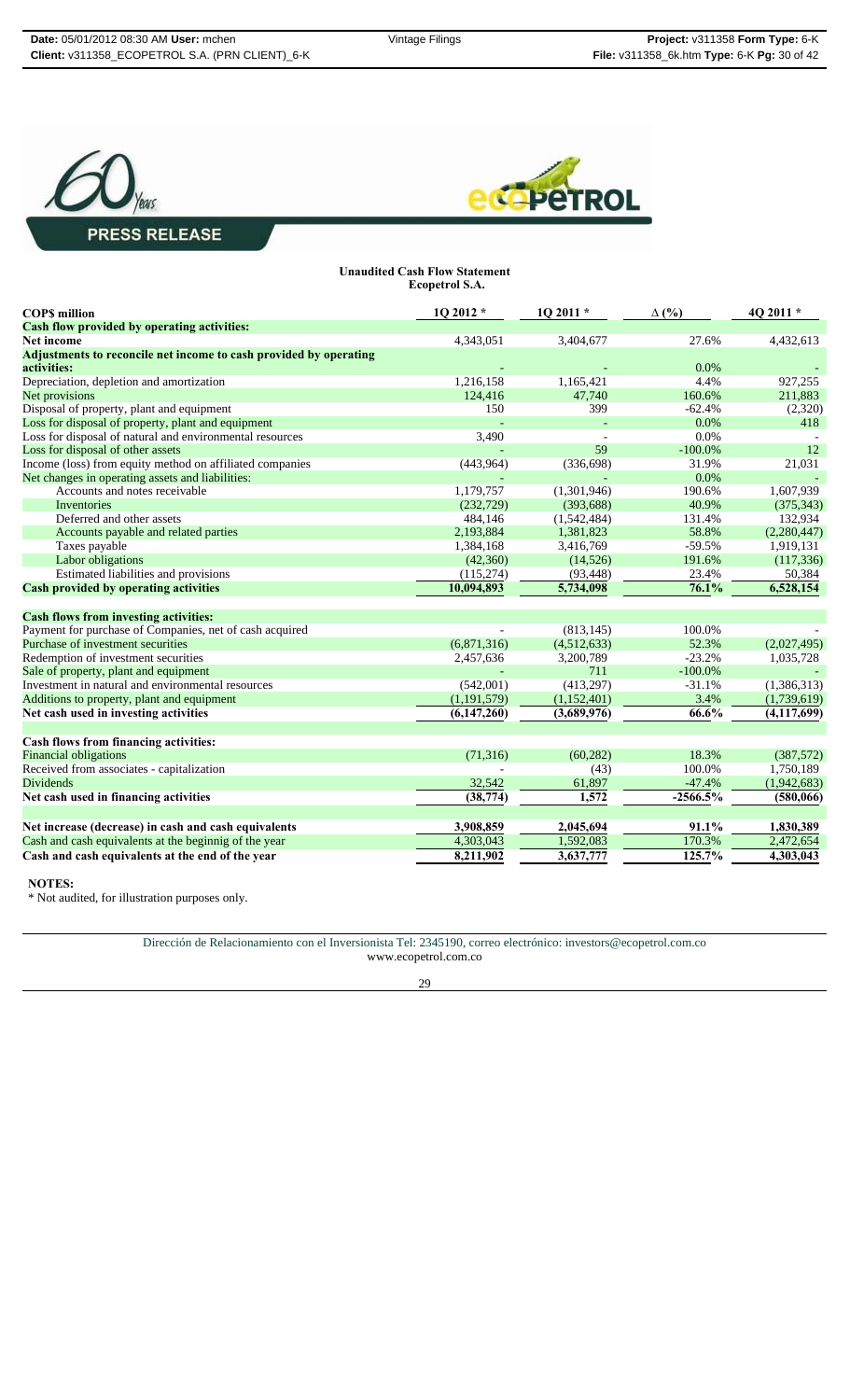



#### **Unaudited Cash Flow Statement Ecopetrol Consolidated**

| <b>COPS</b> million                                               | 1Q 2012 *     | 1Q 2011 *   | $\Delta$ (%) | 4Q 2011 *   |
|-------------------------------------------------------------------|---------------|-------------|--------------|-------------|
| <b>Cash flow provided by operating activities:</b>                |               |             |              |             |
| <b>Net income</b>                                                 | 4,273,943     | 3,110,317   | 37.4%        | 4,437,761   |
| Adjustments to reconcile net income to cash provided by operating |               |             |              |             |
| activities:                                                       |               |             |              |             |
| Minority interest                                                 | 113,742       | 116,150     | (2.1)%       | 113,214     |
| Depreciation, depletion and amortization                          | 1,583,761     | 1,456,396   | 8.7%         | 1,270,254   |
| Net provisions                                                    | 128,594       | 46,958      | 173.8%       | 193,519     |
| Disposal of property, plant and equipment                         |               |             |              | 418         |
| Loss for disposal of property, plant and equipment                | 150           | 399         | $(62.4)\%$   | (2,320)     |
| Loss for disposal of natural and environmental resources          | 3,490         |             |              |             |
| Loss for disposal of other assets                                 |               | 59          |              | 12          |
| Income (loss) from equity method on affiliated companies          | (21, 924)     | (43,524)    | 49.6%        | (53,055)    |
| Net changes in operating assets and liabilities:                  |               |             |              |             |
| Accounts and notes receivable                                     | (728, 481)    | (1,226,084) | $(40.6)\%$   | 1,861,684   |
| <b>Inventories</b>                                                | (267, 871)    | (485, 373)  | 44.8%        | (209, 456)  |
| Deferred and other assets                                         | 299,003       | (433,747)   | 168.9%       | (1,674,074) |
| Accounts payable and related parties                              | 2,365,608     | 1,011,231   | 133.9%       | (2,394,614) |
| Taxes payable                                                     | 981,473       | 2,180,887   | $(55.0)\%$   | 2,827,276   |
| Labor obligations                                                 | (67, 771)     | (12,961)    | 422.9%       | (108, 374)  |
| Estimated liabilities and provisions                              | 601,262       | 447,590     | 34.3%        | 704,266     |
| Cash provided by operating activities                             | 9,264,979     | 6,168,298   | 50.2%        | 6,966,511   |
|                                                                   |               |             |              |             |
| Cash flows from investing activities:                             |               |             |              |             |
| Payment for purchase of Companies, net of cash acquired           |               | (813, 145)  | $(100.0)\%$  |             |
| Purchase of investment securities                                 | (6,871,316)   | (4,512,633) | $(52.3)\%$   | (2,027,495) |
| Redemption of investment securities                               | 2,474,274     | 3,619,698   | $(31.6)\%$   | 1,604,767   |
| Sale of property, plant and equipment                             |               | 711         | $(100.0)\%$  |             |
| Investment in natural and environmental resources                 | (1,541,153)   | (1,179,393) | 30.7%        | (1,503,637) |
| Additions to property, plant and equipment                        | (1, 148, 214) | (1,914,570) | 40.0%        | (3,253,370) |
| Net cash used in investing activities                             | (7,086,409)   | (4,799,332) | (47.7)%      | (5,179,735) |
|                                                                   |               |             |              |             |
| <b>Cash flows financing activities:</b>                           |               |             |              |             |
| Minority interest                                                 | (6,645)       | 627,096     | $(101.1\%)$  | 919,085     |
| <b>Financial obligations</b>                                      | 1,601,207     | (78, 291)   | 2,145.2%     | (157, 817)  |
| Received from associates - capitalization                         |               | (43)        | 100.0%       | 1,750,189   |
| <b>Dividends</b>                                                  | 32,542        | 61,897      | $(47.4\%)$   | (1,981,183) |
| Net cash used in financing activities                             | 1,627,104     | 610,659     | 166.5%       | 530,274     |
|                                                                   |               |             |              |             |
| Net increase (decrease) in cash and cash equivalents              | 3,805,674     | 1,979,625   | 92.2%        | 2,317,050   |
| Cash and cash equivalents at the beginnig of the year             | 6,585,628     | 3,726,778   | 76.7%        | 4,268,578   |
| Cash and cash equivalents at the end of the year                  | 10,391,302    | 5,706,403   | 82.1%        | 6,585,628   |
|                                                                   |               |             |              |             |

**Notes**

**\*** According to the Public Accounting Framework, Colombian companies only have the obligation to consolidate their financial statements t the end of each fiscal year, therefore the quarterly figures in this report are not audited and they

do not constitute a formal consolidation of Ecopetrol's financial statement, though they do adjust to the methodology defined for this purpose.

Dirección de Relacionamiento con el Inversionista Tel: 2345190, correo electrónico: investors@ecopetrol.com.co www.ecopetrol.com.co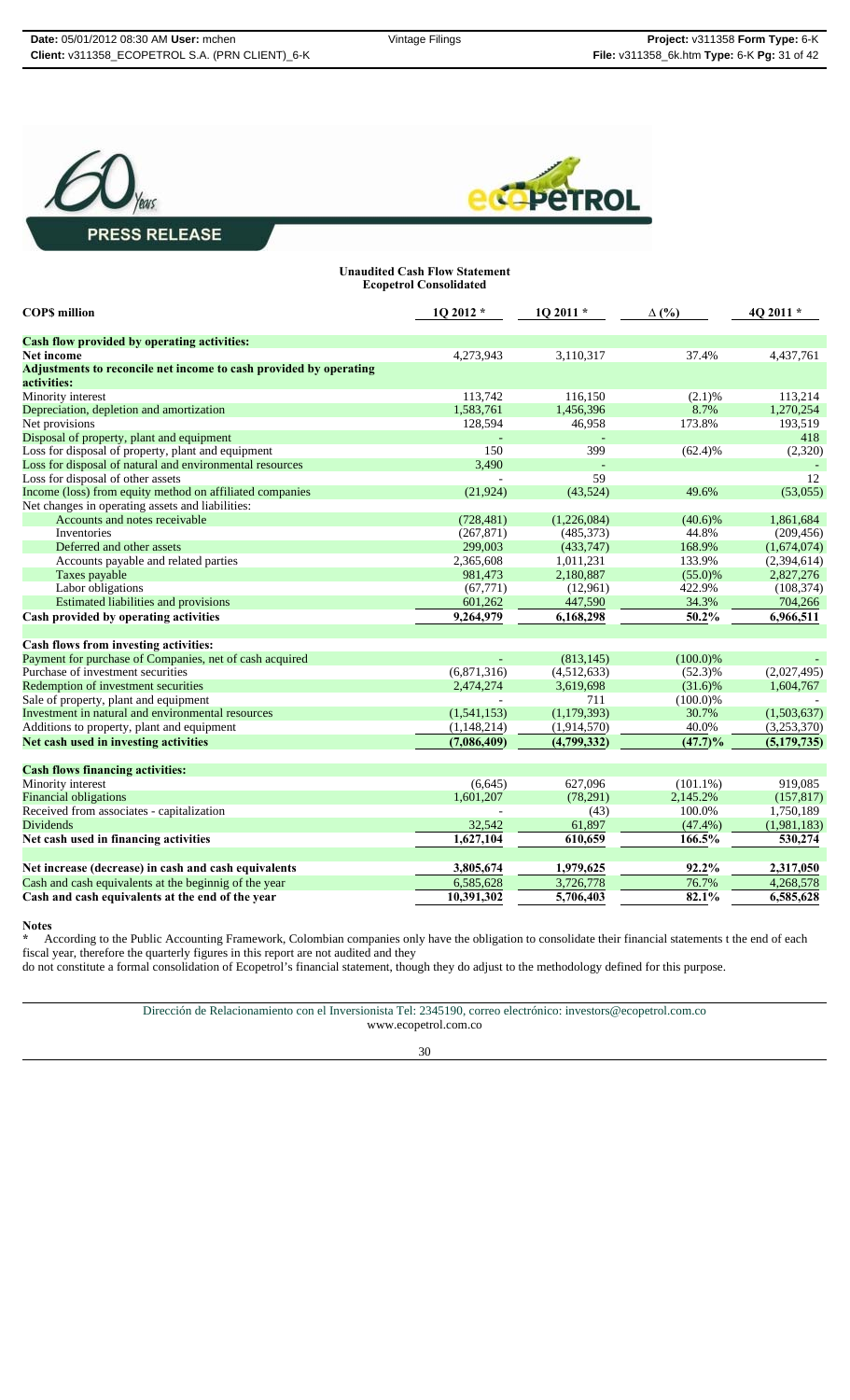



### **Calculation and Reconciliation of EBITDA**

**Ecopetrol S.A.**

| <b>COPS Millions</b>                              | $102012*$                | $102011*$   | $\Delta$ (%) | 4O 2011*    |
|---------------------------------------------------|--------------------------|-------------|--------------|-------------|
| <b>EBITDA CALCULATION</b>                         |                          |             |              |             |
| Operating income                                  | 6,928,317                | 5,376,783   | 28.9%        | 7,019,420   |
| Plus: Depreciations, depletions and amortizations | 1,133,464                | 1,112,511   | 1.9%         | 444,445     |
| UNCONSOLIDATED EBITDA                             | 8,061,781                | 6,489,294   | 24.2%        | 7,463,865   |
|                                                   |                          |             |              |             |
| <b>RECONCILIATION NET INCOME TO EBITDA</b>        | $\overline{\phantom{0}}$ |             | $0.0\%$      |             |
| Net Income                                        | 4,343,051                | 3,404,677   | 27.6%        | 4,432,613   |
| Depreciations, depletions and amortizations       | 1,133,464                | 1,112,511   | 1.9%         | 444,445     |
| <b>Financial income</b>                           | (1,259,336)              | (1,014,826) | 24.1%        | (1,447,046) |
| Financial expenses                                | 1,490,081                | 1,104,212   | 34.9%        | 1,473,384   |
| Non financial income                              | (226,396)                | (265, 637)  | $-14.8%$     | (580, 597)  |
| Non financial expenses                            | 953.738                  | 797,484     | 19.6%        | 1,069,442   |
| Results in subsidiaries                           | (443.964)                | (336,698)   | 31.9%        | 21,031      |
| Provision for income tax                          | 2,071,143                | 1.687.571   | 22.7%        | 2,050,593   |
| UNCONSOLIDATED EBITDA                             | 8,061,781                | 6,489,294   | 24.2%        | 7,463,865   |

**Ecopetrol Consolidated**

| <b>COPS Millions</b>                              | $102012*$   | $102011*$   | $\Delta$ (%) | 40 2011*    |
|---------------------------------------------------|-------------|-------------|--------------|-------------|
| <b>EBITDA CALCULATION</b>                         |             |             |              |             |
| Operating income                                  | 7,480,714   | 5,678,843   | 31.7%        | 7,397,969   |
| Plus: Depreciations, depletions and amortizations | 1,475,601   | 1,404,141   | 5.1%         | 751,784     |
| Minority interest                                 | (234, 587)  | (212,620)   | 10.3%        | (197,708)   |
| <b>CONSOLIDATED EBITDA</b>                        | 8,721,728   | 6,870,364   | 26.9%        | 7,952,045   |
|                                                   |             |             |              |             |
| <b>RECONCILIATION NET INCOME TO EBITDA</b>        | ٠           |             | $0.0\%$      |             |
| Net income                                        | 4,273,943   | 3,110,317   | 37.4%        | 4,437,761   |
| Depreciations, depletions and amortizations       | 1,475,601   | 1,404,141   | 5.1%         | 751,784     |
| Financial income                                  | (1,912,702) | (1,084,549) | 76.4%        | (1,653,381) |
| <b>Financial</b> expenses                         | 2,040,233   | 1,220,866   | 67.1%        | 1,784,766   |
| Non financial income                              | (263, 651)  | (353,079)   | $-25.3%$     | (679, 168)  |
| Non financial expenses                            | 983,992     | 844,963     | 16.5%        | 1,155,046   |
| Minority interest on net income                   | 113,742     | 116.150     | $-2.1%$      | 113,214     |
| Provision for income taxes                        | 2,245,157   | 1.824.175   | 23.1%        | 2,239,731   |
| Minority interest on Ebitda                       | (234, 587)  | (212,620)   | 10.3%        | (197,708)   |
| <b>CONSOLIDATED EBITDA</b>                        | 8,721,728   | 6.870.364   | 26.9%        | 7.952.045   |

\* Not audited, for illustration purposes only

Dirección de Relacionamiento con el Inversionista Tel: 2345190, correo electrónico: investors@ecopetrol.com.co www.ecopetrol.com.co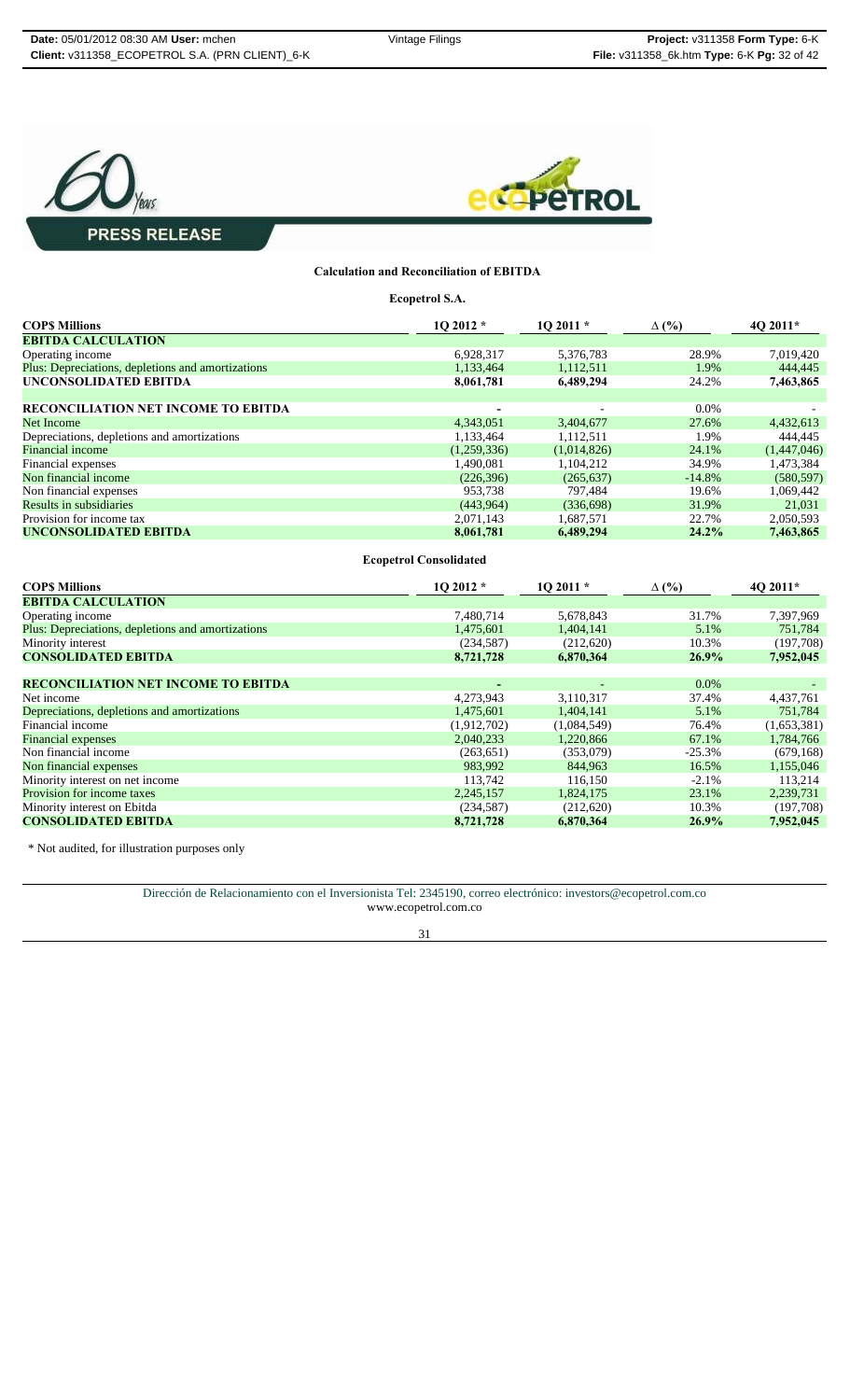

#### **VII. Subsidiaries results**

Note: Financial statements of subsidiaries are not audited.

#### *Exploration and Production*

#### **1. Hocol:**

| <b>Income Statement</b>    |         |         |
|----------------------------|---------|---------|
| (COPS Billion)             | 1Q 2012 | 1Q 2011 |
| <b>Local Sales</b>         | 2.0     | 2.1     |
| <b>Export Sales</b>        | 1,085.3 | 889.6   |
| Sales of services          |         |         |
| <b>Total Sales</b>         | 1,087.3 | 891.8   |
| <b>Variable Costs</b>      | 706.7   | 525.3   |
| <b>Fixed Costs</b>         | 101.0   | 90.4    |
| <b>Cost of Sales</b>       | 807.7   | 615.7   |
| Gross profit               | 279.6   | 276.1   |
| <b>Operating Expenses</b>  | 37.2    | 8.7     |
| <b>Operating Profit</b>    | 242.4   | 267.4   |
| Profit/(Loss) before taxes | 250.9   | 275.8   |
| Income tax                 | 64.0    | 89.9    |
| Net Income/Loss            | 186.9   | 185.9   |
|                            |         |         |
| <b>EBITDA</b>              | 321.3   | 336.8   |
| EBITDA margin              | 30%     | 38%     |

### **Balance Sheet**

| (COPS Billion)                             | As of March<br>31, 2012 | As of March<br>31, 2011 |
|--------------------------------------------|-------------------------|-------------------------|
| <b>Current Assets</b>                      | 1.226.6                 | 1,400.7                 |
| Long Term Assets                           | 1,606.4                 | 1,613.5                 |
| <b>Total Assets</b>                        | 2,833.0                 | 3,014.2                 |
| <b>Current Liabilities</b>                 | 691.9                   | 557.2                   |
| <b>Long Term Liabilities</b>               | 158.5                   | 178.4                   |
| Deferred taxes                             |                         |                         |
| <b>Total Liabilities</b>                   | 850.4                   | 735.6                   |
| Equity                                     | 1,982.6                 | 2,278.6                 |
| Total Liabilities and Shareholders' Equity | 2,833.0                 | 3,014.2                 |

Dirección de Relacionamiento con el Inversionista Tel: 2345190, correo electrónico: investors@ecopetrol.com.co www.ecopetrol.com.co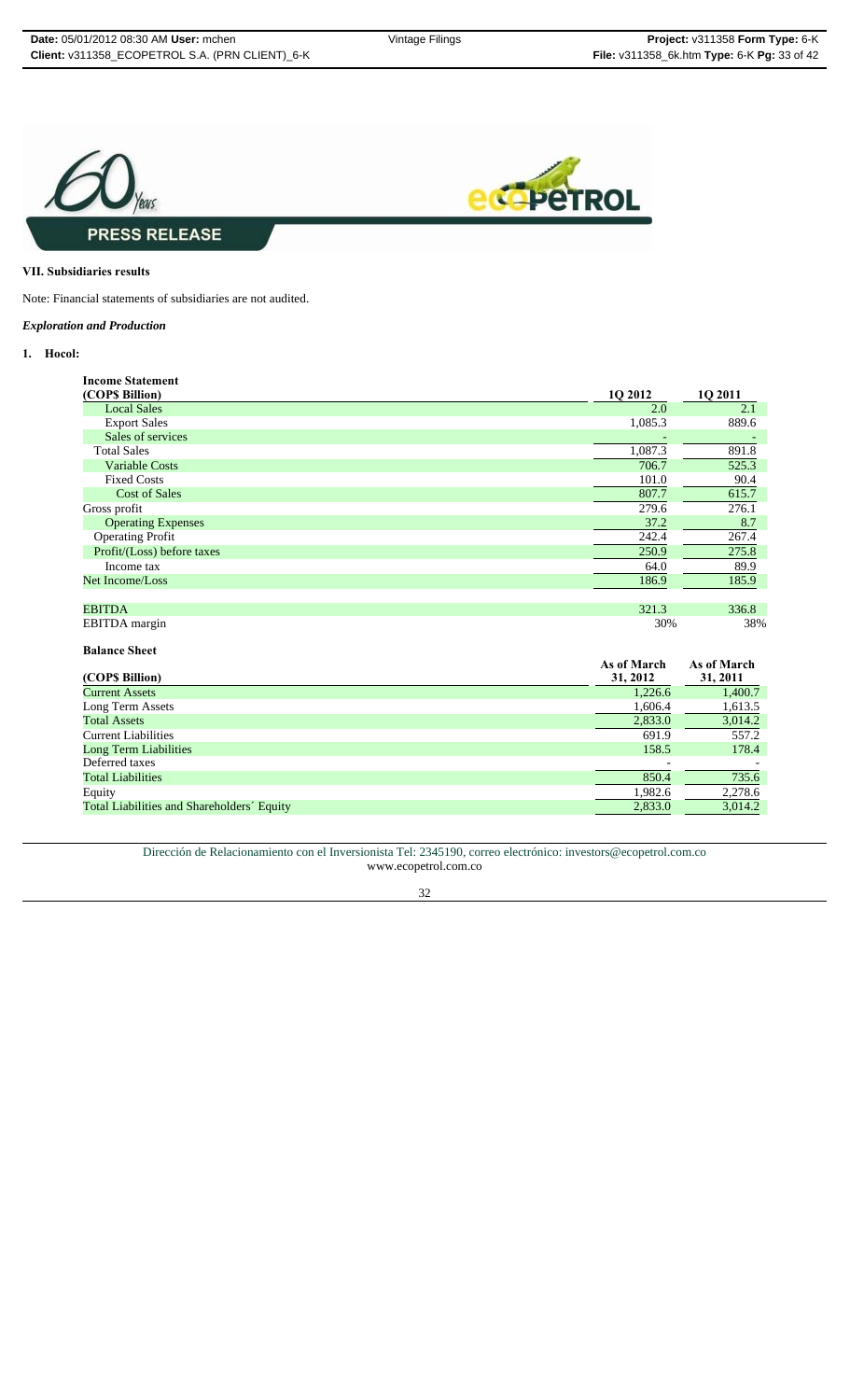

#### **2. Savia Perú**

| <b>Income Statement</b> |  |  |  |
|-------------------------|--|--|--|
|                         |  |  |  |

| <b>USS</b> million         | As of February<br>29, 2012   | As of March<br>31, 2011 |
|----------------------------|------------------------------|-------------------------|
| <b>Local Sales</b>         | 78.1                         | 98.7                    |
| <b>Export Sales</b>        |                              |                         |
| Sales of services          |                              | 2.5                     |
| <b>Total Sales</b>         | 78.1                         | 101.2                   |
| <b>Variable Costs</b>      | 17.6                         | 38.0                    |
| <b>Fixed Costs</b>         | 16.4                         | 12.4                    |
| <b>Cost of Sales</b>       | 34.0                         | 50.4                    |
| Gross profit               | 44.1                         | 50.8                    |
| <b>Operating Expenses</b>  | 10.2                         | 8.7                     |
| <b>Operating Profit</b>    | 33.9                         | 42.1                    |
| Profit/(Loss) before taxes | 33.0                         | 42.1                    |
| Income tax                 | 10.6                         | 7.5                     |
| Deferred taxes             | (0.4)                        | 4.9                     |
| Minority interest          |                              |                         |
| Net Income/Loss            | 22.7                         | 28.4                    |
| <b>EBITDA</b>              | 49.0                         | 52.1                    |
| <b>EBITDA</b> margin       | 63%                          | 53%                     |
| <b>Balance Sheet</b>       | As of Echmany As of December |                         |

| <b>US\$</b> million                        | <b>As of February</b><br>29, 2012 | As of December<br>31, 2011 |
|--------------------------------------------|-----------------------------------|----------------------------|
|                                            |                                   |                            |
| <b>Current Assets</b>                      | 251.3                             | 237.5                      |
| Long Term Assets                           | 582.6                             | 583.7                      |
| <b>Total Assets</b>                        | 833.9                             | 821.2                      |
| <b>Current Liabilities</b>                 | 196.1                             | 254.2                      |
| <b>Long Term Liabilities</b>               | 169.4                             | 79.8                       |
| Deferred taxes                             |                                   | 42.1                       |
| <b>Total Liabilities</b>                   | 365.5                             | 376.1                      |
| Equity                                     | 468.4                             | 445.2                      |
| Total Liabilities and Shareholders' Equity | 833.9                             | 821.2                      |
|                                            |                                   |                            |

Dirección de Relacionamiento con el Inversionista Tel: 2345190, correo electrónico: investors@ecopetrol.com.co www.ecopetrol.com.co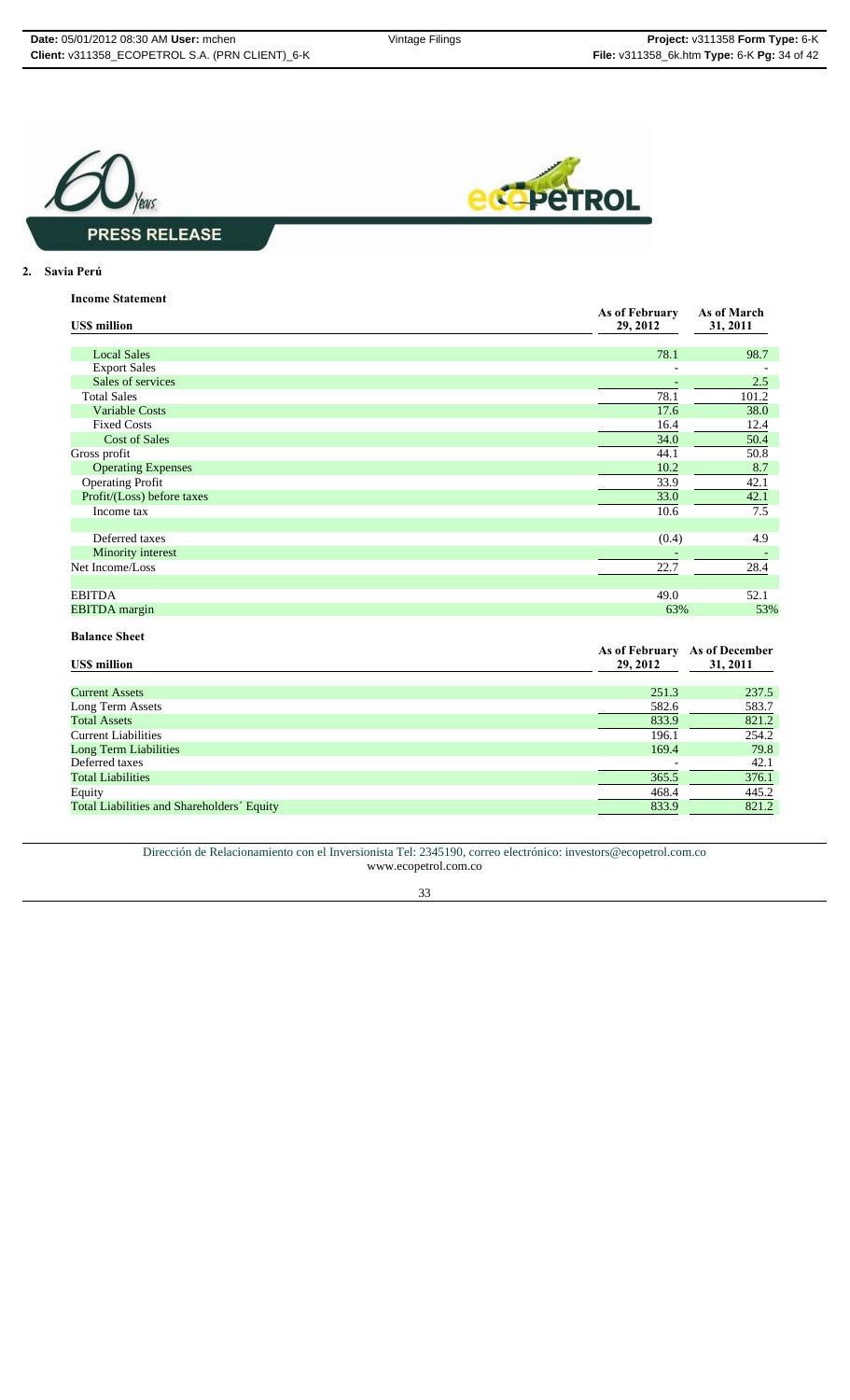

#### **3. Equión**

| <b>Income Statement</b>    |         |         |
|----------------------------|---------|---------|
| (COP\$ Billion)            | 1Q 2012 | 1Q 2011 |
| <b>Local Sales</b>         | 55.3    | 24.5    |
| <b>Export Sales</b>        | 507.5   | 415.9   |
| Sales of services          |         | 0.8     |
| <b>Total Sales</b>         | 562.8   | 441.2   |
| <b>Variable Costs</b>      | 212.4   | 168.2   |
| <b>Fixed Costs</b>         | 31.5    | 24.3    |
| <b>Cost of Sales</b>       | 243.9   | 192.5   |
| Gross profit               | 318.9   | 248.7   |
| <b>Operating Expenses</b>  | 12.6    | 5.7     |
| <b>Operating Profit</b>    | 306.3   | 243.0   |
| Profit/(Loss) before taxes | 323.6   | 259.6   |
| Income tax                 | 104.2   | 48.0    |
| Net Income/Loss            | 219.4   | 211.6   |
|                            |         |         |
| <b>EBITDA</b>              | 187.0   | 138.5   |
| EBITDA margin              | 33%     | 31%     |

**Balance Sheet (COP\$ Billion) As of March 31, 2012 As of March 31, 2011**<br>1,061.1<br>2,112.1 **Current Assets** 1,061.1 **1,061.1** 1,061.1 Long Term Assets 2,170.6 2,112.1  $\frac{3}{452.1}$  3,173.2 Eurrent Liabilities 859.5 800.1 and 2011 154.4 859.5 800.1 and 2012 154.4 2013 154.4 2013 154.4 2014 154.4 2014 154.4 2015 154.4 2015 154.4 2015 154.4 2015 154.4 2015 154.4 2015 154.4 2015 154.4 2015 154.4 2015 154.4 2015 Long Term Liabilities Total Liabilities  $\frac{1,028.9}{2,423.2}$   $\frac{954.5}{2,218.7}$ Equity 2,423.2 2,218.7 Total Liabilities and Shareholders´ Equity 3,173.2

Dirección de Relacionamiento con el Inversionista Tel: 2345190, correo electrónico: investors@ecopetrol.com.co www.ecopetrol.com.co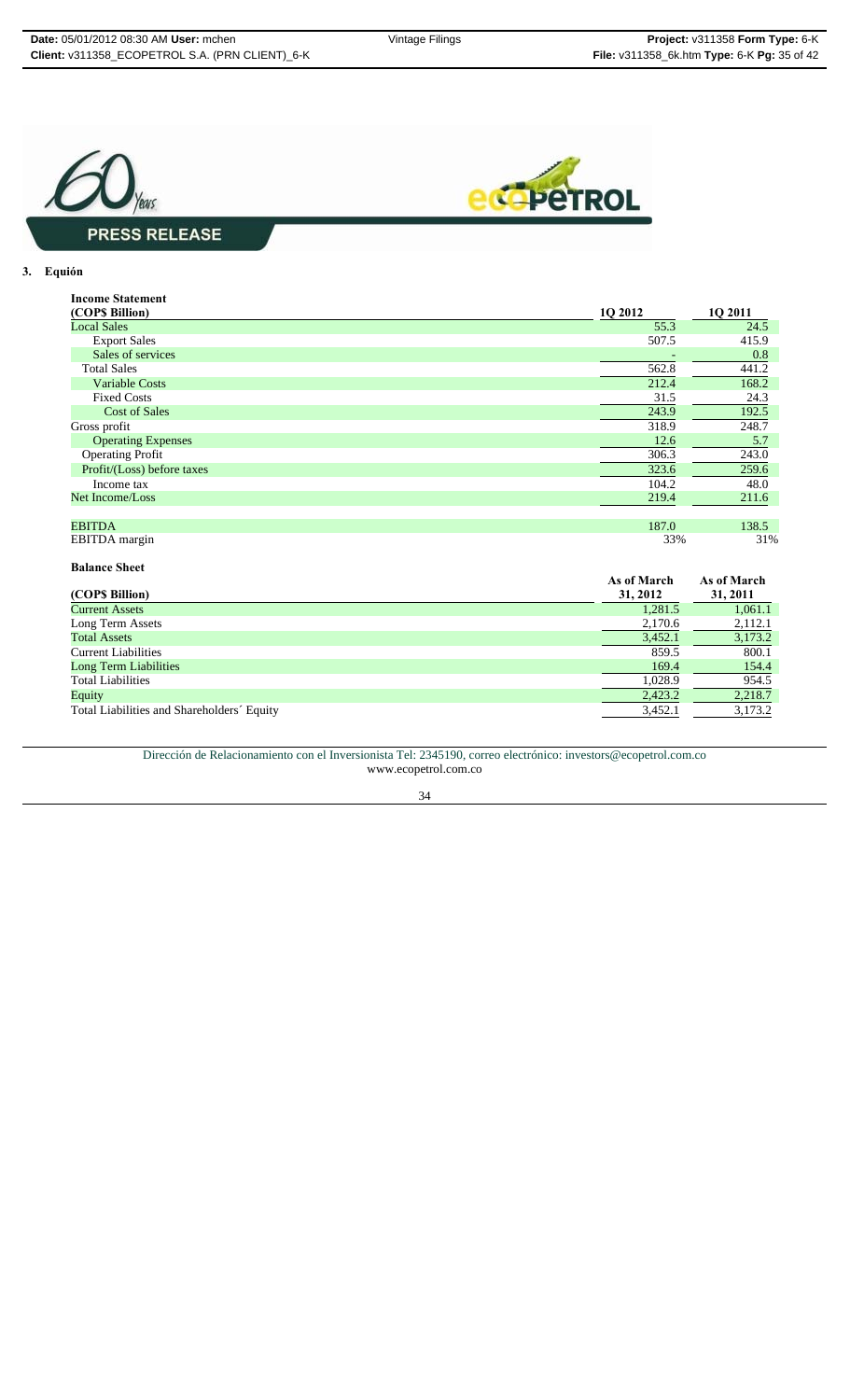



### *Refining and petrochemicals*

**Balance Sheet** 

**1. Propilco**

| Sales volume (tons)               | 1Q 2012 | 1Q 2011 |
|-----------------------------------|---------|---------|
| Polypropylene                     | 101,092 | 95,515  |
| Polypropylene marketing for COMAI | 2,796   | 2,613   |
| Polyethylene marketing            | 2,803   |         |
| Total                             | 106,691 | 98,127  |
| <b>Income Statement</b>           |         |         |
| (COP\$ Billion)                   | 1Q 2012 | 1Q 2011 |
| <b>Local Sales</b>                | 169.3   | 173.0   |
| <b>Export Sales</b>               | 185.5   | 200.5   |
| Sales of services                 |         |         |
| <b>Total Sales</b>                | 354.8   | 373.5   |
| <b>Variable Costs</b>             | 293.8   | 302.9   |
| <b>Fixed Costs</b>                | 27.5    | 26.4    |
| <b>Cost of Sales</b>              | 321.3   | 329.2   |
| Gross profit                      | 33.5    | 44.2    |
| <b>Operating Expenses</b>         | 27.8    | 24.4    |
| <b>Operating Profit</b>           | 5.7     | 19.9    |
| Profit/(Loss) before taxes        | 5.5     | 15.0    |
| Income tax                        | 1.9     | 2.3     |
| Minority interest                 |         |         |
| Net Income/Loss                   | 3.6     | 12.6    |
|                                   |         |         |
| <b>EBITDA</b>                     | 18.4    | 32.7    |
| <b>EBITDA</b> margin              | 5.2%    | 8.7%    |

| <b>COPS Billion</b>                        | As of March<br>31, 2012 | As of March<br>31, 2011 |
|--------------------------------------------|-------------------------|-------------------------|
| <b>Current Assets</b>                      | 646.4                   | 633.7                   |
| Long Term Assets                           | 506.7                   | 540.9                   |
| <b>Total Assets</b>                        | 1,153.1                 | 1,174.6                 |
| <b>Current Liabilities</b>                 | 383.5                   | 362.6                   |
| <b>Long Term Liabilities</b>               | 137.2                   | 155.8                   |
| <b>Total Liabilities</b>                   | 520.7                   | 518.4                   |
| Equity                                     | 632.4                   | 656.2                   |
| Total Liabilities and Shareholders' Equity | 1,153.1                 | 1,174.6                 |

Dirección de Relacionamiento con el Inversionista Tel: 2345190, correo electrónico: investors@ecopetrol.com.co www.ecopetrol.com.co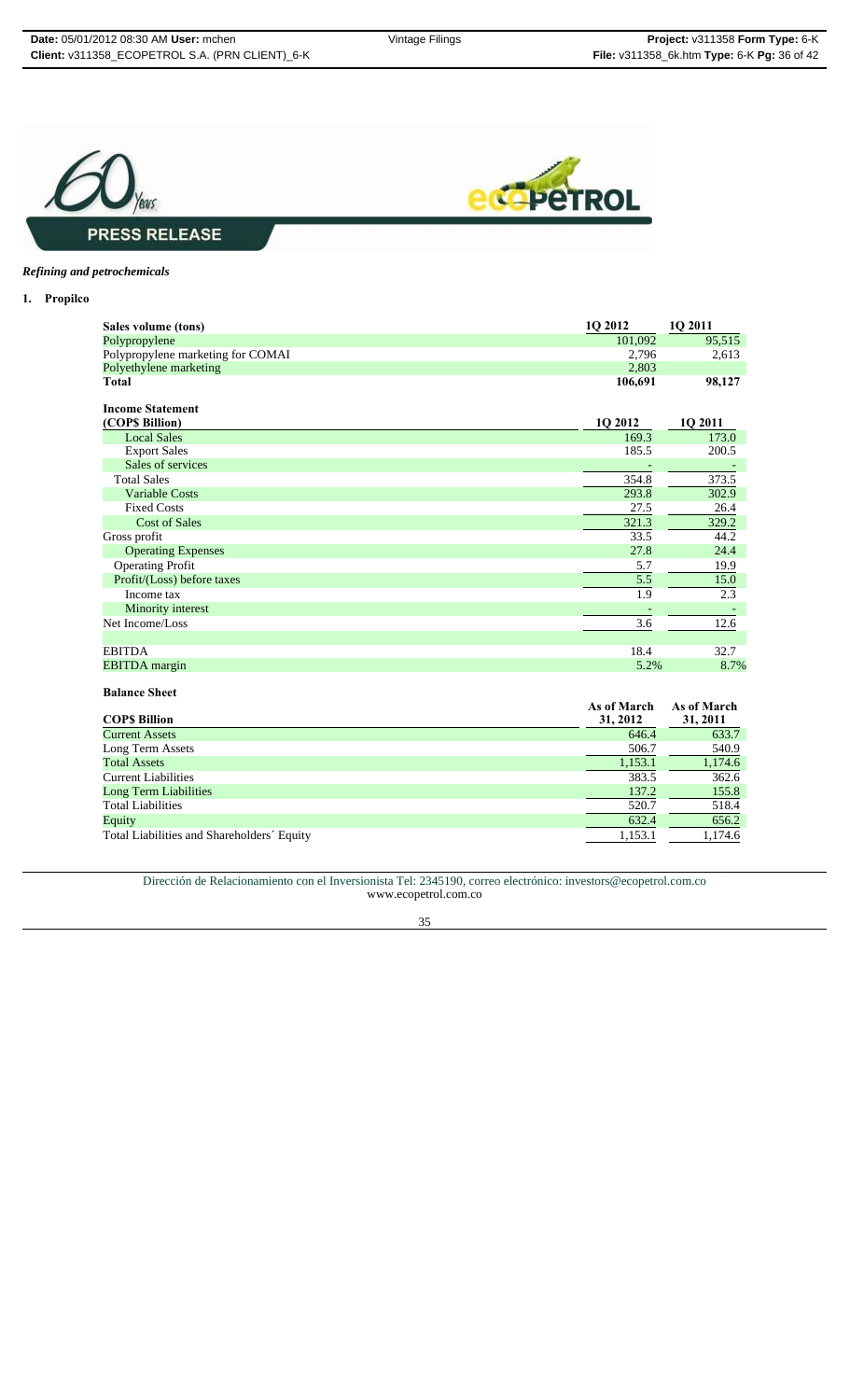



### **2. Reficar**

| <b>Sales Volume (MBD)</b> | <b>10 2012</b> | O 2011 |
|---------------------------|----------------|--------|
| Local                     | 41.7           | 41.6   |
| International             | 56.7           | 56.1   |
| <b>Total</b>              | 98.4           | 97.7   |
|                           |                |        |

| <b>Income Statement</b>    |          |         |
|----------------------------|----------|---------|
| (COP\$ Billion)            | 1Q 2012  | 10 2011 |
| <b>Local Sales</b>         | 593.0    | 511.2   |
| <b>Export Sales</b>        | 684.2    | 599.8   |
| Sales of services          |          |         |
| <b>Total Sales</b>         | 1,277.2  | 1,111.0 |
| <b>Variable Costs</b>      | 1,244.5  | 1,014.1 |
| <b>Fixed Costs</b>         | 45.3     | 37.7    |
| <b>Cost of Sales</b>       | 1,289.8  | 1,051.8 |
| Gross profit               | (12.6)   | 59.2    |
| <b>Operating Expenses</b>  | 54.2     | 47.7    |
| <b>Operating Profit</b>    | (66.8)   | 11.5    |
| Non Operating income       | 249.0    | 25.2    |
| Non Operating expenses     | (64.5)   | (29.8)  |
| Profit/(Loss) before taxes | 117.7    | 7.0     |
| Income tax                 | 0.8      | 0.9     |
| Minority interest          |          |         |
| Net Income/Loss            | 116.9    | 6.1     |
|                            |          |         |
| <b>EBITDA</b>              | (51.8)   | 30.6    |
| <b>EBITDA</b> margin       | $-4.1\%$ | 2.8%    |

#### **Balance Sheet**

| ракинее энес                               |             |             |
|--------------------------------------------|-------------|-------------|
|                                            | As of March | As of March |
| <b>COPS Billion</b>                        | 31, 2012    | 31, 2011    |
| <b>Current Assets</b>                      | 1,507.0     | 1,307.3     |
| Long Term Assets                           | 6,309.0     | 5,753.7     |
| <b>Total Assets</b>                        | 7,816.0     | 7,061.0     |
| <b>Current Liabilities</b>                 | 1.532.9     | 2.494.3     |
| Long Term Liabilities                      | 3,605.6     | 2,006.1     |
| <b>Total Liabilities</b>                   | 5,138.5     | 4,500.4     |
| Equity                                     | 2.677.5     | 2,560.6     |
| Total Liabilities and Shareholders' Equity | 7,816.0     | 7,061.0     |

Dirección de Relacionamiento con el Inversionista Tel: 2345190, correo electrónico: investors@ecopetrol.com.co www.ecopetrol.com.co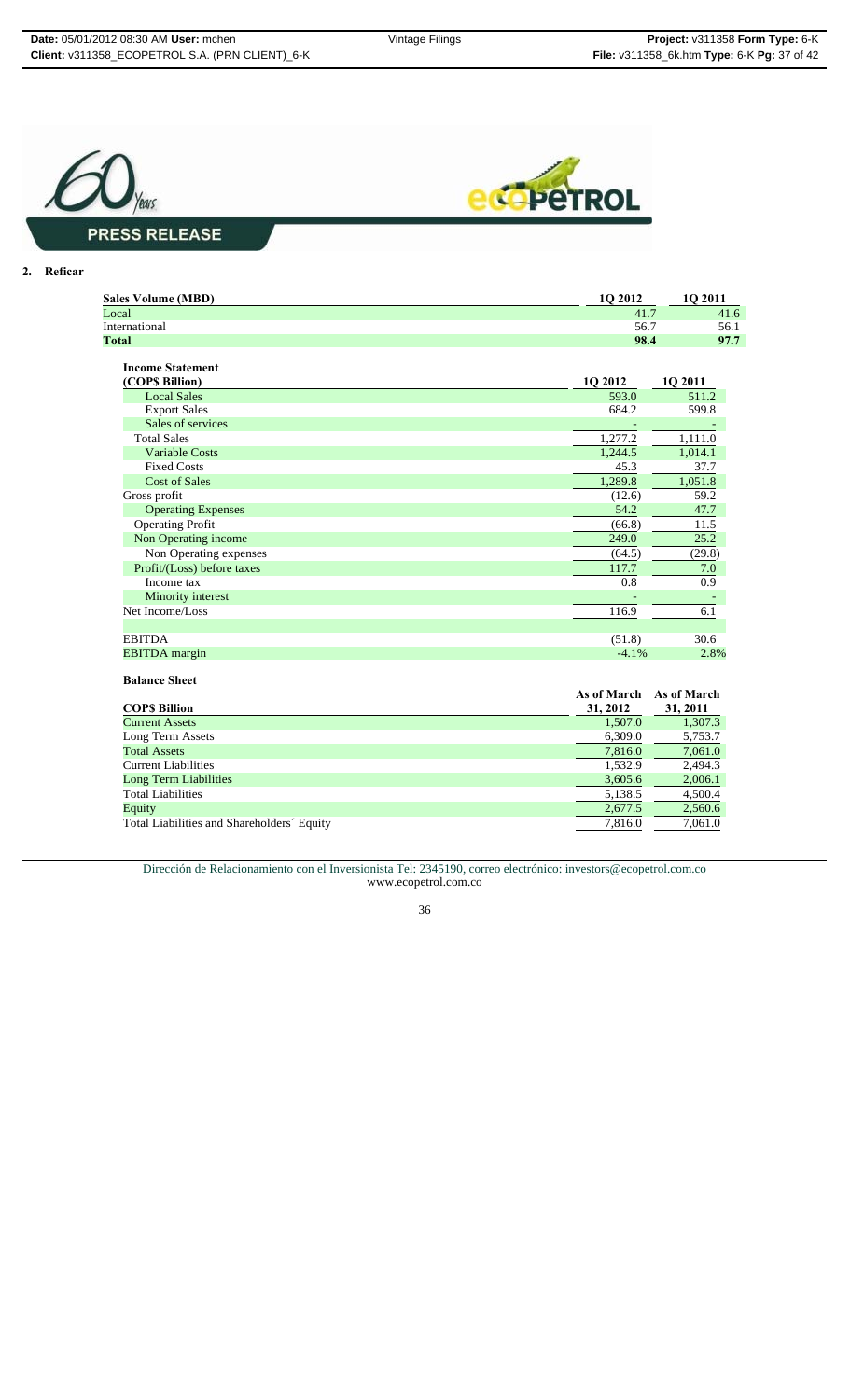

#### *Transportation*

#### **1. Ocensa**

| Transported volumes (thousand barrels per day) | 10 2012 | <b>1O 2011</b> |
|------------------------------------------------|---------|----------------|
| Cusiana-Porvenir                               | 159.7   | 92.1           |
| Porvenir-Vasconia                              | 596.2   | 516.3          |
| Vasconia-Coveñas                               | 406.3   | 322.4          |
| Coveñas-Export Port                            | 410.1   | 315.6          |

| <b>Income Statement</b>    |         |         |
|----------------------------|---------|---------|
| (COP\$ Billion)            | 1Q 2012 | 1Q 2011 |
| Sales of services          | 256.9   | 234.0   |
| <b>Total Sales</b>         | 256.9   | 234.0   |
| <b>Cost of Sales</b>       | 159.7   | 155.8   |
| Gross profit               | 97.2    | 78.2    |
| <b>Operating Expenses</b>  | 22.7    | 21.1    |
| <b>Operating Profit</b>    | 74.5    | 57.1    |
| Profit/(Loss) before taxes | (3.5)   | 28.6    |
| Income tax                 | 1.4     | 1.4     |
| Minority interest          |         |         |
| Net Income/Loss            | (4.9)   | 27.2    |
|                            |         |         |
| <b>EBITDA</b>              | 147.50  | 96.60   |
| <b>EBITDA</b> margin       | 57%     | 41%     |

Dirección de Relacionamiento con el Inversionista Tel: 2345190, correo electrónico: investors@ecopetrol.com.co www.ecopetrol.com.co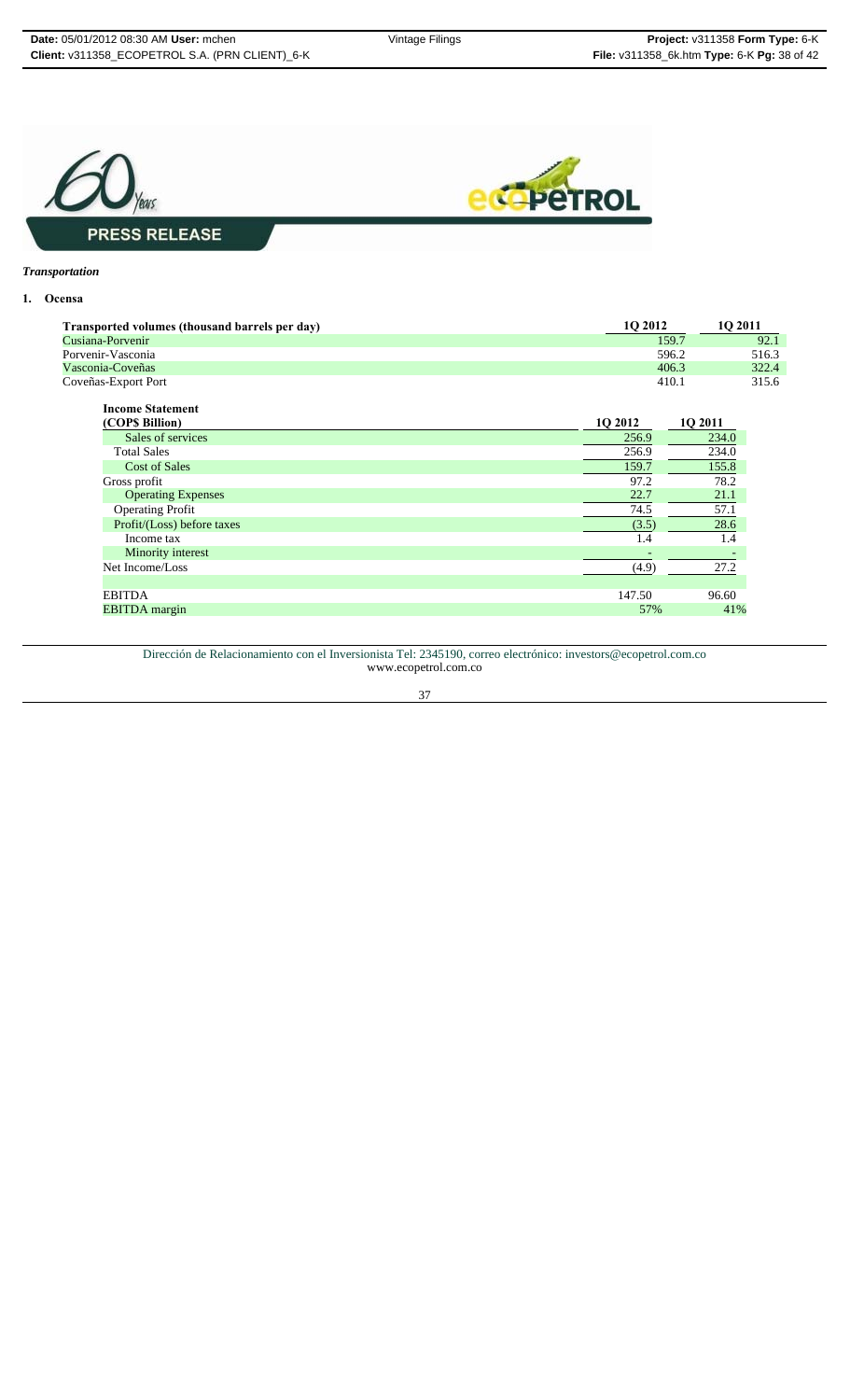



### **Balance Sheet**

| <b>COPS Billion</b>                        | As of March<br>31, 2012 | As of March<br>31, 2011 |
|--------------------------------------------|-------------------------|-------------------------|
| <b>Current Assets</b>                      | 734.2                   | 784.7                   |
| Long Term Assets                           | 3,729.0                 | 3,828.2                 |
| <b>Total Assets</b>                        | 4,463.2                 | 4,612.9                 |
| <b>Current Liabilities</b>                 | 303.1                   | 347.4                   |
| <b>Long Term Liabilities</b>               | 820.3                   | 920.8                   |
| <b>Total Liabilities</b>                   | 1.123.4                 | 1,268.2                 |
| Equity                                     | 3,339.8                 | 3,344.7                 |
| Total Liabilities and Shareholders' Equity | 4.463.2                 | 4,612.9                 |

### **2. ODL**

|                                            | 1Q 2012 | 1Q 2011 |
|--------------------------------------------|---------|---------|
| Transported volumes (MBOD)                 | 225.3   | 181.1   |
| <b>Income Statement</b><br>(COP\$ Billion) | 1Q 2012 | 1Q 2011 |
| Sales of services                          | 124.9   | 69.9    |
| <b>Total Sales</b>                         | 124.9   | 69.9    |
| <b>Variable Costs</b>                      | 12.8    | 6.5     |
| <b>Fixed Costs</b>                         | 56.0    | 29.3    |
| <b>Cost of Sales</b>                       | 68.8    | 35.7    |
| Gross profit                               | 56.1    | 34.1    |
| <b>Operating Expenses</b>                  | 4.7     | 3.0     |
| <b>Operating Profit</b>                    | 51.4    | 31.2    |
| Profit/(Loss) before taxes                 | 25.6    | 13.8    |
| Income tax                                 | 0.2     |         |
| Minority interest                          |         |         |
| Net Income/Loss                            | 25.4    | 13.8    |
|                                            |         |         |
| <b>EBITDA</b>                              | 55.7    | 33.2    |
| <b>EBITDA</b> margin                       | 45%     | 48%     |
|                                            |         |         |

#### Dirección de Relacionamiento con el Inversionista Tel: 2345190, correo electrónico: investors@ecopetrol.com.co www.ecopetrol.com.co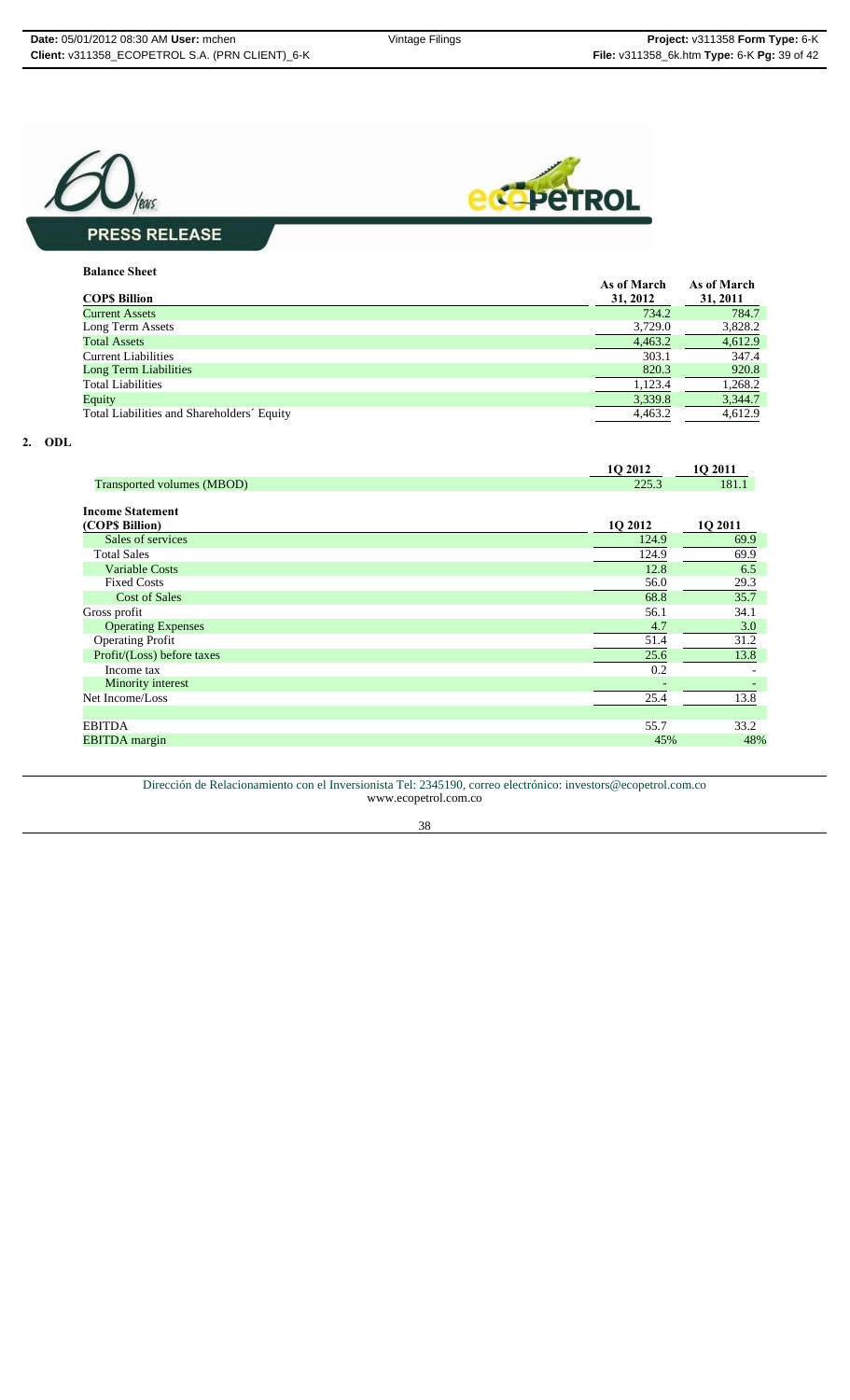

#### **Balance Sheet**

|                                            | As of March | As of March |
|--------------------------------------------|-------------|-------------|
| <b>COPS Billion</b>                        | 31, 2012    | 31, 2011    |
| <b>Current Assets</b>                      | 353.80      | 361.30      |
| Long Term Assets                           | 1,935.50    | 1,780.06    |
| <b>Total Assets</b>                        | 2,289.30    | 2,141.36    |
| <b>Current Liabilities</b>                 | 186.50      | 146.68      |
| <b>Long Term Liabilities</b>               | 1,399.70    | 1,316.93    |
| <b>Total Liabilities</b>                   | 1,586.20    | 1,463.61    |
| Equity                                     | 703.10      | 677.76      |
| Total Liabilities and Shareholders' Equity | 2.289.3     | 2.141.36    |

### *Biofuels*

### **1. Ecodiesel**

| Sales volume (thousand barrels per day) | $^{\circ}$ O 2012 | <b>'O 2011</b> |
|-----------------------------------------|-------------------|----------------|
| <b>Biodiesel</b>                        | $\sim$            | 1.ŏ            |
| Glycerin                                | 0.2               | 0.0            |
| <b>Total</b>                            | 2.6               | 1.8            |

Dirección de Relacionamiento con el Inversionista Tel: 2345190, correo electrónico: investors@ecopetrol.com.co www.ecopetrol.com.co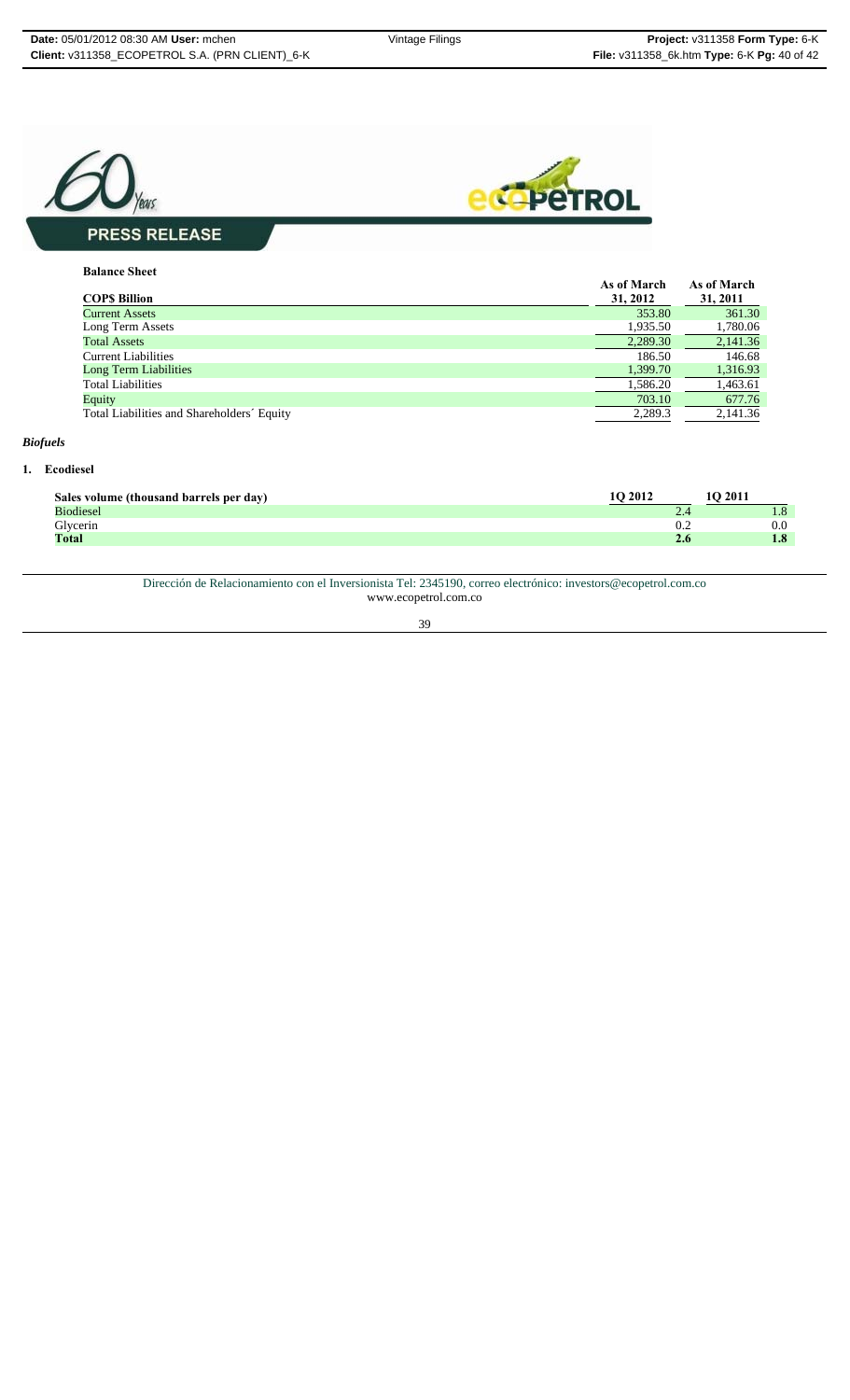



| <b>Income Statement</b>    |                           |                           |
|----------------------------|---------------------------|---------------------------|
| (COP\$ Billion)            | As of March 31<br>de 2012 | As of March 31 de<br>2011 |
| Domestic sales             | 79.9                      | 70.6                      |
| Sales of services          |                           |                           |
| <b>Total Sales</b>         | 79.9                      | 70.6                      |
| Variable Costs             | 69.0                      | 64.5                      |
| <b>Fixed Costs</b>         |                           |                           |
| <b>Cost of Sales</b>       | 69.0                      | 64.5                      |
| Gross profit               | 10.9                      | 6.1                       |
| <b>Operating Expenses</b>  | 8.8                       | 4.0                       |
| <b>Operating Profit</b>    | 2.1                       | 2.1                       |
| Profit/(Loss) before taxes | 0.00                      |                           |
| Income tax                 |                           |                           |
| Minority interest          |                           |                           |
| <b>Net Income</b>          | 0.00                      | 0.00                      |
| <b>EBITDA</b>              | 10.5                      | 2.1                       |
| <b>EBITDA</b> margin       | 13%                       | 3%                        |
| <b>Balance Sheet</b>       |                           |                           |

| <b>COPS Billion</b>                        | de 2012 | As of March 31 As of December<br>31 de 2011 |
|--------------------------------------------|---------|---------------------------------------------|
| <b>Current Assets</b>                      | 64.1    | 47.9                                        |
|                                            |         |                                             |
| Long Term Assets                           | 81.9    | 90.3                                        |
| <b>Total Assets</b>                        | 146.0   | 138.2                                       |
| <b>Current Liabilities</b>                 | 66.2    | 54.9                                        |
| <b>Long Term Liabilities</b>               | 58.5    | 61.9                                        |
| <b>Total Liabilities</b>                   | 124.7   | 116.8                                       |
| Equity                                     | 21.4    | 21.4                                        |
| Total Liabilities and Shareholders' Equity | 146.0   | 138.2                                       |
|                                            |         |                                             |

Dirección de Relacionamiento con el Inversionista Tel: 2345190, correo electrónico: investors@ecopetrol.com.co www.ecopetrol.com.co